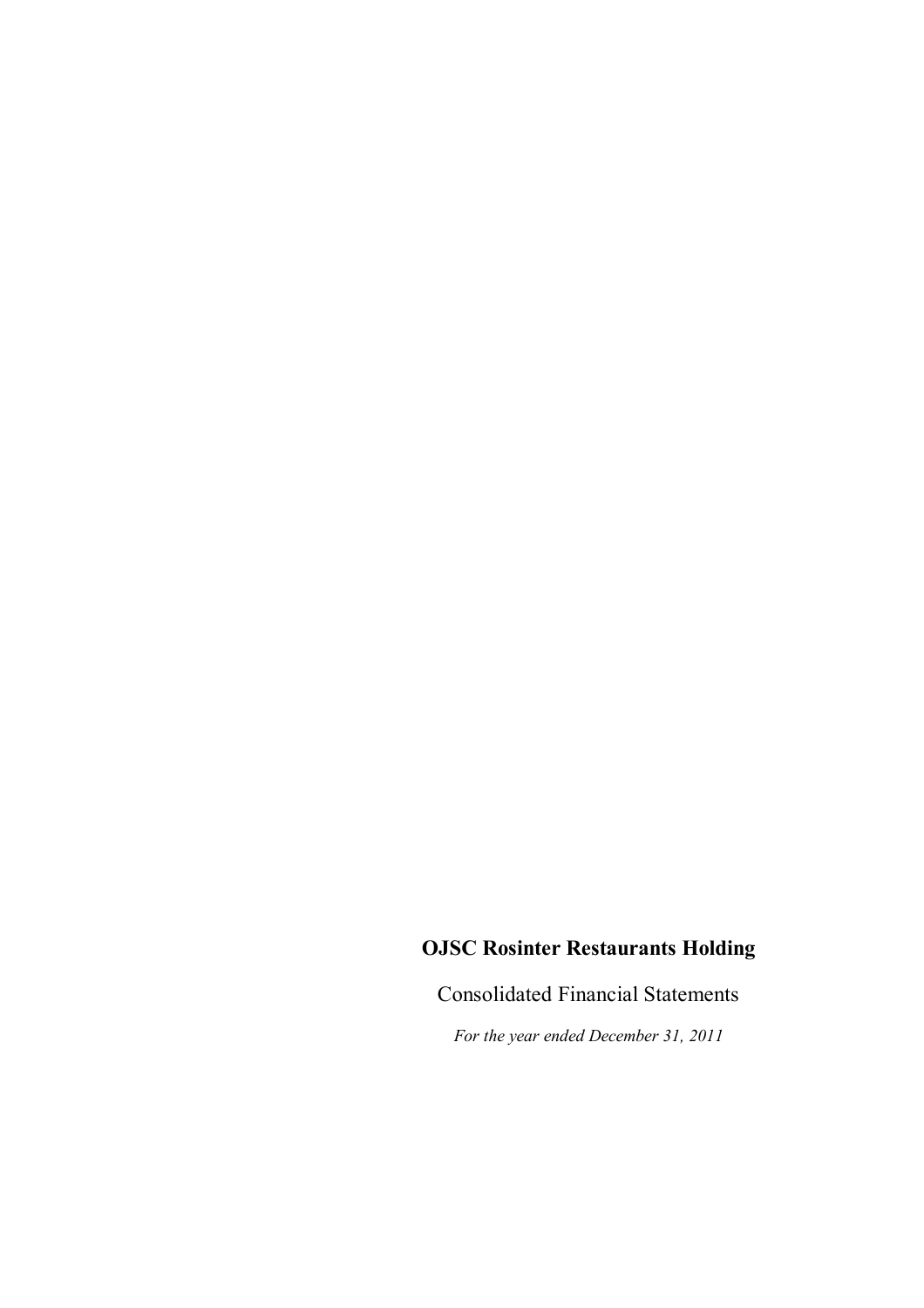Consolidated Financial Statements

For the year ended December 31, 2011

### **TABLE OF CONTENTS**

Independent Auditors' Report

Consolidated Financial Statements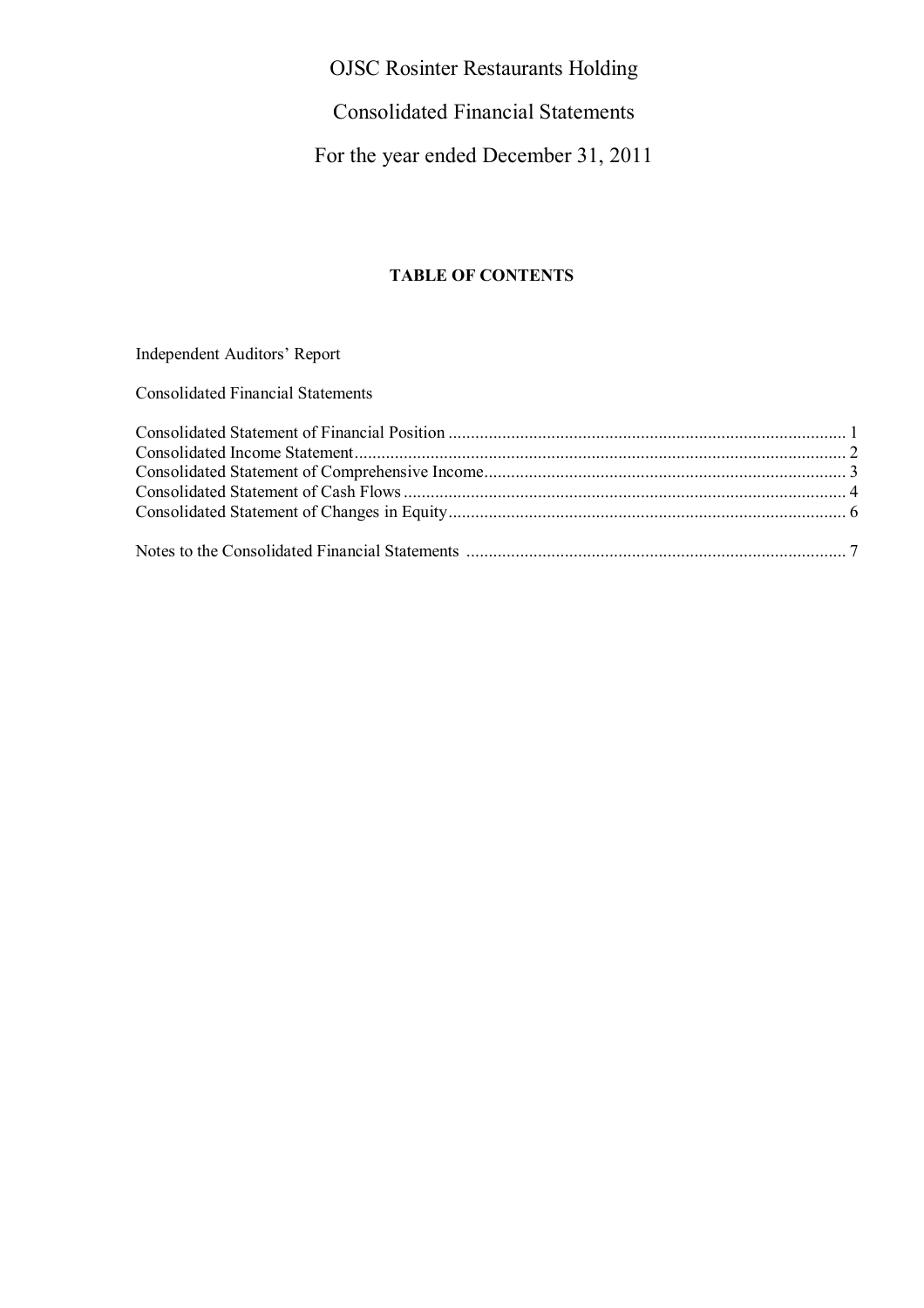

**Ernst & Young LLC**  Sadovnicheskaya Nab., 77, bld. 1 Россия, 115035, Москва Moscow, 115035, Russia

Tel: +7 (495) 705 9700 +7 (495) 755 9700 Fax: +7 (495) 755 9701 [www.ey.com](http://www.ey.com)

**ООО «Эрнст энд Янг»**  Садовническая наб., 77, стр. 1

Тел: +7 (495) 705 9700 +7 (495) 755 9700 Факс: +7 (495) 755 9701 ОКПО: 59002827

### Independent auditors' report

To the shareholders of OJSC Rosinter Restaurants Holding

We have audited the accompanying consolidated financial statements of OJSC Rosinter Restaurants Holding and its subsidiaries, which comprise the consolidated statement of financial position as at December 31, 2011, and the consolidated income statement, consolidated statement of comprehensive income, consolidated statement of changes in equity and consolidated statement of cash flows for the year then ended, and a summary of significant accounting policies and other explanatory information.

### *Management's responsibility for the consolidated financial statements*

Management is responsible for the preparation and fair presentation of these consolidated financial statements in accordance with International Financial Reporting Standards, and for such internal control as management determines is necessary to enable the preparation of consolidated financial statements that are free from material misstatement, whether due to fraud or error.

### *Auditors' responsibility*

Our responsibility is to express an opinion on these consolidated financial statements based on our audit. We conducted our audit in accordance with International Standards on Auditing. Those standards require that we comply with ethical requirements and plan and perform the audit to obtain reasonable assurance about whether the consolidated financial statements are free from material misstatement.

An audit involves performing procedures to obtain audit evidence about the amounts and disclosures in the consolidated financial statements. The procedures selected depend on the auditor's judgment, including the assessment of the risks of material misstatement of the consolidated financial statements, whether due to fraud or error. In making those risk assessments, the auditor considers internal control relevant to the entity's preparation and fair presentation of the consolidated financial statements in order to design audit procedures that are appropriate in the circumstances, but not for the purpose of expressing an opinion on the effectiveness of the entity's internal control. An audit also includes evaluating the appropriateness of accounting policies used and the reasonableness of accounting estimates made by management, as well as evaluating the overall presentation of the consolidated financial statements.

We believe that the audit evidence we have obtained is sufficient and appropriate to provide a basis for our audit opinion.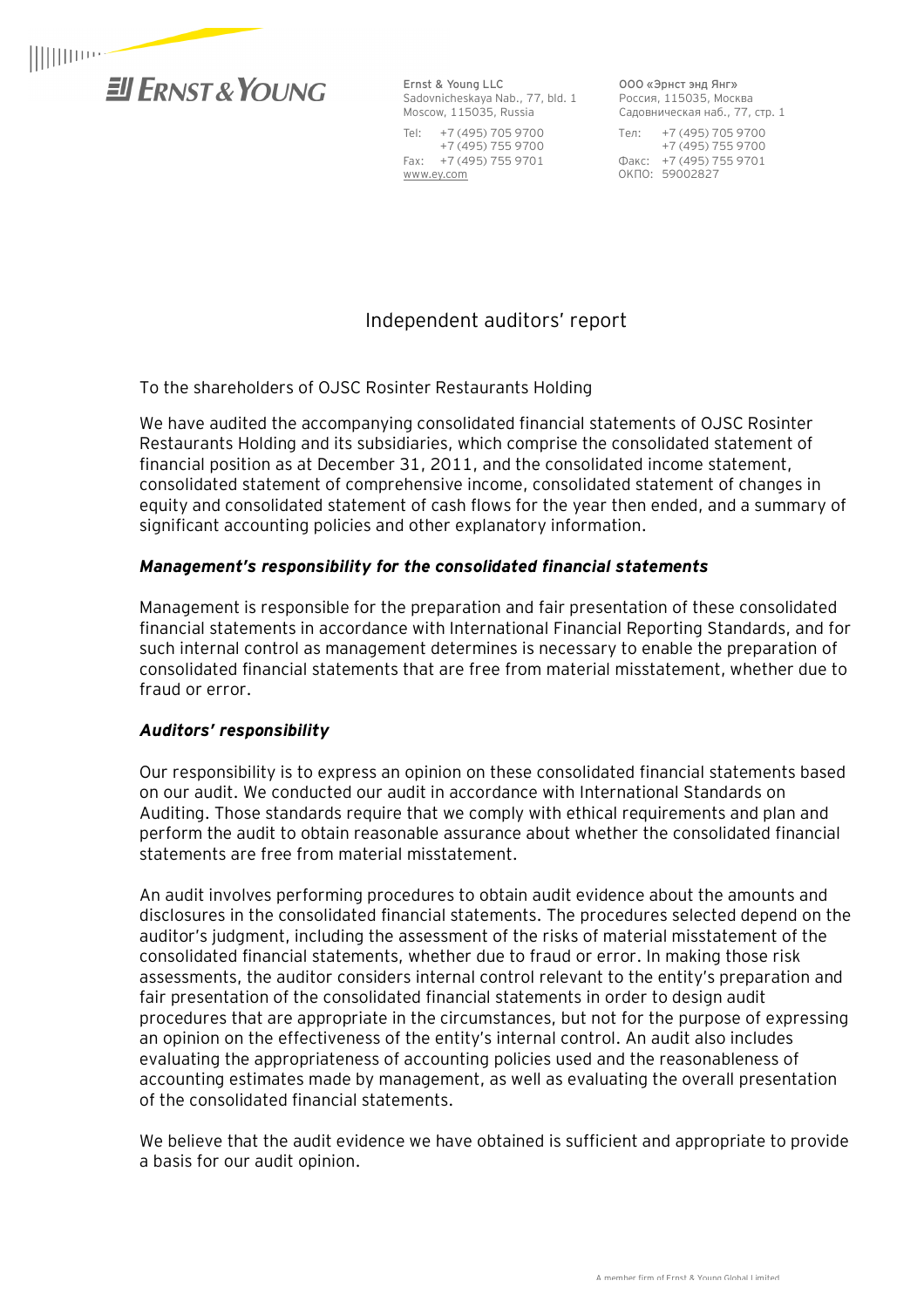

### *Opinion*

In our opinion, the consolidated financial statements present fairly, in all material respects, the financial position of OJSC Rosinter Restaurants Holding and its subsidiaries as at December 31, 2011, and their financial performance and cash flows for the year then ended in accordance with International Financial Reporting Standards.

Ernet & Young LLC

May 8, 2012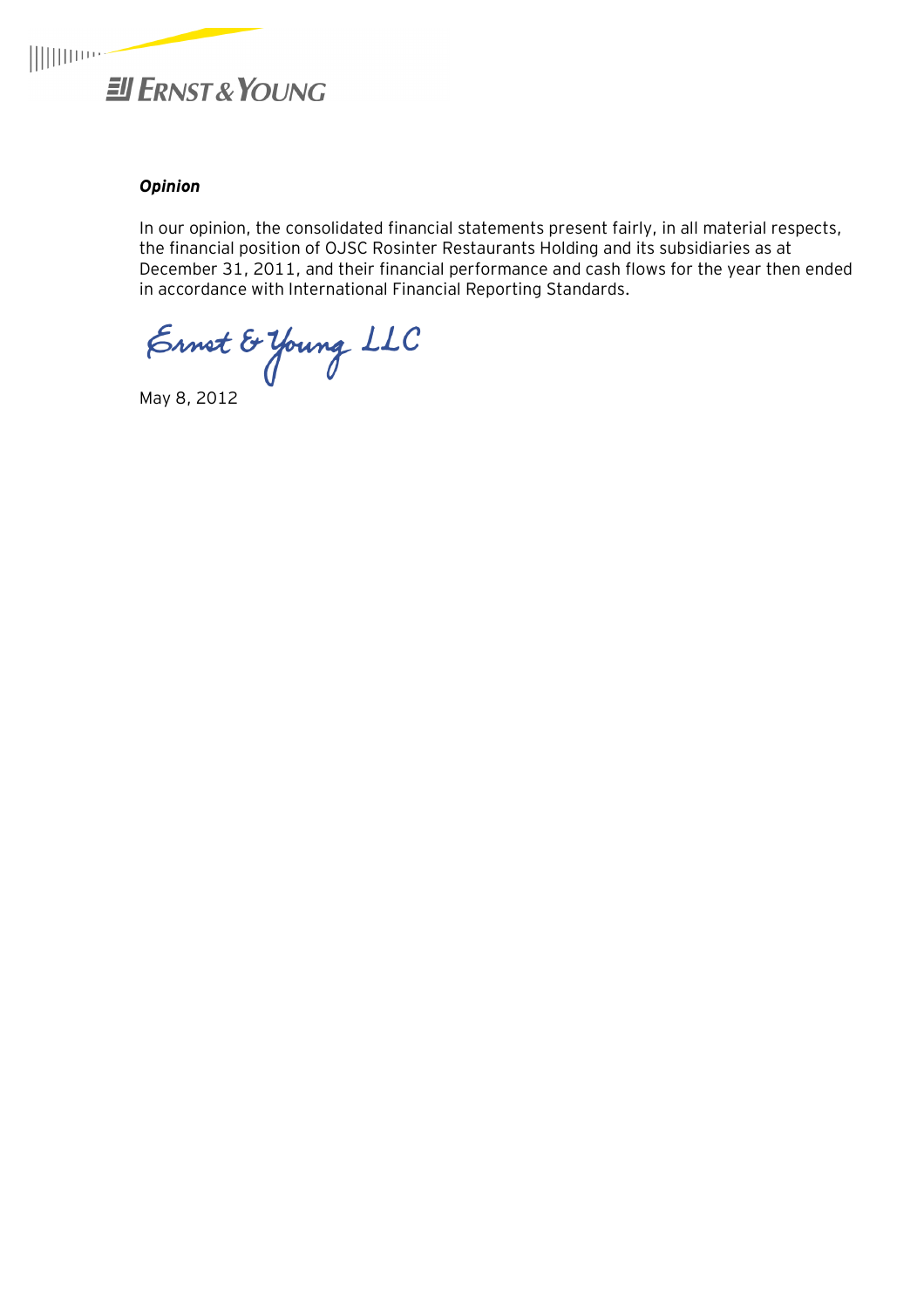# OJSC Rosinter Restaurants Holding Consolidated Statement of Financial Position

### At December 31, 2011

### *(All amounts are in thousands of Russian Roubles, unless specified otherwise)*

|                                                                             | <b>Notes</b> | December 31,<br>2011 | December 31,<br>2010 |
|-----------------------------------------------------------------------------|--------------|----------------------|----------------------|
| <b>ASSETS</b>                                                               |              |                      |                      |
| <b>Non-current assets</b>                                                   |              |                      |                      |
| Property and equipment                                                      | 6            | 2,123,855            | 2,335,502            |
| Intangible assets                                                           | 7            | 135,948              | 238,225              |
| Goodwill                                                                    | 8            | 176,153              | 176,153              |
| Investments in joint ventures and associates                                | 9            | 4,795                | 6,545                |
| Long-term loans due from related parties                                    | 10           | 104,336              | 141,110              |
| Long-term receivables due from related parties                              | 10           | 3,854                |                      |
| Deferred income tax asset                                                   | 11           | 123,971              | 97,904               |
| Other non-current assets                                                    |              | 143,451              | 174,203              |
|                                                                             |              | 2,816,363            | 3,169,642            |
| <b>Current assets</b>                                                       |              |                      |                      |
| Inventories                                                                 | 12           | 167,768              | 210,752              |
| VAT and other taxes recoverable                                             |              | 102,306              | 119,568              |
| Income tax recoverable                                                      |              | 34,940               | 35,561               |
| Trade and other receivables                                                 | 13           | 196,124              | 142,136              |
| Advances paid                                                               | 14           | 184,319              | 215,437              |
| Receivables from related parties                                            | 10           | 56,258               | 109,139              |
| Short-term loans                                                            | 10           | 7,524                | 13,396               |
| Short-term loans due from related parties                                   | 15           | 100,198              | 12,576               |
| Cash and cash equivalents                                                   |              | 233,901<br>1,083,338 | 216,510              |
|                                                                             |              |                      | 1,075,075            |
| <b>TOTAL ASSETS</b>                                                         |              | 3,899,701            | 4,244,717            |
| <b>EQUITY AND LIABILITIES</b>                                               |              |                      |                      |
| <b>Equity</b><br>Equity attributable to equity holders of the parent entity |              |                      |                      |
| Share capital                                                               | 16           | 2,767,015            | 2,767,015            |
| Additional paid-in capital                                                  |              | 2,204,816            | 2,204,816            |
| Treasury shares                                                             | 16           | (416, 732)           | (355,003)            |
| Other capital reserves                                                      |              | 18,526               | 18,402               |
| <b>Accumulated losses</b>                                                   |              | (3,621,323)          | (3,299,433)          |
| <b>Translation difference</b>                                               |              | (72, 847)            | (52, 439)            |
|                                                                             |              | 879,455              | 1,283,358            |
| Non-controlling interests                                                   |              | 18,596               | 24,419               |
|                                                                             |              | 898,051              | 1,307,777            |
| Non-current liabilities                                                     |              |                      |                      |
| Long-term loans and borrowings                                              | 19           | 289,768              | 1,087,465            |
| Long-term liabilities to partners                                           | 21           | 48,519               | 67,341               |
| Deferred income                                                             |              | 8,050                | 27,437               |
| Deferred income tax liabilities                                             | 11           | 59,165               | 101,419              |
|                                                                             |              | 405,502              | 1,283,662            |
| <b>Current liabilities</b>                                                  |              |                      |                      |
| Trade and other payables                                                    | 22           | 1,144,668            | 1,158,131            |
| Short-term loans and borrowings                                             | 19           | 1,210,931            | 276,934              |
| Payables to related parties                                                 | 10           | 24,024               | 21,752               |
| Short-term loans due to related parties                                     | 10           | 5,241                | 7,253                |
| Short-term liabilities to partners                                          | 21           | 48,882               | 53,075               |
| Deferred income                                                             |              | 62,487               | 47,381               |
| Income tax payable                                                          |              | 99,915               | 88,752               |
|                                                                             |              | 2,596,148            | 1,653,278            |
| <b>TOTAL EQUITY AND LIABILITIES</b>                                         |              | 3,899,701            | 4,244,717            |

*The accompanying notes form an integral part of these consolidated financial statements.*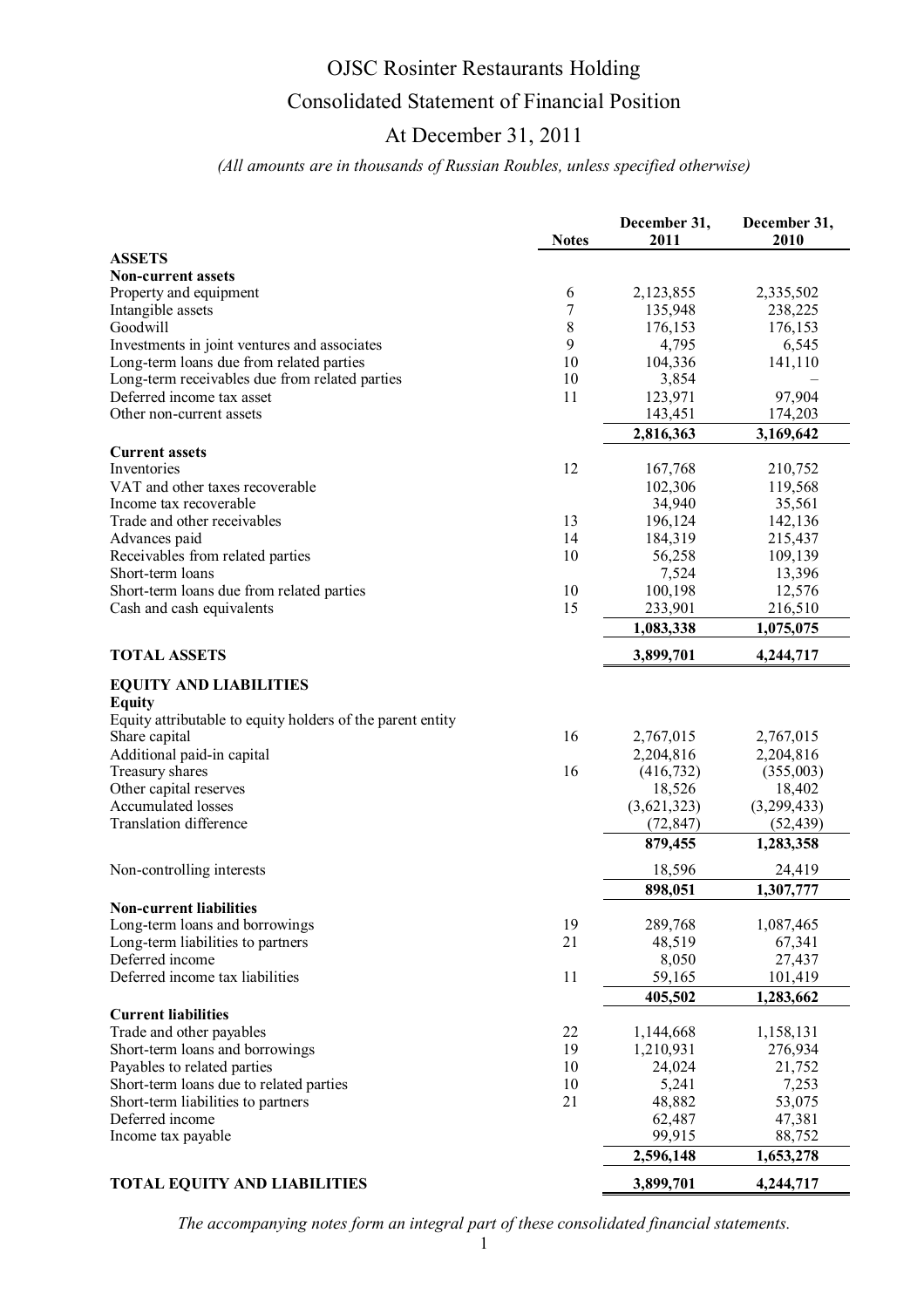### Consolidated Income Statement

### For the year ended December 31, 2011

### *(All amounts are in thousands of Russian Roubles, unless specified otherwise)*

|                                                               | <b>Notes</b> | 2011          | 2010,<br>as revised |
|---------------------------------------------------------------|--------------|---------------|---------------------|
| <b>Revenue</b>                                                | 23           | 10,370,784    | 9,745,948           |
| Cost of sales                                                 | 24           | (8,262,501)   | (7, 428, 240)       |
| <b>Gross profit</b>                                           |              | 2,108,283     | 2,317,708           |
| Selling, general and administrative expenses                  | 25           | (1, 542, 484) | (1,498,361)         |
| Start-up expenses for new restaurants                         |              | (125, 047)    | (51, 933)           |
| Other gains                                                   | 27           | 42,590        | 44,882              |
| Other losses                                                  | 27           | (303, 564)    | (171, 971)          |
| Profit from operating activities before impairment            |              | 179,778       | 640,325             |
| (Loss)/reversal of impairment of operating assets             | 28           | (265, 025)    | 3,884               |
| Profit from operating activities after impairment             |              | (85, 247)     | 644,209             |
| Financial income                                              | 29           | 17,959        | 44,393              |
| Financial expense                                             | 29           | (201, 937)    | (286, 704)          |
| Foreign exchange losses, net                                  |              | (23, 170)     | (19, 130)           |
| Share of losses of joint venture and associates               | 9            | (806)         | (21, 873)           |
| (Loss)/profit before income tax                               |              | (293, 201)    | 360,895             |
| Income tax benefit/(expense)                                  | 11           | 11,995        | (103, 355)          |
| Net (loss)/profit for the period                              |              | (281, 206)    | 257,540             |
| Attributable to:                                              |              |               |                     |
| Equity holders of the parent entity                           |              | (274,968)     | 265,651             |
| Non-controlling interests                                     |              | (6,238)       | (8,111)             |
| (Loss)/earnings per share, basic and diluted, Russian Roubles | 18           | (17.59)       | 19.31               |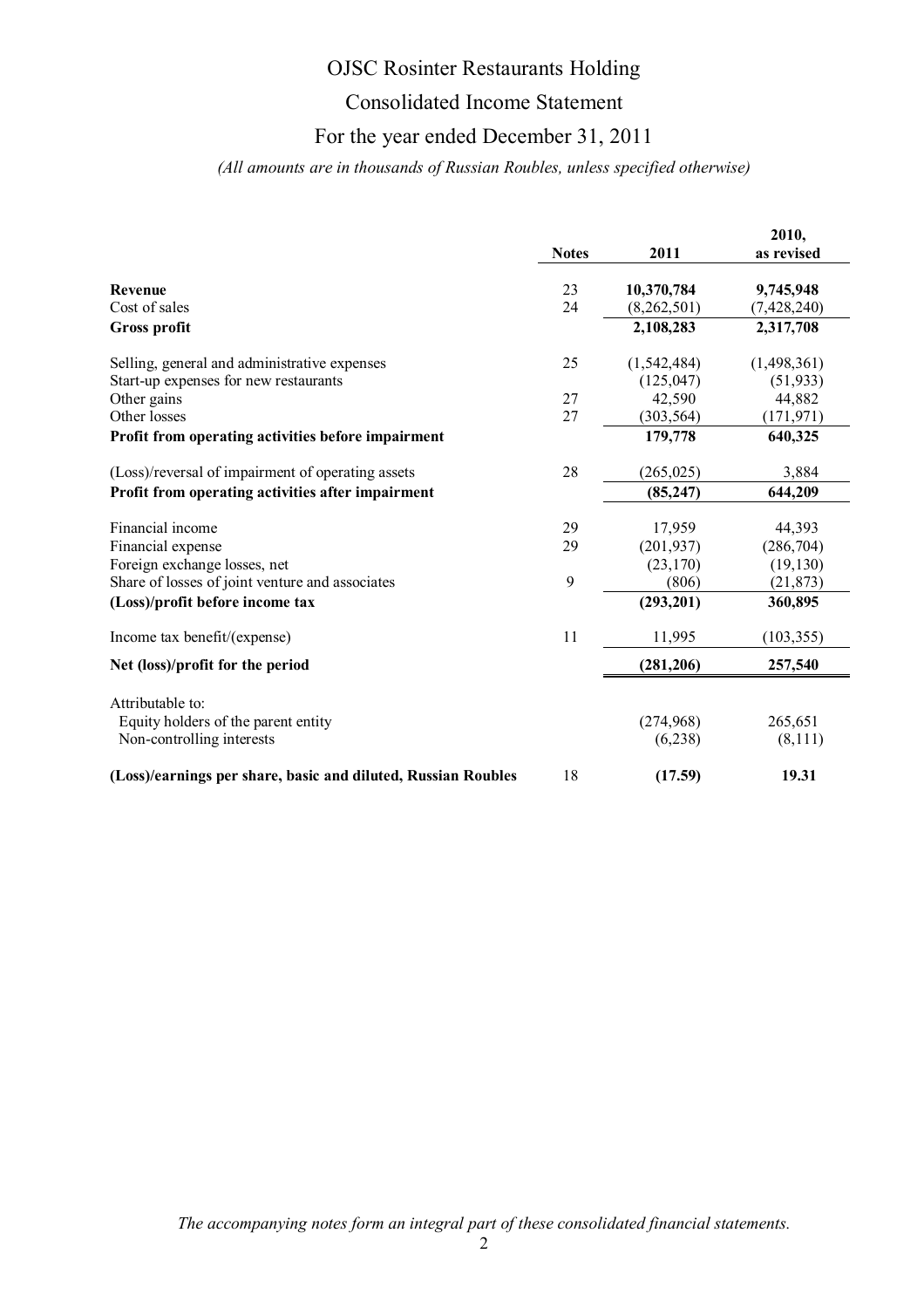## OJSC Rosinter Restaurants Holding Consolidated Statement of Comprehensive Income For the year ended December 31, 2011

### *(All amounts are in thousands of Russian Roubles, unless specified otherwise)*

|                                                                   | 2011       | <b>2010</b> |
|-------------------------------------------------------------------|------------|-------------|
| Net (loss)/profit for the period                                  | (281, 206) | 257,540     |
| Exchange differences on translation of foreign operations         |            |             |
| to presentation currency                                          | (20, 263)  | (22, 366)   |
| Share of translation differences of associates and joint ventures | (145)      | 696         |
| Other comprehensive loss for the year, net of tax                 | (20, 408)  | (21, 670)   |
| Total comprehensive (loss)/income for the year, net of tax        | (301, 614) | 235,870     |
| Attributable to:                                                  |            |             |
| Equity holders of the parent entity                               | (295, 376) | 243,981     |
| Non-controlling interests                                         | (6,238)    | (8,111)     |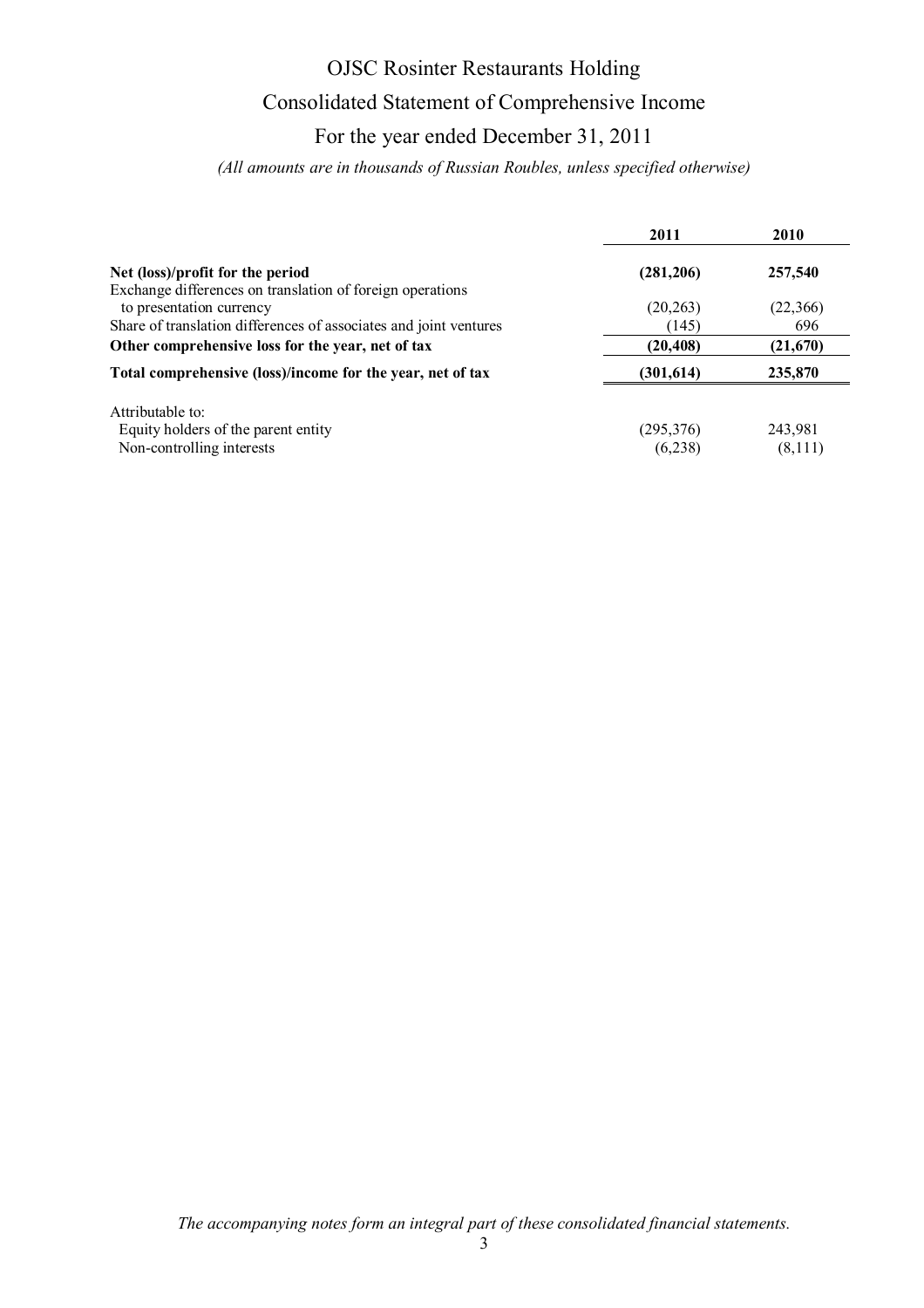### Consolidated Statement of Cash Flows

### For the year ended December 31, 2011

### *(All amounts are in thousands of Russian Roubles, unless specified otherwise)*

|                                                                                                    | <b>Notes</b> | 2011       | 2010       |
|----------------------------------------------------------------------------------------------------|--------------|------------|------------|
| <b>Operating activities</b>                                                                        |              |            |            |
| (Loss)/profit before tax                                                                           |              | (293,201)  | 360,895    |
| Adjustments to reconcile profit/(loss) before tax to net cash<br>provided by operating activities: |              |            |            |
| Depreciation and amortisation                                                                      |              | 420,390    | 403,476    |
| Foreign exchange losses, net                                                                       |              | 23,170     | 19,130     |
| Financial income                                                                                   | 29           | (17,959)   | (44, 393)  |
| Financial expense                                                                                  | 29           | 201,937    | 286,704    |
| Allowance for impairment of advances paid, taxes recoverable and<br>receivables                    |              | 34,017     | 16,115     |
| Obsolescence/(reversal of obsolescence) of inventories                                             | 12           | 8,397      | (10, 355)  |
| Loss on disposal of non-current assets                                                             | 27           | 184,438    | 99,440     |
| Impairment/(reversal of impairment) of assets                                                      | 28           | 265,025    | (3,884)    |
| Share of joint venture's and associates' results                                                   | 9            | 806        | 21,873     |
| Write off and impairment of loans receivable from related parties                                  |              | 94         | 9,006      |
| Share based payment expenses                                                                       | 30           | 7,588      | 18,402     |
|                                                                                                    |              | 834,702    | 1,176,409  |
| Changes in operating assets and liabilities:                                                       |              |            |            |
| Decrease in inventories                                                                            |              | 32,627     | 1,694      |
| Increase in advances, taxes recoverable, receivables<br>and other non-current assets               |              | (39, 415)  | (222, 852) |
| Increase/(decrease) in receivables from/payables to related parties,                               |              |            |            |
| net                                                                                                |              | 40,557     | (51, 921)  |
| Decrease in trade and other payables                                                               |              | (54,903)   | (259, 102) |
| Net cash generated from operations                                                                 |              | 813,568    | 644,228    |
|                                                                                                    |              |            |            |
| Interest paid                                                                                      |              | (130, 623) | (237,906)  |
| Interest received                                                                                  |              | 10,095     | 12,248     |
| Income tax paid                                                                                    |              | (49, 404)  | (123, 365) |
| Net cash flows from operating activities                                                           |              | 643,636    | 295,205    |
| <b>Investing activities</b>                                                                        |              |            |            |
| Purchases of property and equipment                                                                |              | (536, 890) | (334,960)  |
| Loans issued to related parties                                                                    |              | (48, 420)  | (187, 615) |
| Prepayments to acquire non-controlling interest in subsidiaries                                    |              | (45, 723)  | (30, 949)  |
| Proceeds from disposal of property and equipment                                                   |              | 21,878     | 8,918      |
| Purchase of intangible assets                                                                      |              | (11,298)   | (17, 897)  |
| Contribution to joint venture                                                                      |              | (1, 541)   |            |
| Loans issued                                                                                       |              | (1, 343)   | (50)       |
| Proceeds from repayment of loans issued to third parties                                           |              | 50         | 5          |
| Proceeds from repayment of loans issued to related parties                                         |              |            | 219,885    |
| Acquisition of subsidiaries net of cash acquired                                                   | 5            |            | (47, 270)  |
| Net cash flows used in investing activities                                                        |              | (623, 287) | (389, 933) |

*Continued on the next page*

*The accompanying notes form an integral part of these consolidated financial statements.*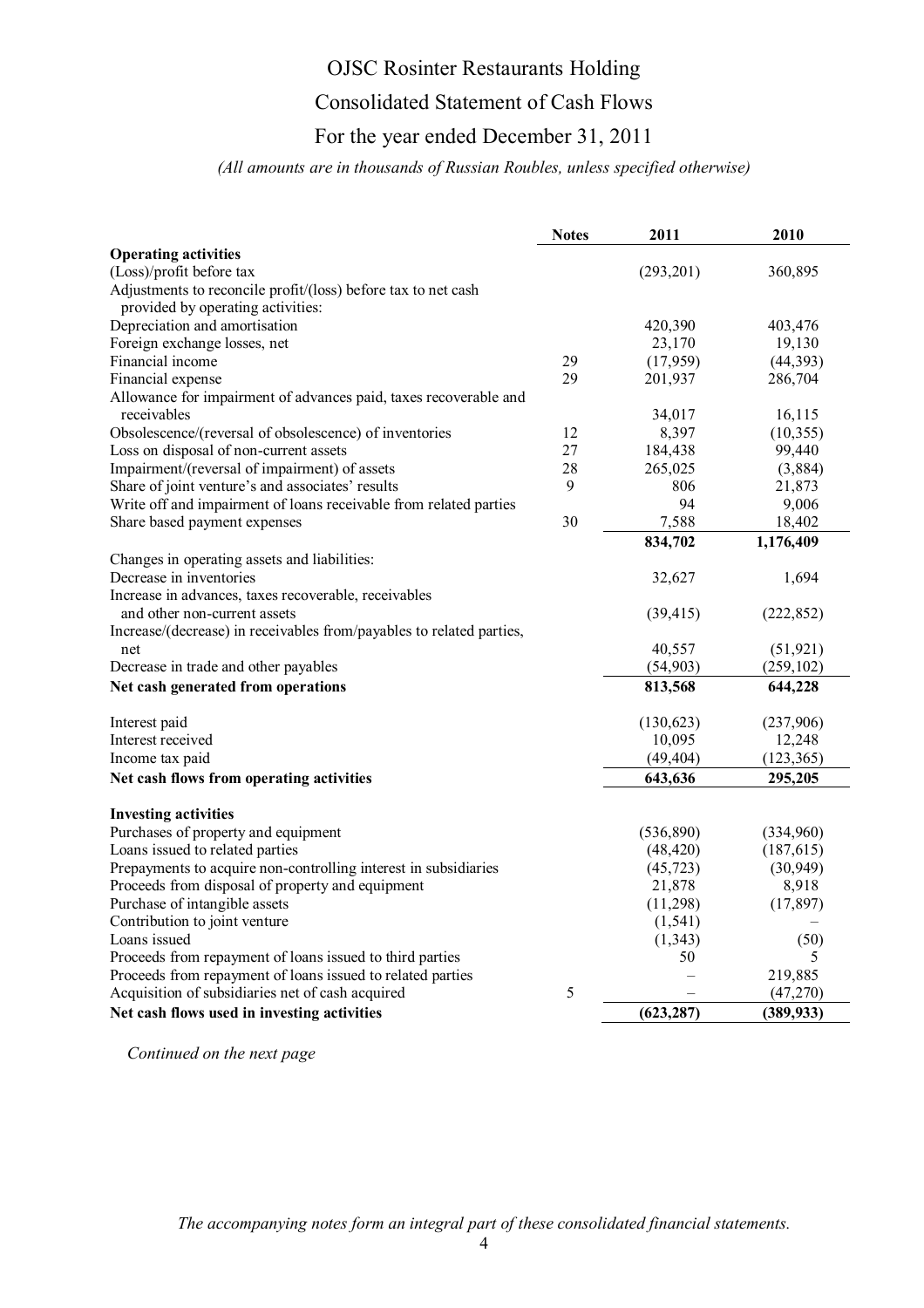## OJSC Rosinter Restaurants Holding Consolidated Statement of Cash Flows (continued)

|                                                      | <b>Notes</b> | 2011        | 2010        |
|------------------------------------------------------|--------------|-------------|-------------|
| <b>Financing activities</b>                          |              |             |             |
| Proceeds from bank loans <sup>®</sup>                |              | 2,330,431   | 3,224,549   |
| Repayment of bank loans <sup>*</sup>                 |              | (2,189,134) | (4,049,480) |
| Repayment of related party loans                     |              | (7,237)     | (17, 550)   |
| Proceeds from related party loans                    |              | 6,000       |             |
| Payments to partners                                 | 21           | (63,293)    | (99, 475)   |
| Acquisition of treasury shares                       | 16           | (61, 729)   | (125, 314)  |
| Proceeds from issue of equity instrument             | 16           |             | 770,957     |
| Redemption of equity instrument                      |              |             | (832, 514)  |
| Proceeds from issue of shares                        | 16           |             | 1,341,927   |
| Repayment of lease obligations                       |              | (2,480)     | (6,058)     |
| Dividends paid to shareholders                       |              | (826)       | (635)       |
| Net cash flows from financing activities             |              | 11,732      | 206,407     |
| Effect of exchange rate on cash and cash equivalents |              | (14,690)    | (8, 412)    |
| Net increase in cash and cash equivalents            |              | 17,391      | 103,267     |
| Cash and cash equivalents at beginning of the year   |              | 216,510     | 113,243     |
| Cash and cash equivalents at end of the year         |              | 233,901     | 216,510     |

\* The Group uses financing which, due to the short term nature of this debt (i.e. 3 to 11 months), requires repayment and reissuance several times throughout the year.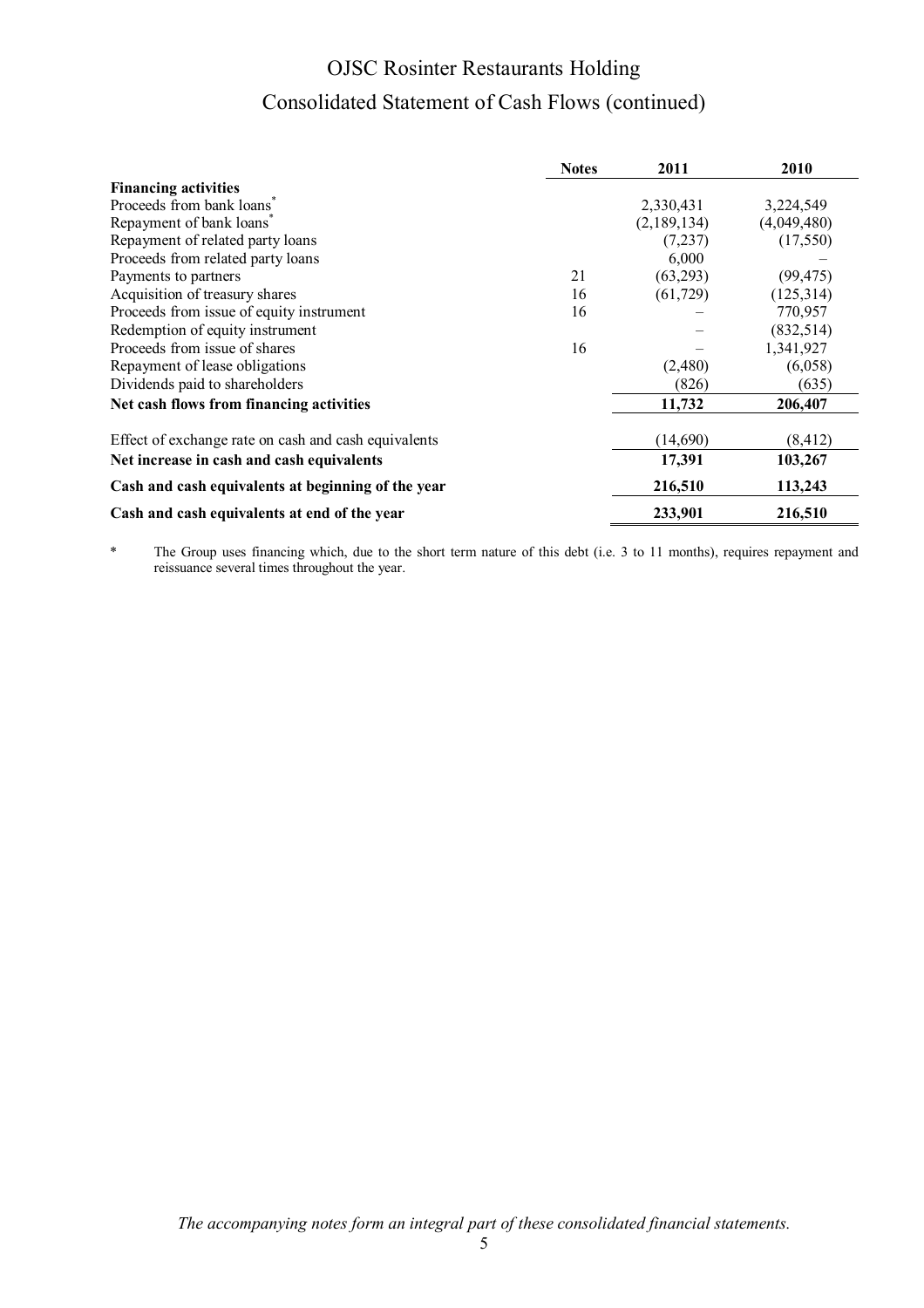### Consolidated Statement of Changes in Equity

### For the year ended December 31, 2011

### *(All amounts are in thousands of Russian Roubles, unless specified otherwise)*

|                                                                   | Attributable to equity holders of the parent entity |                                         |                           |                              |                       |                                  |              |                                |                        |
|-------------------------------------------------------------------|-----------------------------------------------------|-----------------------------------------|---------------------------|------------------------------|-----------------------|----------------------------------|--------------|--------------------------------|------------------------|
|                                                                   | <b>Share</b><br>capital                             | <b>Additional</b><br>paid-in<br>capital | <b>Treasury</b><br>shares | Other<br>capital<br>reserves | Accumulated<br>losses | <b>Translation</b><br>difference | <b>Total</b> | Non-control-<br>ling interests | <b>Total</b><br>equity |
| At January 1, 2011                                                | 2,767,015                                           | 2,204,816                               | (355,003)                 | 18,402                       | (3,299,433)           | (52, 439)                        | 1,283,358    | 24,419                         | 1,307,777              |
| Net profit for the year                                           |                                                     |                                         |                           |                              | (274,968)             |                                  | (274,968)    | (6,238)                        | (281, 206)             |
| Other comprehensive loss for the year                             |                                                     |                                         |                           | $\overline{\phantom{m}}$     |                       | (20, 408)                        | (20, 408)    |                                | (20, 408)              |
| Total comprehensive income for the year                           |                                                     | $\overline{\phantom{0}}$                | $\overline{\phantom{0}}$  | $\overline{\phantom{m}}$     | (274,968)             | (20, 408)                        | (295,376)    | (6, 238)                       | (301, 614)             |
| Purchase of treasury shares (Note 16)                             |                                                     |                                         | (61, 729)                 |                              |                       |                                  | (61, 729)    |                                | (61, 729)              |
| Share based payment transactions                                  |                                                     |                                         |                           | 124                          |                       |                                  | 124          |                                | 124                    |
| Purchase of non-controlling interest in a<br>subsidiary           |                                                     |                                         |                           | $\overline{\phantom{m}}$     | (45, 723)             |                                  | (45, 723)    |                                | (45, 723)              |
| Disposal of non-controlling interest in a<br>subsidiary           |                                                     |                                         |                           | $\overline{\phantom{m}}$     | (1, 199)              | $\overline{\phantom{m}}$         | (1,199)      | 1,199                          |                        |
| Dividends                                                         |                                                     |                                         |                           |                              |                       |                                  |              | (784)                          | (784)                  |
| At December 31, 2011                                              | 2,767,015                                           | 2,204,816                               | (416, 732)                | 18,526                       | (3,621,323)           | (72, 847)                        | 879,455      | 18,596                         | 898,051                |
| <b>At January 1, 2010</b>                                         | 2,041,569                                           | 1,632,831                               | (212, 628)                |                              | (3,368,687)           | (30, 769)                        | 62,316       | 33,498                         | 95,814                 |
| Net loss for the year                                             |                                                     |                                         |                           |                              | 265,651               | $\qquad \qquad -$                | 265,651      | (8,111)                        | 257,540                |
| Other comprehensive loss for the year                             |                                                     |                                         |                           |                              |                       | (21,670)                         | (21,670)     |                                | (21,670)               |
| Total comprehensive loss for the year                             |                                                     | $\overline{\phantom{0}}$                |                           | $\overline{\phantom{m}}$     | 265,651               | (21,670)                         | 243,981      | (8,111)                        | 235,870                |
| Issue of equity instrument (Note 16)                              | $\qquad \qquad -$                                   | 770,957                                 |                           |                              |                       | $\overline{\phantom{m}}$         | 770,957      |                                | 770,957                |
| Redemption of equity instrument (Note 16)                         |                                                     | (832, 514)                              |                           |                              |                       | $\overline{\phantom{m}}$         | (832, 514)   |                                | (832, 514)             |
| Issue of share capital, net of issuance costs                     | 725,446                                             | 633,542                                 |                           |                              |                       | $\overline{\phantom{m}}$         | 1,358,988    | $\overline{\phantom{m}}$       | 1,358,988              |
| Purchase of treasury shares (Note 16)                             |                                                     | $\overline{\phantom{0}}$                | (142, 375)                |                              |                       | $\overline{\phantom{m}}$         | (142, 375)   | $\overline{\phantom{a}}$       | (142, 375)             |
| Share based payment transactions (Note 30)                        |                                                     |                                         |                           | 18,402                       |                       |                                  | 18,402       |                                | 18,402                 |
| Purchase of non-controlling interest in a<br>subsidiary (Note 17) |                                                     |                                         |                           |                              | (196, 397)            | $\qquad \qquad -$                | (196, 397)   |                                | (196,397)              |
| Dividends                                                         |                                                     |                                         |                           |                              |                       |                                  |              | (968)                          | (968)                  |
| <b>At December 31, 2010</b>                                       | 2,767,015                                           | 2,204,816                               | (355,003)                 | 18,402                       | (3,299,433)           | (52, 439)                        | 1,283,358    | 24,419                         | 1,307,777              |

*The accompanying notes form an integral part of these consolidated financial statements.*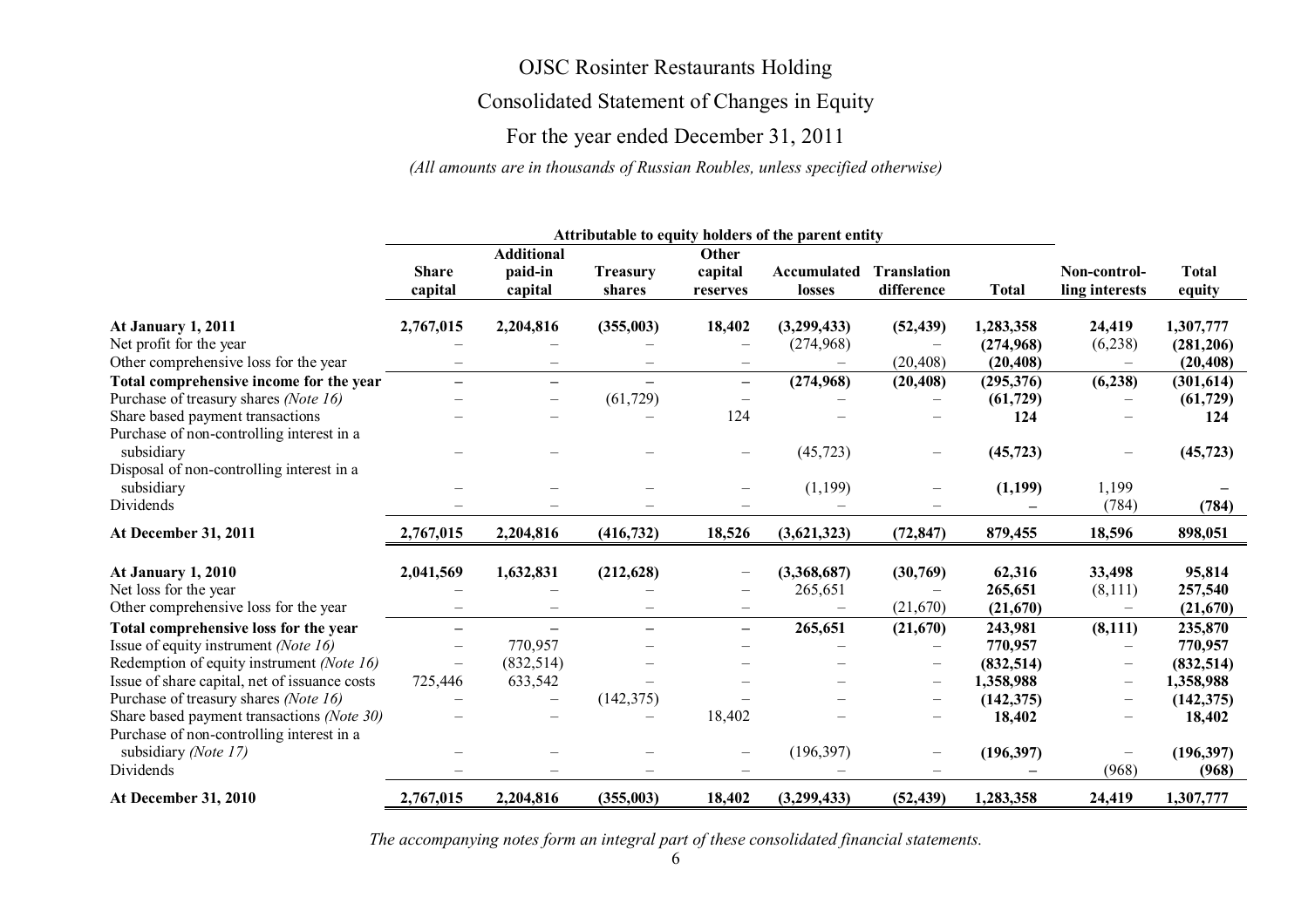## OJSC Rosinter Restaurants Holding Notes to the Consolidated Financial Statements December 31, 2011 and 2010

*(All amounts are in thousands of Russian Roubles, unless specified otherwise)* 

### **1. Corporate Information**

OJSC Rosinter Restaurants Holding (the "Company") was registered as a Russian open joint stock company on May 24, 2004. The registered and headquarter address of the Company is at 7 Dushinskaya str., Moscow, 111024, Russia. As of December 31, 2011, the Company's controlling shareholder was RIG Restaurants Limited, a limited liability company (the "Parent") (formerly known as Rostik Restaurants Limited) incorporated under the laws of Cyprus. RIG Restaurants Limited is under the ultimate control of Mr. Rostislav Ordovsky-Tanaevsky Blanco.

OJSC Rosinter Restaurants Holding and its subsidiaries (the "Group") is the leading casual dining operator in Russia and CIS both by number of restaurants and by revenue. The Group's business is focused on serving the most popular cuisines in Russia: Italian, Japanese, American and local Russian cuisine.

The Group derives approximately 95% of its revenues from restaurant business sales:

- · most of the Group's restaurants operate under its core proprietary trademarks: "IL Patio pizza pasta grill", "Planet Sushi", "American Bar and Grill", "Pechki-Lavochki" and "1-2-3 Café".
- · other restaurants operate under licensed trademarks: "T.G.I. Friday's", "Sibirskaya Korona".

Other revenue of the Group represents revenue from the network of independent franchisees in Moscow and throughout Russia and the CIS, sublease and other services, revenues from canteens and from sales of semifinished products.

The Group's principal business activities are concentrated within the Russian Federation, but it also operates in Ukraine, Kazakhstan, Belarus, Czech Republic, Poland and Hungary. The Group also has exclusive development rights and/or registered trademarks in Azerbaijan, Kyrgyzstan, Uzbekistan, Lithuania, Estonia, Austria, Slovenia, Slovakia, Romania, Croatia, Macedonia, Bulgaria, Serbia and Montenegro.

In June 2007 the Parent sold 3,125,000 ordinary shares of the Company during the initial public offering for a cash consideration of 100 million US dollars (RUR 2,590,403 at exchange rate at June 1, 2007). At the same time, the Company issued and sold 2,030,457 new shares to the Parent at a price of RUR 766.99. In February-August 2010, the Group performed a two step secondary offering of 4,274,877 new shares for a cash consideration of RUR 1,402,488 (Note 16). The shares of the Company are admitted for trading on the Russian Trading System Stock Exchange and on MICEX.

The consolidated financial statements of the Company for the year ended December 31, 2011 were authorised for issue in accordance with a resolution of the Board of Directors on April 25, 2012.

The Group derives revenue in the territory of Russia and other CIS countries, Baltic States and other European countries. For the years ended December 31, 2011 and 2010, the revenue from the Russian market was approximately 87% of total revenues. The non-current assets of Group's subsidiaries operating in the Russian market were approximately 88% and 83% of total non-current assets of the Group for the years ended December 31, 2011 and 2010, respectively. The second largest market was Kazakhstan with 4% and 5% of total revenues for the years ended December 31, 2011 and 2010, respectively. The second largest markets operated of non-current assets of total non-current assets of the Group were Ukraine with 4% at December 31, 2011 and Kazakhstan with 5% at December 31, 2010.

During 2011, the Group opened 17 new restaurants and closed 11 restaurants. During 2010, the Group opened 19 new restaurants and closed 22 restaurants. In addition, the Group continues to develop a casual dining restaurant business on a franchise agreement basis. The Group opened 25 and closed 11 franchise restaurants in Moscow city, Moscow region and Russian regions in 2011. The Group opened 24 and closed 6 franchise restaurants in Moscow city, Moscow region and Russian regions in 2010. As of December 31, 2011 and 2010 the Group operated 382 and 362 restaurants respectively.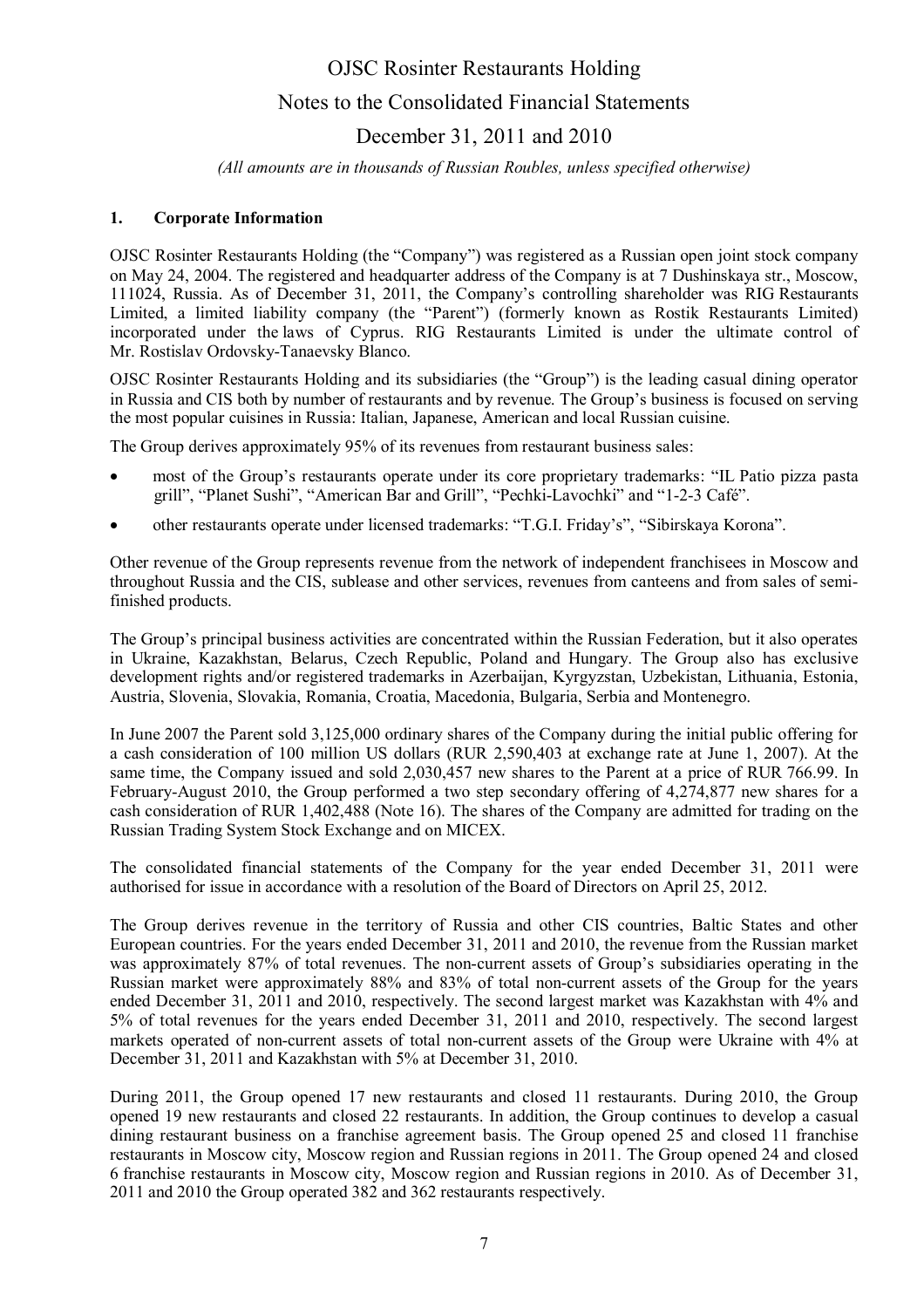### **1. Corporate Information (continued)**

As of December 31, 2011 and 2010, the Group employed approximately 7,430 and 8,080 people, respectively.

The Company had a controlling ownership interest, directly or indirectly, in the following principal subsidiaries:

|                                       | <b>Country of</b>  | 2011        | 2010        |
|---------------------------------------|--------------------|-------------|-------------|
| Entity                                | incorporation      | % Ownership | % Ownership |
| Rosinter Restaurants LLC              | Russia             | 100.00%     | 98.70%      |
| Rosinter Restaurants Sibir LLC        | Russia             | $100.00\%$  | 100.00%     |
| Rosinter Restaurants Samara OJSC      | Russia             | 100.00%     | 100.00%     |
| Rosinter Restaurants Perm LLC         | Russia             | 51.00%      | 51.00%      |
| Rosinter Restaurants Ekaterinburg LLC | Russia             | 51.00%      | 51.00%      |
| BelRosInter LLC                       | <b>Belarus</b>     | 93.00%      | 100.00%     |
| Rosinter Almaty LLP                   | Kazakhstan         | 90.00%      | 90.00%      |
| Rosinter Ukraine LLC                  | Ukraine            | 51.00%      | 51.00%      |
| RIGS Services Limited                 | Cyprus             | 100.00%     | 100.00%     |
| Rosinter Czech Republic s.r.o.        | The Czech Republic | 100.00%     | 100.00%     |
| Rosinter Polska Sp. z o.o.            | Poland             | 100.00%     | 100.00%     |
| Rosinter Hungary Kft                  | Hungary            | 100.00%     | 100.00%     |

### **2. Going Concern**

These consolidated financial statements have been prepared on a going concern basis that contemplates the realisation of assets and satisfaction of liabilities and commitments in the normal course of business.

As of December 31, 2011, the Group did not comply with certain loan covenants that resulted in reclassification of a portion of long-term loans to current liabilities. As a result, the Group's current liabilities as of December 31, 2011, of RUR 2,596,148 exceeded its current assets by RUR 1,512,810. The net current liability position results primarily from such long term loans and borrowings of RUR 1,210,931 out of which, management believes, RUR 950,000 will be repaid after more than twelve months from the balance sheet date in accordance with the maturity schedules in the loan agreements.

Group management believes that it is appropriate to prepare the financial statements on a going concern basis due to the following:

- · The Group has long relationship with Sberbank of Russia, OJSC and Raiffeisenbank, CJSC who have been the major lenders to the group for many years (starting from 2005 and 2009, respectively). The Group's management is in direct and regular contact with both banks.
- Recent communications with Sberbank of Russia, OJSC has provided clear understanding of its intention not to exercise its right of immediate repayment of loans due covenant breaches.
- Additional sources of financing are available to the Group.

On December 7, 2011, the Group entered into a revolving credit facility agreement with Alfa-Bank, OJSC in the amount of RUR 350,000 bearing interest from 10% to 15% per annum and maturing in August 2013. Under the terms of this credit facility, the Group can use a number of revolving shortterm credit instruments including overdrafts and borrowings. As at December 31, 2011, the unutilized balance of this revolving credit facility amounted to RUR 350,000.

The Group has an undrawn facility from UniCredit Bank, CJSC in the amount of RUR 50,000 and an unused revolving credit line from the same bank in the amount of RUR 80,000 as at December 31, 2012.

The Group is in negotiations with UniCredit Bank, CJSC with the objective of obtaining additional long-term credit facilities in the amount of RUR 300,000.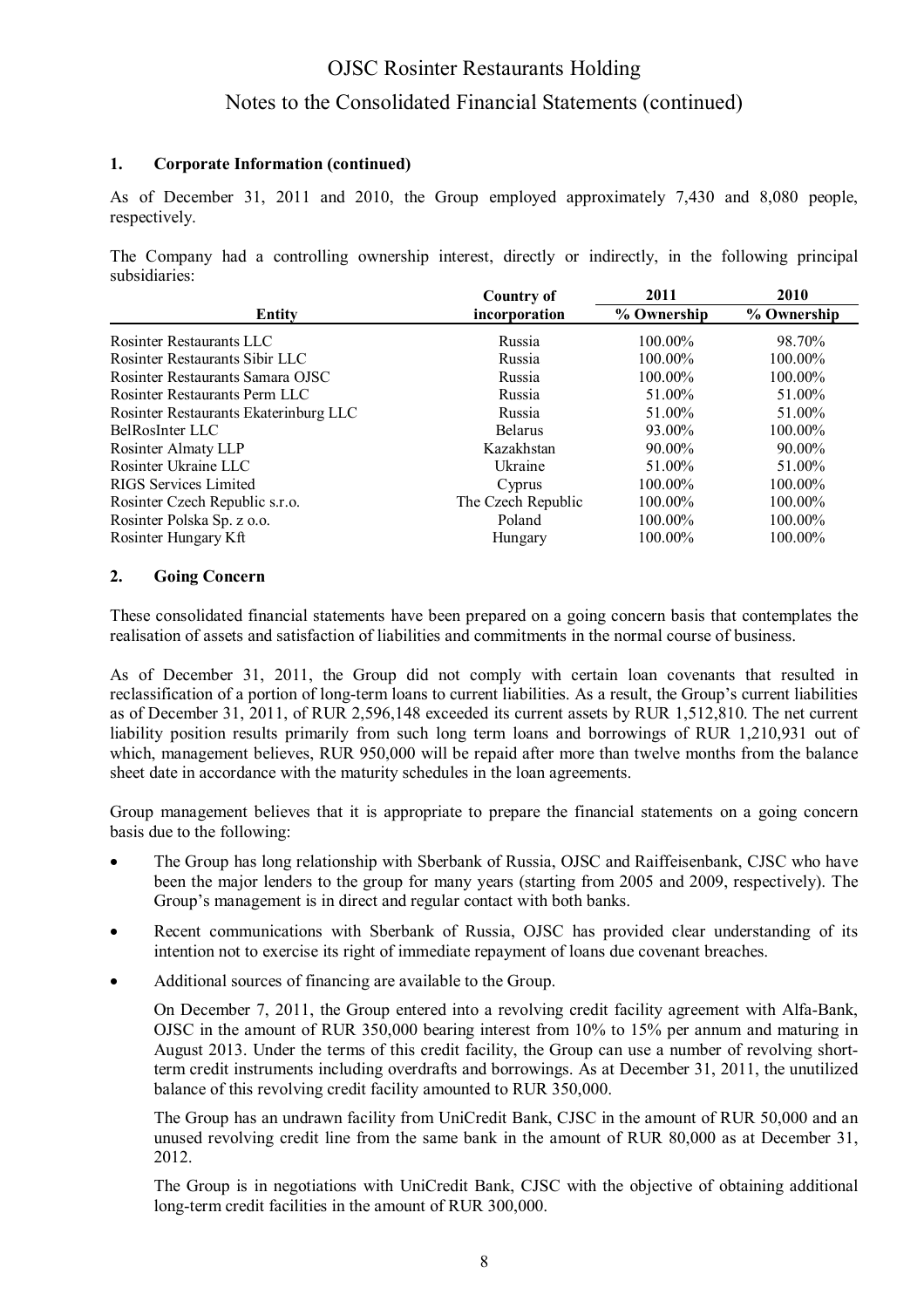### **2. Going Concern (continued)**

- · If the loans were classified as long term according to the maturity dates stated in the loan agreements, the net current liability position of the Group would equal to RUR 562,810 which is consistent with previous years and is in line with industry norms.
- During the years ended December 31, 2011 and 2010, net cash generated from operations amounted to RUR 813,568 and RUR 644,228, respectively. Management expects this trend to continue in 2012.
- · Management has introduced and enhanced operational initiatives designed to improve the Group's liquidity and profitability. Actions implemented include innovative brand promotions, an improvement in the business economics through savings in labour, food and beverage costs, and an increased franchisee component in its new restaurant development plan.
- The net loss for year ended December 31, 2011 amounted to RUR 281,206 which primarily resulted from an impairment of assets in the amount of RUR 265,025, and increased purchase prices of food and beverages. An increase of rent rates and payroll taxes also contributed to the net loss in 2011. The negative effect of these factors was addressed by a new pricing strategy and efficiency improvement initiatives introduced by the management in order to increase gross profit margin. As a result of these efforts, the gross profit margin has improved substantially in the second half of 2011 to 23.2% in the fourth quarter as compared to 17.2% in the first quarter, which contributed strongly to the improvement of net cash generated from operations.
- The Group could reduce its planned expenditures by up to RUR 321,000 in 2012, sell certain non-core assets and would not pay bonuses to management which in aggregate would be sufficient to cover any working capital deficit that may occur.

Therefore, management strongly believes in the Group's ability to operate as a going concern, and is confident in the Group's ability to settle its debts as and when they fall due.

These consolidated financial statements do not include any adjustments relating to the recoverability and classification of recorded asset amounts or to amounts and classification of liabilities that might be necessary if such additional resources are not available and the Group is unable to continue as a going concern.

### **3. Basis of Preparation of Financial Statements**

### **Statement of Compliance**

The consolidated financial statements of the Group have been prepared in accordance with International Financial Reporting Standards ("IFRS") as issued by the International Accounting Standard Board ("IASB").

### **Basis of Preparation**

Group companies maintain their accounting records and prepare their statutory financial statements in accordance with the Regulations on Accounting and Reporting of the country in which they are incorporated and registered. Accounting policies and financial reporting procedures in these jurisdictions may differ substantially from those generally accepted under IFRS. Accordingly, the accompanying financial statements, which have been prepared from the Group's statutory based accounting records, reflect adjustments and reclassifications necessary for such financial statements to be presented in accordance with the standards and interpretations prescribed by the IASB.

The consolidated financial statements have been prepared under the historical cost convention except as disclosed in the accounting policies in Note 4.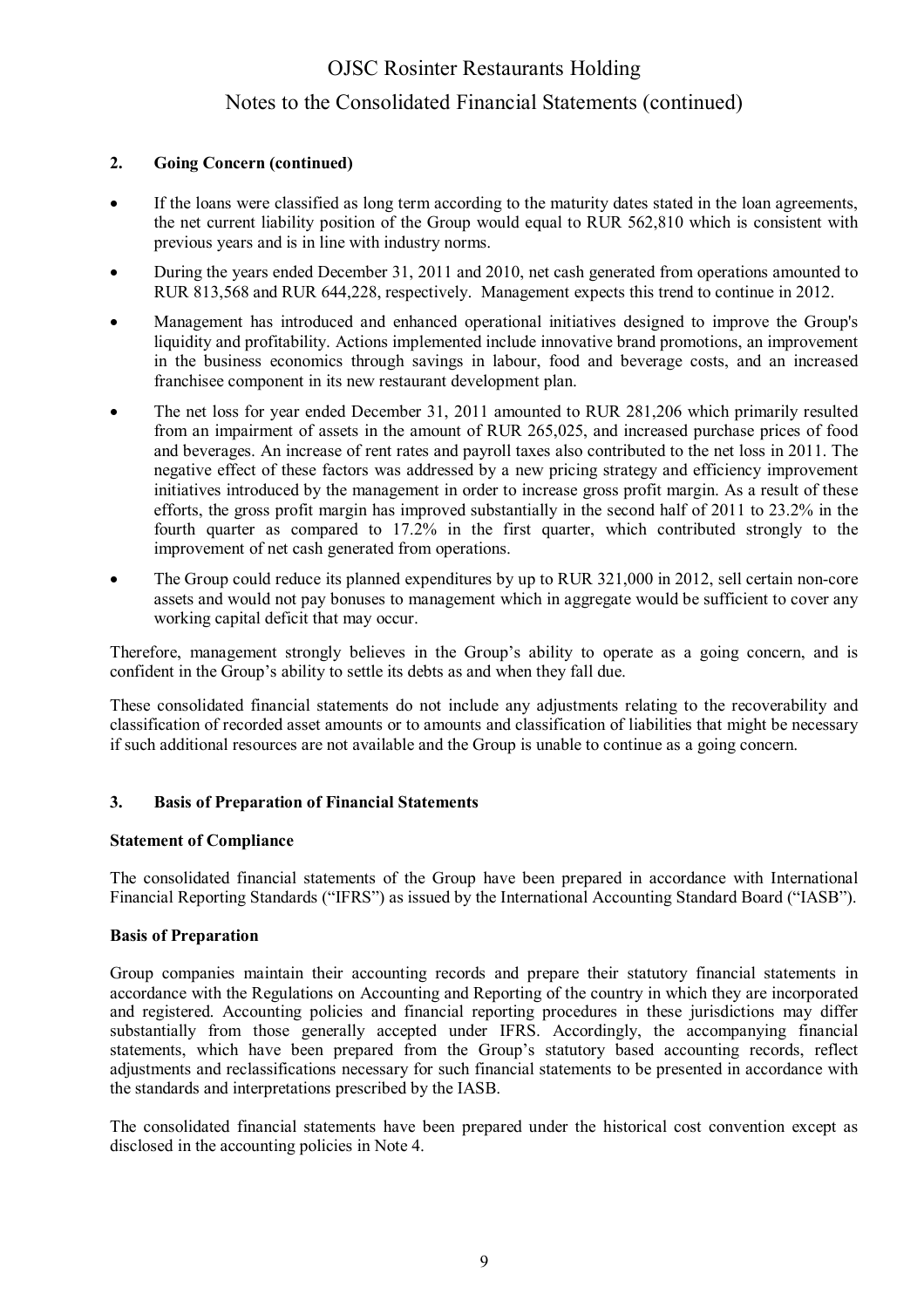### **3. Basis of Preparation of Financial Statements (continued)**

### **Reclassifications**

The Group has made the reclassifications in the 2010 comparative numbers as follows:

*Extract from Consolidated Income Statement* 

|                                                                                                                                                 | 2010<br>as reported                              | <b>Reclassifications</b> | 4010,<br>as revised                              |
|-------------------------------------------------------------------------------------------------------------------------------------------------|--------------------------------------------------|--------------------------|--------------------------------------------------|
| Revenue<br>Cost of sales <sup>®</sup>                                                                                                           | 9,745,948<br>(7,405,429)                         | (22, 811)                | 9,745,948<br>(7,428,240)                         |
| Gross profit                                                                                                                                    | 2,340,519                                        | (22, 811)                | 2,317,708                                        |
| Selling, general and administrative expenses,<br>Start-up expenses for new restaurants<br>Other gains<br>Other losses                           | (1,530,404)<br>(51, 933)<br>44,882<br>(171, 971) | 32,043                   | (1,498,361)<br>(51, 933)<br>44,882<br>(171, 971) |
| <b>Profit from operating activities before impairment</b>                                                                                       | 631,093                                          | 9,232                    | 640,325                                          |
| Reversal of impairment of operating assets<br>Losses from impairment of operating assets                                                        | 3,884                                            |                          | 3,884                                            |
| Profit from operating activities after impairment                                                                                               | 634,977                                          | 9,232                    | 644,209                                          |
| Financial income<br>Financial expense <sup>®</sup><br>Foreign exchange losses, net<br>Share of (losses)/profits of joint venture and associates | 44,393<br>(277, 472)<br>(19, 130)<br>(21, 873)   | (9, 232)                 | 44,393<br>(286, 704)<br>(19, 130)<br>(21, 873)   |
| Profit/(Loss) before income tax                                                                                                                 | 360,895                                          |                          | 360,895                                          |

**2010,**

**2010,** 

\* The Group reclassified encashment and materials attributable to restaurant activity from selling, general and administrative expenses to cost of sales in the amount of RUR 19,091 and 3,720 respectively.

\*\* The Group reclassified expenses attributable to financing activity from selling, general and administrative expenses to financial expenses in the amount of RUR 9,232.

These reclassifications provide reliable and more relevant information compared with competitors.

### **Changes in Accounting Policy and Disclosures**

The accounting policies adopted are consistent with those of the previous financial year, except that the Group has adopted new/revised standards and interpretations mandatory for financial years beginning on or after January 1, 2011. The new/revised standards and interpretations mandatory for financial year beginning on or after January 1, 2011 are the following:

- · IAS 24 *Related Party Disclosures (amendment),* effective January 1, 2011
- · IAS 32 *Financial Instruments: Presentation (amendment)*, effective for annual periods on or after February 1, 2010
- · IFRIC 14 *Prepayments of a Minimum Funding Requirement (amendment),* effective for annual periods beginning on or after January 1, 2011
- · *Improvements to IFRSs* (May 2010)

When the adoption of the standard or interpretation is deemed to have an impact on the financial statements or performance of the Group, its impact is described below:

### *IAS 24 Related Party Disclosures (amendment)*

The IASB issued an amendment to IAS 24 that clarifies the definitions of a related party. The new definitions emphasise a symmetrical view of related party relationships and clarifies the circumstances in which persons and key management personnel affect related party relationships of an entity. In addition, the amendment introduces an exemption from the general related party disclosure requirements for transactions with government and entities that are controlled, jointly controlled or significantly influenced by the same government as the reporting entity. The adoption of the amendment did not have any impact on the financial position or performance of the Group.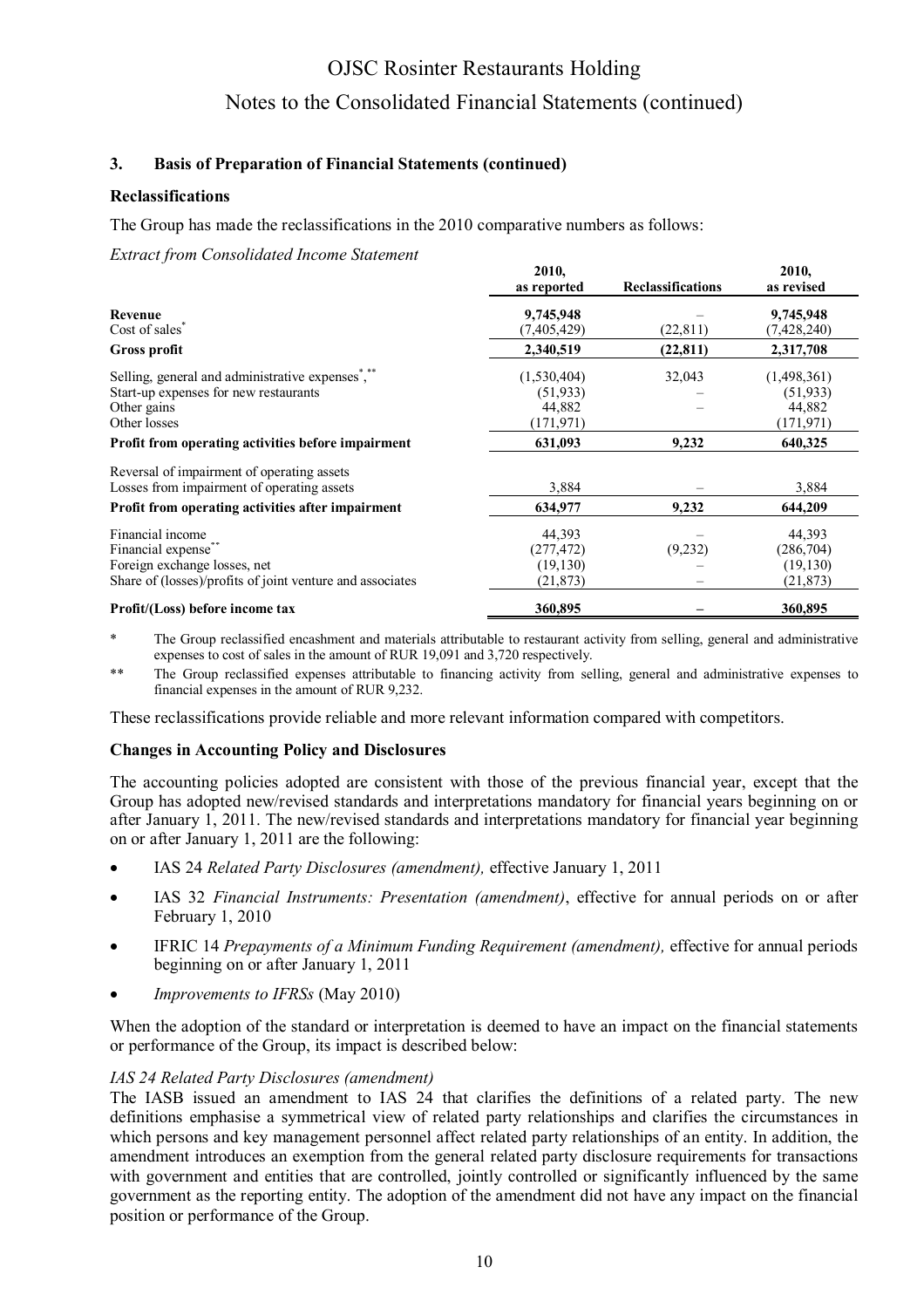### Notes to the Consolidated Financial Statements (continued)

### **3. Basis of Preparation of Financial Statements (continued)**

### **Changes in Accounting Policy and Disclosures (continued)**

### *IAS 32 Financial Instruments: Presentation (amendment)*

The IASB issued an amendment that alters the definition of a financial liability in IAS 32 to enable entities to classify rights issues and certain options or warrants as equity instruments. The amendment is applicable if the rights are given pro rata to all of the existing owners of the same class of an entity's non-derivative equity instruments, to acquire a fixed number of the entity's own equity instruments for a fixed amount in any currency. The amendment has had no effect on the financial position or performance of the Group because the Group does not have these type of instruments.

### *IFRIC 14 Prepayments of a Minimum Funding Requirement (amendment)*

The amendment removes an unintended consequence when an entity is subject to minimum funding requirements and makes an early payment of contributions to cover such requirements. The amendment permits a prepayment of future service cost by the entity to be recognised as a pension asset. The Group is not subject to minimum funding requirements, therefore the amendment of the interpretation has no effect on the financial position nor performance of the Group.

### *Improvements to IFRSs*

In May 2010, the IASB issued its third omnibus of amendments to its standards, primarily with a view to removing inconsistencies and clarifying wording. There are separate transitional provisions for each standard. The adoption of the following amendments resulted in changes to accounting policies, but no impact on the financial position or performance of the Group.

- · IFRS 3 *Business Combinations* The measurement options available for non-controlling interest (NCI) were amended. Only components of NCI that constitute a present ownership interest that entitles their holder to a proportionate share of the entity's net assets in the event of liquidation should be measured at either fair value or at the present ownership instruments' proportionate share of the acquiree's identifiable net assets. All other components are to be measured at their acquisition date fair value (see Note 5).
- · IFRS 7 *Financial Instruments – Disclosures*: The amendment was intended to simplify the disclosures provided by reducing the volume of disclosures around collateral held and improving disclosures by requiring qualitative information to put the quantitative information in context.
- · IAS 1 *Presentation of Financial Statements*: The amendment clarifies that an entity may present an analysis of each component of other comprehensive income maybe either in the statement of changes in equity or in the notes to the financial statements.

Other amendments resulting from Improvements to IFRSs to the following standards did not have any impact on the accounting policies, financial position or performance of the Group:

- · IFRS 3 *Business Combinations* (Contingent consideration arising from business combination prior to adoption of IFRS 3 (as revised in 2008))
- · IFRS 3 *Business Combinations* (Un-replaced and voluntarily replaced share-based payment awards)
- · IAS 27 *Consolidated and Separate Financial Statements*
- · IAS 34 *Interim Financial Statements*

The following interpretation and amendments to interpretations did not have any impact on the accounting policies, financial position or performance of the Group:

- · IFRIC 13 *Customer Loyalty Programmes* (determining the fair value of award credits)
- · IFRIC 19 *Extinguishing Financial Liabilities with Equity Instruments*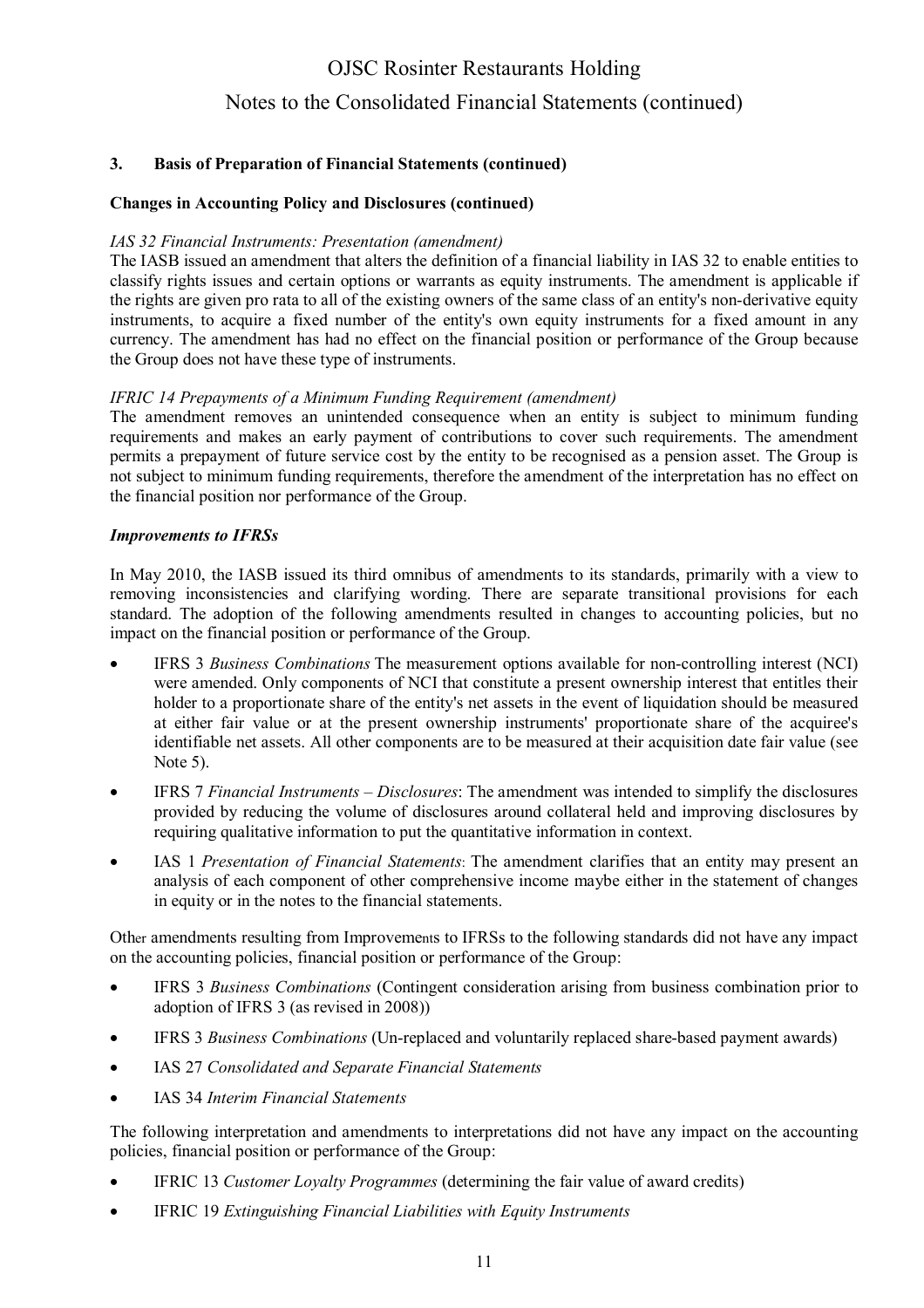### **3. Basis of Preparation of Financial Statements (continued)**

### **Standards Issued but not yet Effective**

The Group has not applied the following standards and IFRIC Interpretations that have been issued but are not yet effective:

- · IAS 1 *Financial Statement Presentation – Presentation of Items of Other Comprehensive Income* (effective for annual periods beginning on or after July 1, 2012)
- · IAS 12 *Income Taxes – Recovery of Underlying Assets* (effective for annual periods beginning on or after January 1, 2012)
- · IAS 19 *Employee Benefits* (amendment) (effective for annual periods beginning on or after January 1, 2013)
- · IAS 27 *Separate Financial Statements* (as revised in 2011) (effective for annual periods beginning on or after January 1, 2013)
- · IAS 28 *Investments in Associates and Joint Ventures* (as revised in 2011) (becomes effective for annual periods beginning on or after January 1, 2013)
- · IFRS 7 *Financial Instruments: Disclosures — Enhanced Derecognition Disclosure Requirements* (effective for annual periods beginning on or after July 1, 2011)
- · IFRS 9 *Financial Instruments* (effective for annual periods beginning on or after January 1, 2013)
- · IFRS 10 *Consolidated Financial Statements* (effective for annual periods beginning on or after July 1, 2010)
- · IFRS 11 *Joint Arrangements* (effective for annual periods beginning on or after January 1, 2013)
- · IFRS 12 *Disclosure of Involvement with Other Entities* (effective for annual periods beginning on or after January 1, 2011)
- · IFRS 13 *Fair Value Measurement* (effective for annual periods beginning on or after January 1, 2013)

The Group will adopt above mentioned standards starting from the effective date of the respective standard.

The Group expects that the adoption of the pronouncements listed above will not have a significant impact on the Group's results of operations and financial position in the period of initial application.

### **4. Significant Accounting Policies and Estimates**

### **Principles of Consolidation**

### *Subsidiaries*

The consolidated financial statements of the Group comprise the financial statements of the Company and its subsidiaries.

Subsidiaries are those entities in which the Group has an interest of more than one half of the voting rights, or otherwise has power to exercise control over their operations. Subsidiaries are consolidated from the date on which control is transferred to the Group and are no longer consolidated from the date that control ceases.

All intercompany transactions, balances and unrealised gains on transactions between group companies are eliminated; unrealised losses are also eliminated unless the transaction provides evidence of an impairment of the asset transferred. Where necessary, accounting policies for subsidiaries have been changed to ensure consistency with the policies adopted by the Group.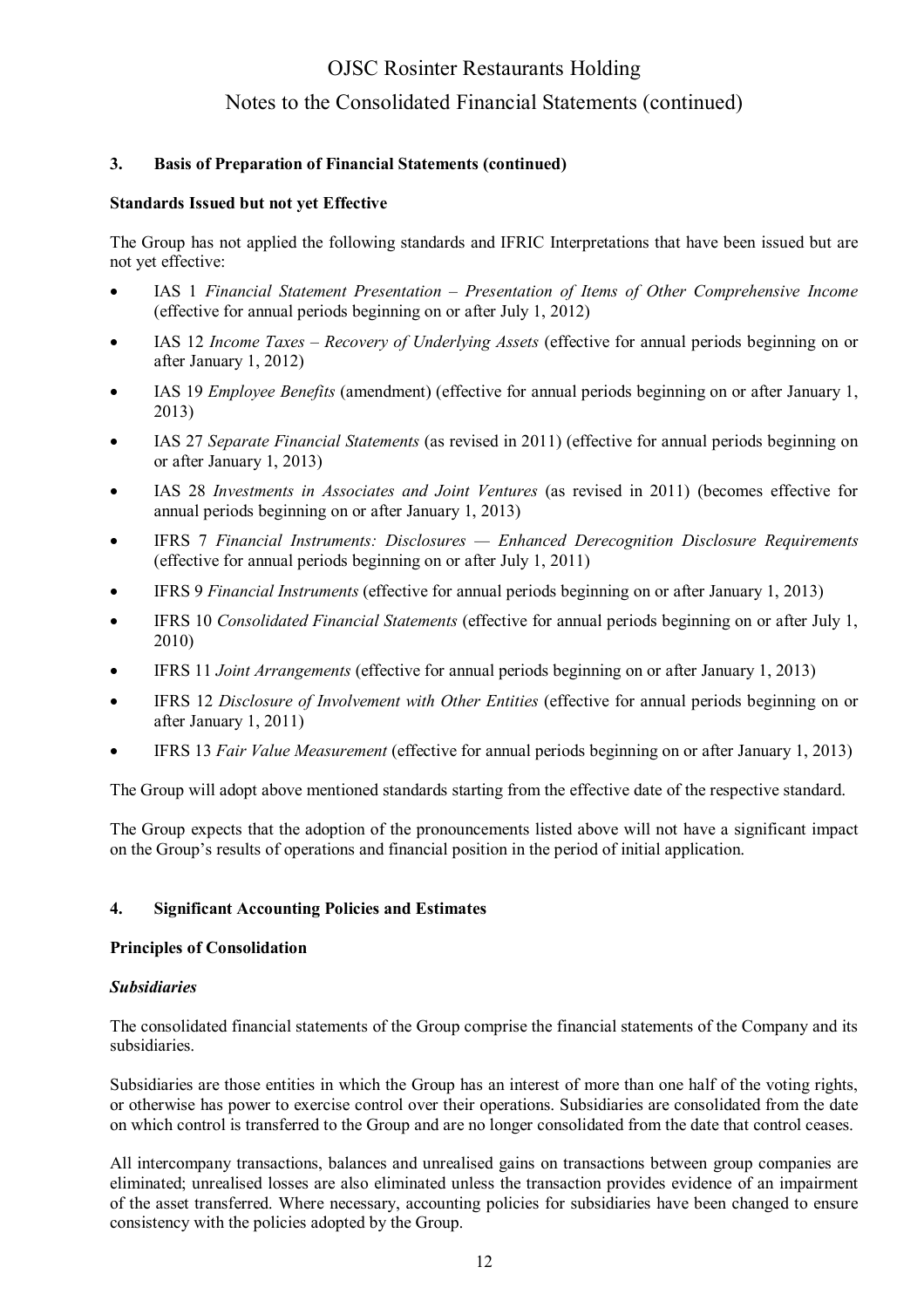### **4. Significant Accounting Policies and Estimates (continued)**

### **Principles of Consolidation (continued)**

Business combinations are accounted for using the acquisition method. The cost of an acquisition is measured as the aggregate of the consideration transferred, measured at acquisition date fair value and the amount of any non-controlling interest in the acquiree. For each business combination, the acquirer measures the non-controlling interest in the acquiree either at fair value or at the proportionate share of the acquiree's identifiable net assets. Acquisition costs incurred are expensed and included in administrative expenses.

When the Group acquires a business, it assesses the financial assets and liabilities assumed for appropriate classification and designation in accordance with the contractual terms, economic circumstances and pertinent conditions as at the acquisition date.

If the business combination is achieved in stages, the acquisition date fair value of the acquirer's previously held equity interest in the acquiree is remeasured to fair value as at the acquisition date through profit and loss.

Any contingent consideration to be transferred by the acquirer will be recognised at fair value at the acquisition date. Subsequent changes to the fair value of the contingent consideration which is deemed to be an asset or liability, will be recognised in accordance with IAS 39 either in profit or loss or as change to other comprehensive income. If the contingent consideration is classified as equity, it shall not be remeasured until it is finally settled within equity.

Goodwill is initially measured at cost being the excess of the aggregate of the consideration transferred and the amount recognised for non-controlling interest over the net identifiable assets acquired and liabilities assumed. If this consideration is lower than the fair value of the net assets of the subsidiary acquired, the difference is recognised in profit or loss.

After initial recognition, goodwill is measured at cost less any accumulated impairment losses. For the purpose of impairment testing, goodwill acquired in a business combination is, from the acquisition date, allocated to each of the Group's cash generating units that are expected to benefit from the combination, irrespective of whether other assets or liabilities of the acquiree are assigned to those units.

### *Investments in Associates*

Associates are entities in which the Group generally has between 20% and 50% of the voting rights, or is otherwise able to exercise significant influence, but which it does not control or jointly control. Investments in associates are accounted for under the equity method and are initially recognised at cost, including goodwill. Subsequent changes in the carrying value reflect the post-acquisition changes in the Group's share of net assets of the associate. The Group's share of its associates' profits or losses is recognised in the income statement, its share of movements in reserves is recognised in equity and its share of the net assets of associates is included in the consolidated statement of financial position. However, when the Group's share of losses in an associate equals or exceeds its interest in the associate, the Group does not recognise further losses, unless the Group is obliged to make further payments to, or on behalf of, the associate.

Unrealised gains on transactions between the Group and its associates are eliminated to the extent of the Group's interest in the associates; unrealised losses are also eliminated unless the transaction provides evidence of an impairment of the asset transferred.

The share of profits or losses of associates is shown on the face of the income statement. These are the profits or losses attributable to equity holders of the associates and therefore are profits or losses after tax and non-controlling interests in the subsidiaries of the associates. The financial statements of the associates are prepared for the same reporting period as the parent company.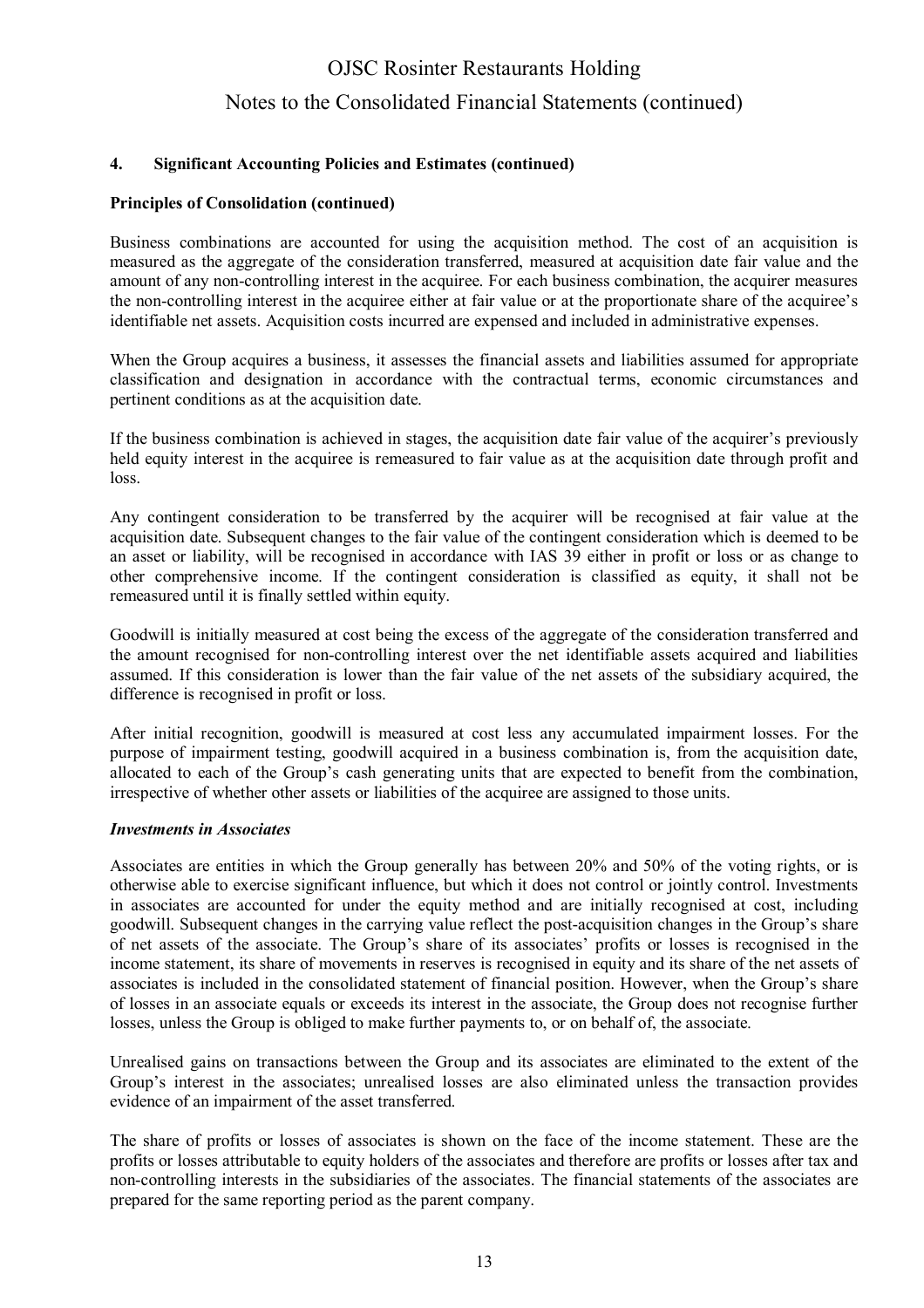### **4. Significant Accounting Policies and Estimates (continued)**

### **Principles of Consolidation (continued)**

### *Interests in Joint Ventures*

The Group's interest in a joint venture which is a jointly controlled entity is accounted for using the equity method of accounting until the date on which the Group ceases to have joint control over the joint venture. When the Group contributes or sells assets to the joint venture, any portion of gain or loss from the transaction is recognised based on the substance of the transaction. When the Group purchases assets from the joint venture, the Group does not recognise its share of the profit of the joint venture from the transaction until it resells the assets to an independent party. The financial statements of the joint venture are prepared for the same reporting period as the parent company.

### **Functional and Presentation Currency**

The Group's consolidated financial statements are presented in Russian Roubles, which is also the parent company's functional currency. Each entity in the Group determines its own functional currency and items included in the financial statements of each entity are measured using that functional currency. All financial information presented in RUR has been rounded to the nearest thousand unless otherwise stated.

The translation of the financial statements from the functional currency to the presentation currency is done in accordance with the requirements of IAS 21 *The Effects of Changes in Foreign Exchange Rates*. The assets and liabilities of the subsidiaries which use local currencies as the functional currency are translated into the presentation currency at the rate of exchange ruling at the reporting date, and their transactions are translated at the weighted average exchange rates for the year. Equity items, other than the net profit or loss for the year that is included in the balance of accumulated profit or loss, are translated at the historical exchange rate effective at the date of transition to IFRS. Equity transactions measured in terms of historical cost in a functional currency are translated using the exchange rates at the date of the transaction. The exchange differences arising on the translation are recognised in other comprehensive income or loss.

Transactions in foreign currencies in the Company and each subsidiary are initially recorded in the functional currency at the rate effective at the date of the transaction. Monetary assets and liabilities denominated in foreign currencies are retranslated to the functional currency using the rate of exchange ruling at the reporting date. All resulting differences are recorded as foreign currency exchange gains or losses in the period in which they arise. Non-monetary items that are measured in terms of historical cost in a foreign currency are translated using the exchange rates as at the dates of the initial transaction. Non-monetary items measured at fair value in a foreign currency are translated using the exchange rates at the date when the fair value is determined.

### **Financial Assets**

### *Initial Recognition and Measurement*

Financial assets within the scope of IAS 39 *Financial Instruments: Recognition and Measurement* are classified as either financial assets at fair value through profit or loss, loans and receivables, held to maturity investments, or available-for-sale financial assets, as appropriate. The Group determines the classification of its financial assets at initial recognition. When financial assets are recognised initially, they are measured at fair value, plus directly attributable transaction costs. All regular way purchases and sales of financial assets are recognised on the trade date, which is the date that the Group commits to purchase or sell the asset. Regular way purchases or sales are purchases or sales of financial assets that require delivery of assets within the period generally established by regulation or convention in the market place.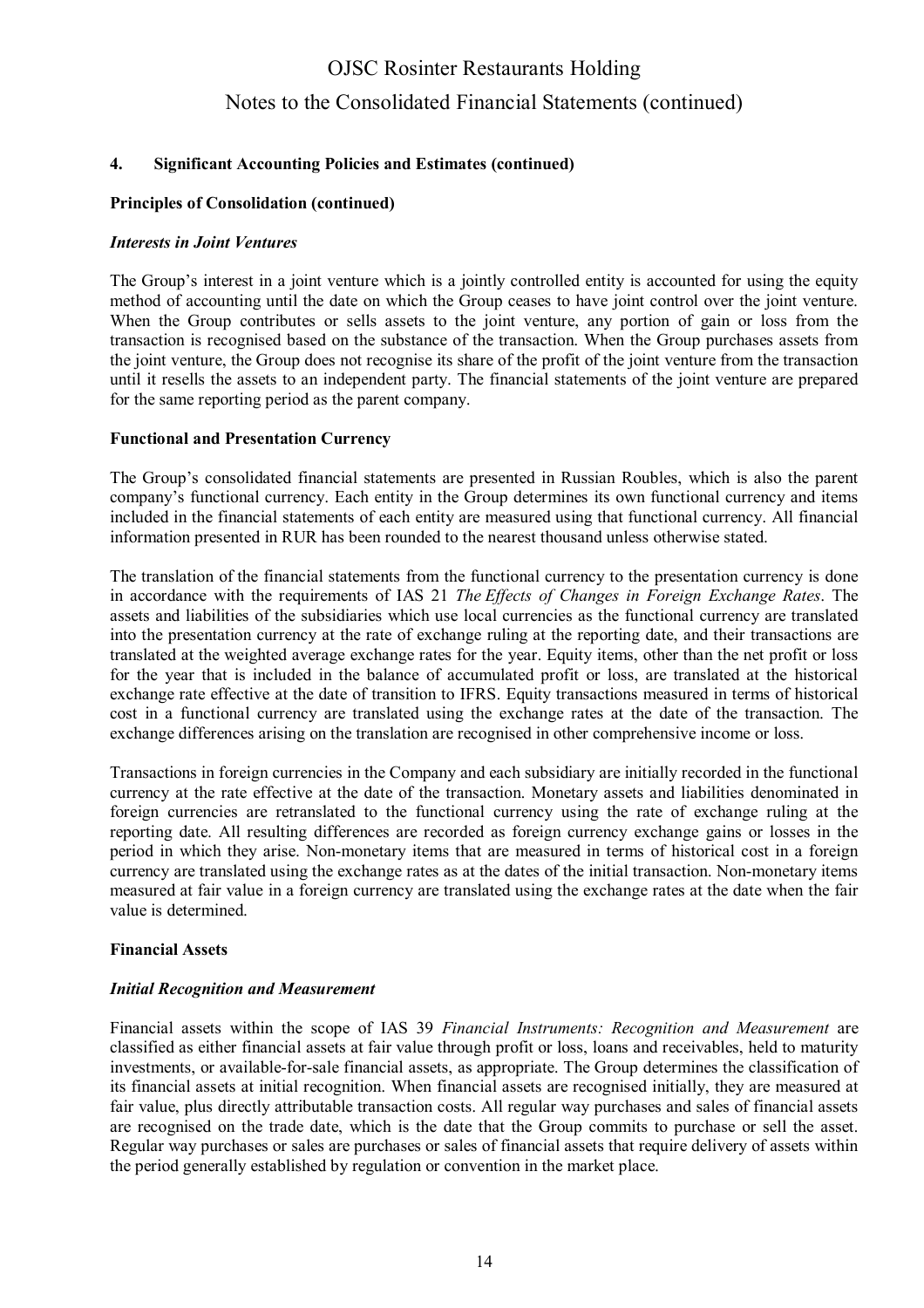### **4. Significant Accounting Policies and Estimates (continued)**

### **Financial Assets (continued)**

### *Subsequent Measurement*

The measurement of financial assets depends on their classification as follows:

### *Financial Assets at Fair Value through Profit or Loss*

Investments classified as held for trading are included in the category "financial assets at fair value through profit or loss". Investments are classified as held for trading if they are acquired for the purpose of selling in the near term. Gains or losses on investments held for trading are recognised in profit and loss.

Financial assets may be designated at initial recognition as at fair value through profit or loss if the following criteria are met: (i) the designation eliminates or significantly reduces the inconsistent treatment that would otherwise arise from measuring the assets or recognizing gains or losses on them on a different basis; or (ii) the assets are part of a group of financial assets which are managed and their performance evaluated on a fair value basis, in accordance with a documented risk management strategy; or (iii) the financial asset contains an embedded derivative that would need to be separately recorded. During the years ended December 31, 2010 and 2009, the Group did not hold any investments in this category.

### *Held-to-maturity Investments*

Non-derivative financial assets with fixed or determinable payments and fixed maturity are classified as held-to-maturity when the Group has the positive intention and ability to hold them to maturity. During the years ended December 31, 2011 and 2010, the Group did not hold any investments in this category.

### *Loans and Receivables*

Loans and receivables are non-derivative financial assets with fixed or determinable payments that are not quoted in an active market. After initial recognition, such financial assets are subsequently measured at amortised cost using the effective interest rate method, less impairment. The effective interest rate amortisation is included in finance income in the income statement. The losses arising from impairment are recognised in income statement in finance cost.

### *Available-for-sale Financial Investments*

Available-for-sale financial investments include equity and debt securities. Equity investments classified as available-for-sale are those, which are neither classified as held for trading nor designated at fair value through profit or loss. Debt securities in this category are those which are intended to be held for an indefinite period of time and which may be sold in response to needs for liquidity or in response to changes in the market conditions.

After initial measurement, available-for-sale financial investments are subsequently measured at fair value with unrealised gains or losses recognised as other comprehensive income in the available-for-sale reserve until the investment is derecognised, at which time the cumulative gain or loss is recognised in other operating income, or determined to be impaired, at which time the cumulative loss is reclassified to the income statement in finance costs and removed from the available-for-sale reserve.

The Group evaluated its available-for-sale financial assets whether the ability and intention to sell them in the near term is still appropriate. When the Group is unable to trade these financial assets due to inactive markets and management's intention to do so significantly changes in the foreseeable future, the Group may elect to reclassify these financial assets in rare circumstances. Reclassification to loans and receivables is permitted when the financial assets meet the definition of loans and receivables and the Group has the intent and ability to hold these assets for the foreseeable future or until maturity. Reclassification to the held-tomaturity category is permitted only when the entity has the ability and intention to hold the financial asset accordingly.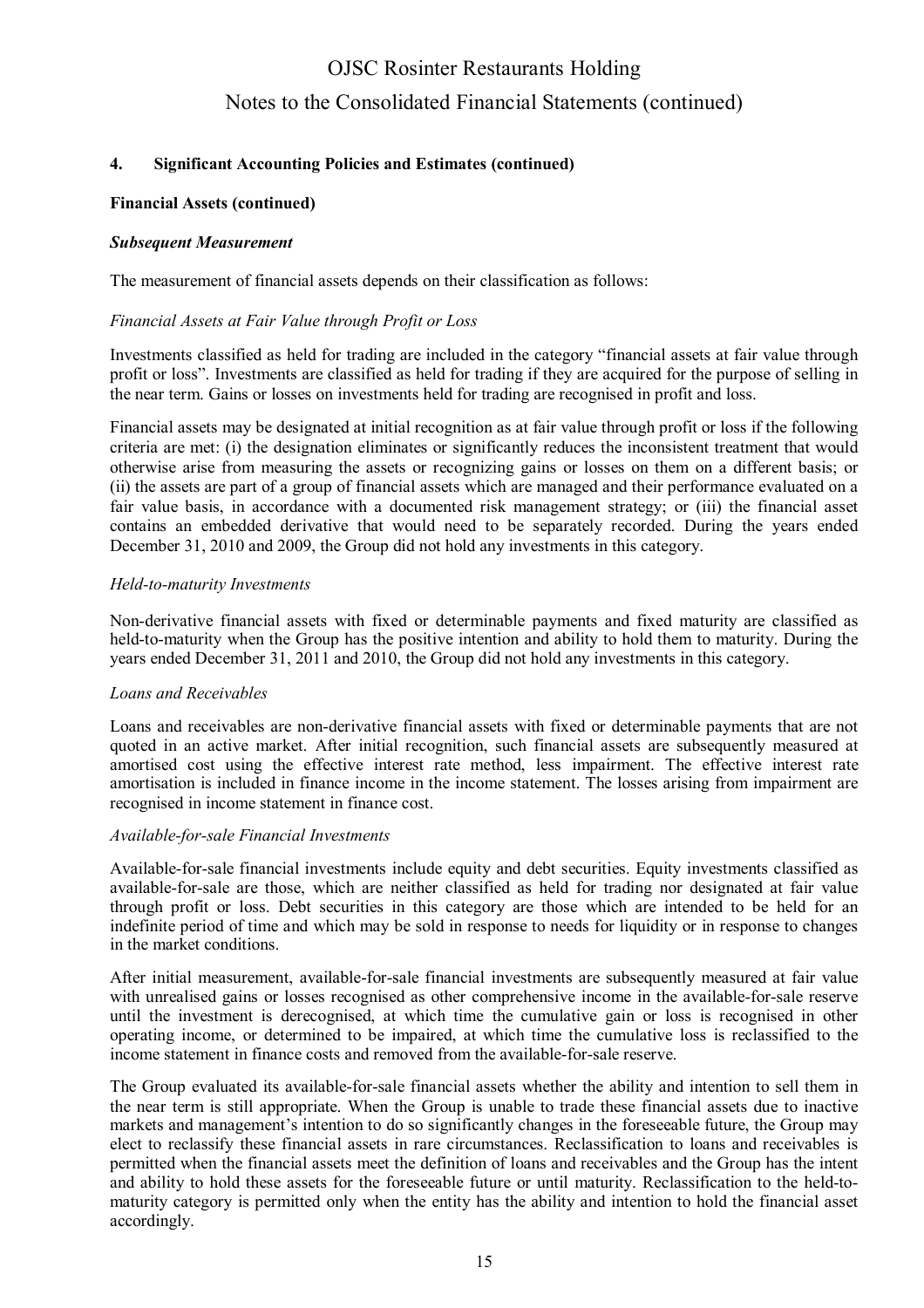### **4. Significant Accounting Policies and Estimates (continued)**

### **Financial Assets (continued)**

For a financial asset reclassified out of the available-for-sale category, any previous gain or loss on that asset that has been recognised in equity is amortised to profit or loss over the remaining life of the investment using the EIR. Any difference between the new amortised cost and the expected cash flows is also amortised over the remaining life of the asset using the EIR. If the asset is subsequently determined to be impaired, then the amount recorded in equity is reclassified to the income statement.

As at December 31, 2011 and 2010, the Group had no available-for-sale financial assets.

### *Derecognition*

A financial asset (or, where applicable a part of a financial asset or part of a group of similar financial assets) is derecognised when: (i) the rights to receive cash flows from the asset have expired; or (ii) the Group has transferred its rights to receive cash flows from the asset or has assumed an obligation to pay the received cash flows in full without material delay to a third party under a "pass-through" arrangement; and either (a) the Group has transferred substantially all the risks and rewards of the asset, or (b) the Group has neither transferred nor retained substantially all the risks and rewards of the asset, but has transferred control of the asset.

When the Group has transferred its rights to receive cash flows from an asset or has entered into a passthrough arrangement, and has neither transferred nor retained substantially all the risks and rewards of the asset nor transferred control of the asset, a new asset is recognised to the extent of the Group's continuing involvement in the asset.

In that case, the Group also recognises an associated liability. The transferred asset and the associated liability are measured on a basis that reflects the rights and obligations that the Group has retained.

Continuing involvement that takes the form of a guarantee over the transferred asset is measured at the lower of the original carrying amount of the asset and the maximum amount of consideration that the Group could be required to repay.

### *Impairment of Financial Assets*

The Group assesses at each reporting date whether there is any objective evidence that a financial asset or a group of financial assets is impaired. A financial asset or a group of financial assets is deemed to be impaired if, and only if, there is objective evidence of impairment as a result of one or more events that has occurred after the initial recognition of the asset (an incurred "loss event") and that loss event has an impact on the estimated future cash flows of the financial asset or the group of financial assets that can be reliably estimated. Evidence of impairment may include indications that the debtors or a group of debtors is experiencing significant financial difficulty, default or delinquency in interest or principal payments, the probability that they will enter bankruptcy or other financial reorganisation and where observable data indicate that there is a measurable decrease in the estimated future cash flows, such as changes in arrears or economic conditions that correlate with defaults.

### *Loans and Receivables*

For amounts due from loans and receivables carried at amortised cost, the Group first assesses whether objective evidence of impairment exists individually for financial assets that are individually significant, or collectively for financial assets that are not individually significant. If the Group determines that no objective evidence of impairment exists for an individually assessed financial asset, whether significant or not, it includes the asset in a group of financial assets with similar credit risk characteristics and collectively assesses them for impairment.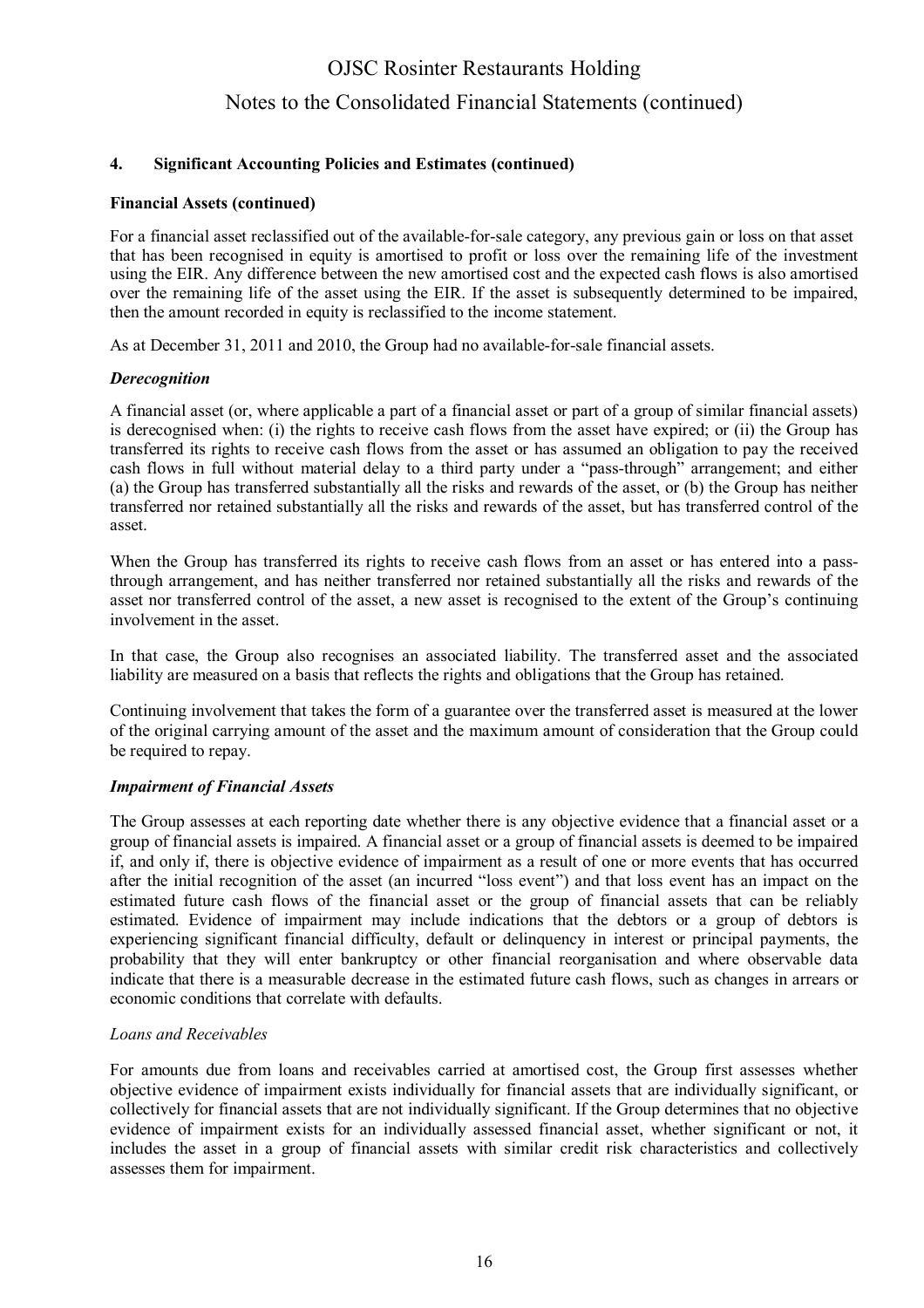### **4. Significant Accounting Policies and Estimates (continued)**

### **Financial Assets (continued)**

If there is objective evidence that an impairment loss has been incurred, the amount of the loss is measured as the difference between the asset's carrying amount and the present value of estimated future cash flows (excluding future expected credit losses that have not yet been incurred). The present value of the estimated future cash flows is discounted at the financial asset's original effective interest rate. If a loan has a variable interest rate, the discount rate for measuring any impairment loss is the current effective interest rate. The carrying amount of the asset is reduced through the use of an allowance account and the amount of the loss is recognised in the income statement. Interest income continues to be accrued on the reduced carrying amount based on the original effective interest rate of the asset. Loans together with the associated allowance are written off when there is no realistic prospect of future recovery and all collateral has been realised or has been transferred to the Group, if, in a subsequent year, the amount of the estimated impairment loss increases or decreases because of an event occurring after the impairment was recognised, the previously recognised impairment loss is increased or reduced by adjusting the allowance account. If a future write-off is later recovered, the recovery is recognised in the income statement.

### *Available-for-sale Financial Investments*

For available-for-sale financial investments, the Group assesses at each reporting date whether there is objective evidence that an investment or a group of investments is impaired.

In the case of equity investments classified as available-for-sale objective evidence would include a significant or prolonged decline in the fair value of the investment below its cost. Where there is evidence of impairment, the cumulative loss - measured as the difference between the acquisition cost and the current fair value, less any impairment loss on that investment previously recognised in the income statement - is removed from other comprehensive income and recognised in the income statement. Impairment losses on equity investments are not reversed through the income statement; increases in their fair value after impairment are recognised in other comprehensive income.

In the case of debt instruments classified as available-for-sale, impairment is assessed based on the same criteria as financial assets carried at amortised cost. However, the amount recorded for impairment is the cumulative loss measured as the difference between the amortised cost and the current fair value, less any impairment loss on that investment previously recognised in the income statement.

Future interest income continues to be accrued based on the reduced carrying amount of the asset and is accrued using the rate of interest used to discount the future cash flows for the purpose of measuring the impairment loss. The interest income is recorded as part of finance income. If, in a subsequent year, the fair value of a debt instrument increases and the increase can be objectively related to an event occurring after the impairment loss was recognised in the income statement, the impairment loss is reversed through the income statement.

### **Property and Equipment**

Property and equipment are recorded at historical cost, excluding the costs of day-to-day servicing, less accumulated depreciation and accumulated impairment in value. At each reporting date, management assesses whether there is any indication of impairment of property and equipment. If any such indication exists, management estimates the recoverable amount, which is determined as the higher of an asset's fair value less costs to sell and its value in use. The carrying amount is reduced to the recoverable amount, and the difference is recognised as an expense (impairment loss) in the income statement. An impairment loss recognised for an asset in prior years is reversed if there has been a change in the estimates used to determine the asset's recoverable amount.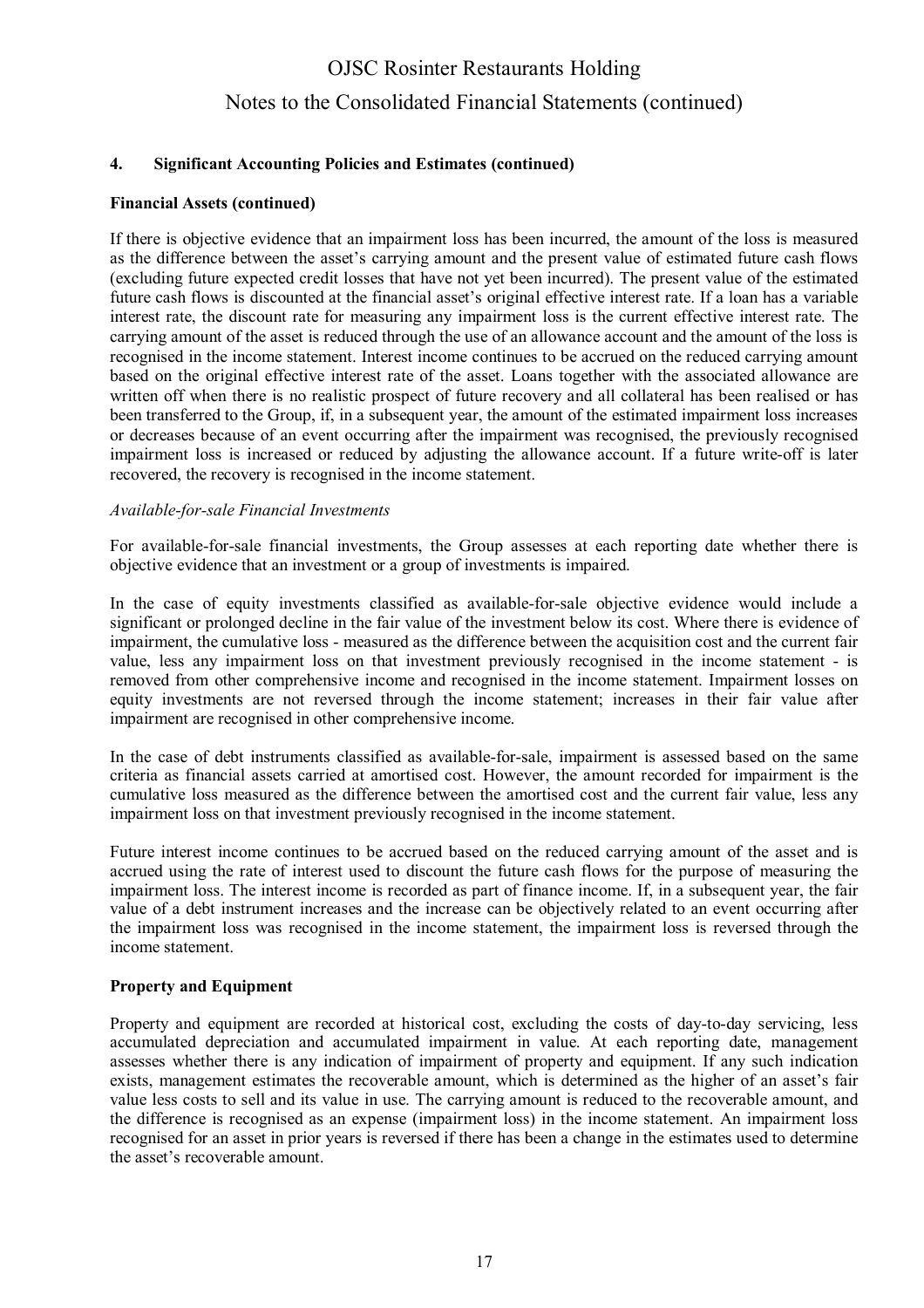### **4. Significant Accounting Policies and Estimates (continued)**

### **Property and Equipment (continued)**

Depreciation is calculated on property and equipment principally on a straight-line basis from the time the assets are available for use, over the following estimated economic useful lives:

| <b>Description</b>                 | Useful life, years |
|------------------------------------|--------------------|
| Leasehold improvements             | 10                 |
| <b>Buildings</b>                   | $10-30$            |
| Restaurant equipment               | $4 - 10$           |
| Computer equipment and electronics |                    |
| Office furniture and fixtures      | 10                 |
| Vehicles                           | $5-10$             |

Depreciation attributable to restaurants is presented in cost of sales; other depreciation is presented within selling, general and administrative expenses in the consolidated income statement. Depreciation of an asset ceases at the earlier of the date the asset is classified as held for sale and the date the asset is derecognised.

The asset's residual values, useful lives and methods are reviewed, and adjusted as appropriate, at each financial year-end. Repair and maintenance expenditure is expensed as incurred. Major renewals and improvements are capitalised if it can be clearly demonstrated that they extend the life of the asset or significantly increase its revenue generating capacity beyond its originally assessed standard of performance, and the assets replaced are derecognised. Gains and losses arising from the retirement or disposal of property and equipment are included in the consolidated income statement as incurred.

Assets under construction are stated at cost which includes cost of construction and equipment and other direct costs. Assets under construction are not depreciated until the constructed or installed asset is ready for its intended use.

### **Intangible Assets**

Intangible assets acquired separately are measured on initial recognition at cost. The cost of intangible assets acquired in a business combination is fair value as at the date of acquisition. Following initial recognition, intangible assets are carried at cost less any accumulated amortisation and any accumulated impairment losses. Intangible assets are amortised on a straight-line basis over the useful economic lives from 4 to 15 years and assessed for impairment whenever there is an indication that the intangible asset may be impaired. Amortisations periods are reviewed at least at each financial year end. Changes in the expected useful life or the expected pattern of consumption of future economic benefits embodied in the asset are accounted for by changing the amortisation period or method, as appropriate, and treated as changes in accounting estimates. The amortisation expense on intangible assets is recognised in the consolidated income statement in the expense category consistent with the function of the intangible asset. The following specific amortisation terms are applied for each type of intangible asset:

The Group capitalises franchise lump sums paid to T.G.I. Friday's Inc. for each new restaurant opened by the Group under "T.G.I. Friday's" brand name. Such franchise lump sums are amortised on a straight-line basis over the franchise contractual period of 15 years.

The Group has exclusive rights to lease and sublease a number of restaurant premises. These rights are accounted for at cost and are amortised on a straight-line basis over the useful life period, generally from 4 to 10 years.

Software development costs are capitalised in accordance with requirements of IAS 38 *Intangible Assets* at cost and are amortised on a straight-line basis over their estimated useful lives, generally four years.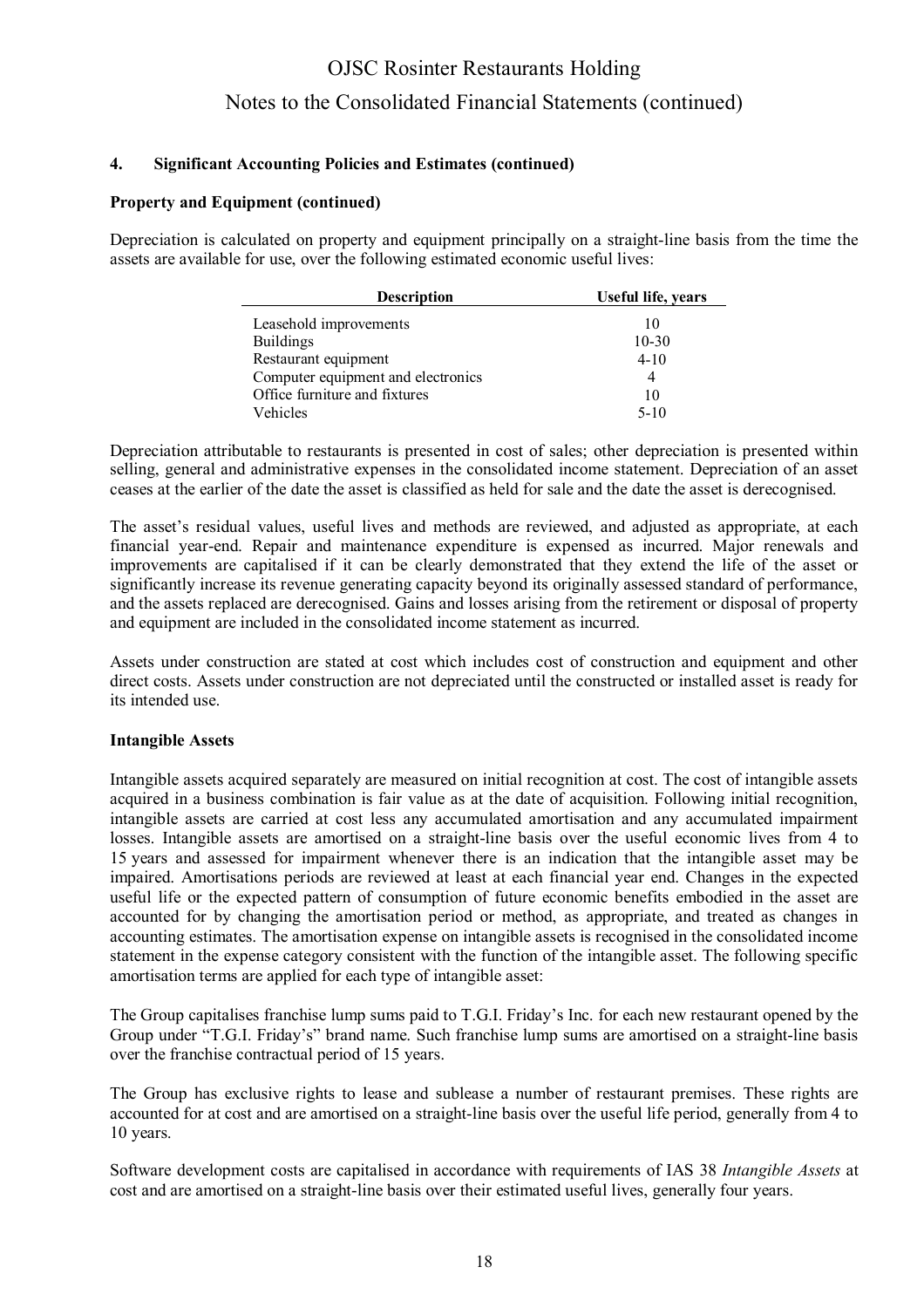### **4. Significant Accounting Policies and Estimates (continued)**

### **Goodwill**

Goodwill represents the excess of the aggregate of the consideration transferred and the amount recognised for non-controlling interest over the net identifiable assets acquired and liabilities assumed. If this consideration is lower than the fair value of the net assets of the subsidiary acquired, the difference is recognised in profit or loss. Following initial recognition, goodwill is measured at cost less any accumulated impairment losses.

Goodwill is not amortised. Instead it is tested for impairment annually or more frequently if events or changes in circumstances indicate that it might be impaired. As at the acquisition date any goodwill acquired in acquisitions is allocated to each of the cash-generating units or groups of cash-generating units expected to benefit from the combination's synergies, irrespective of whether other assets and liabilities of the Group are assigned to those units or group of units.

Impairment is determined by assessing the recoverable amount of the cash-generating unit (or group of cashgenerating units), to which the goodwill relates. Where the recoverable amount of the cash-generating unit is less than the carrying amount, an impairment loss is recognised. Impairment losses relating to goodwill cannot be reversed in future periods. The carrying amount of goodwill at December 31, 2011 and 2010 was RUR 176,153.

### **Impairment of non-financial assets**

The Group assesses at each reporting date whether there is an indication that an asset may be impaired. If any indication exists, or when annual impairment testing for an asset is required, the Group estimates the asset's recoverable amount. An asset's recoverable amount is the higher of an asset's or restaurant level group of assets' (cash generating unit) fair value less costs to sell and its value in use and is determined for an individual asset, unless the asset does not generate cash inflows that are largely independent of those from other assets or groups of assets. Where the carrying amount of an asset or cash generating unit exceeds its recoverable amount, the asset is considered impaired and is written down to its recoverable amount. In assessing value in use, the estimated future cash flows are discounted to their present value using a pre-tax discount rate that reflects current market assessments of the time value of money and the risks specific to the asset. In determining fair value less costs to sell, an appropriate valuation model is used. These calculations are corroborated by valuation multiples, quoted share prices for publicly traded subsidiaries or other available fair value indicators.

Impairment losses of continuing operations are recognised in the income statement in those expense categories consistent with the function of the impaired asset.

For assets excluding goodwill, an assessment is made at each reporting date as to whether there is any indication that previously recognised impairment losses may no longer exist or may have decreased. If such indication exists, the Group estimates the asset's or cash-generating unit's recoverable amount. A previously recognised impairment loss is reversed only if there has been a change in the assumptions used to determine the asset's recoverable amount since the last impairment loss was recognised. The reversal is limited so that the carrying amount of the asset does not exceed its recoverable amount, nor exceed the carrying amount that would have been determined, net of depreciation, had no impairment loss been recognised for the asset in prior years. Such reversal is recognised in the income statement.

The following criteria are also applied in assessing impairment of specific assets:

### *Goodwill*

Goodwill is tested for impairment annually (as at December 31) and when circumstances indicate that the carrying value may be impaired. Impairment is determined for goodwill by assessing the recoverable amount of each cash-generating unit (or group of cash-generating units) to which the goodwill relates. Where the recoverable amount of the cash-generating unit is less than their carrying amount an impairment loss is recognised. Impairment losses relating to goodwill cannot be reversed in future periods.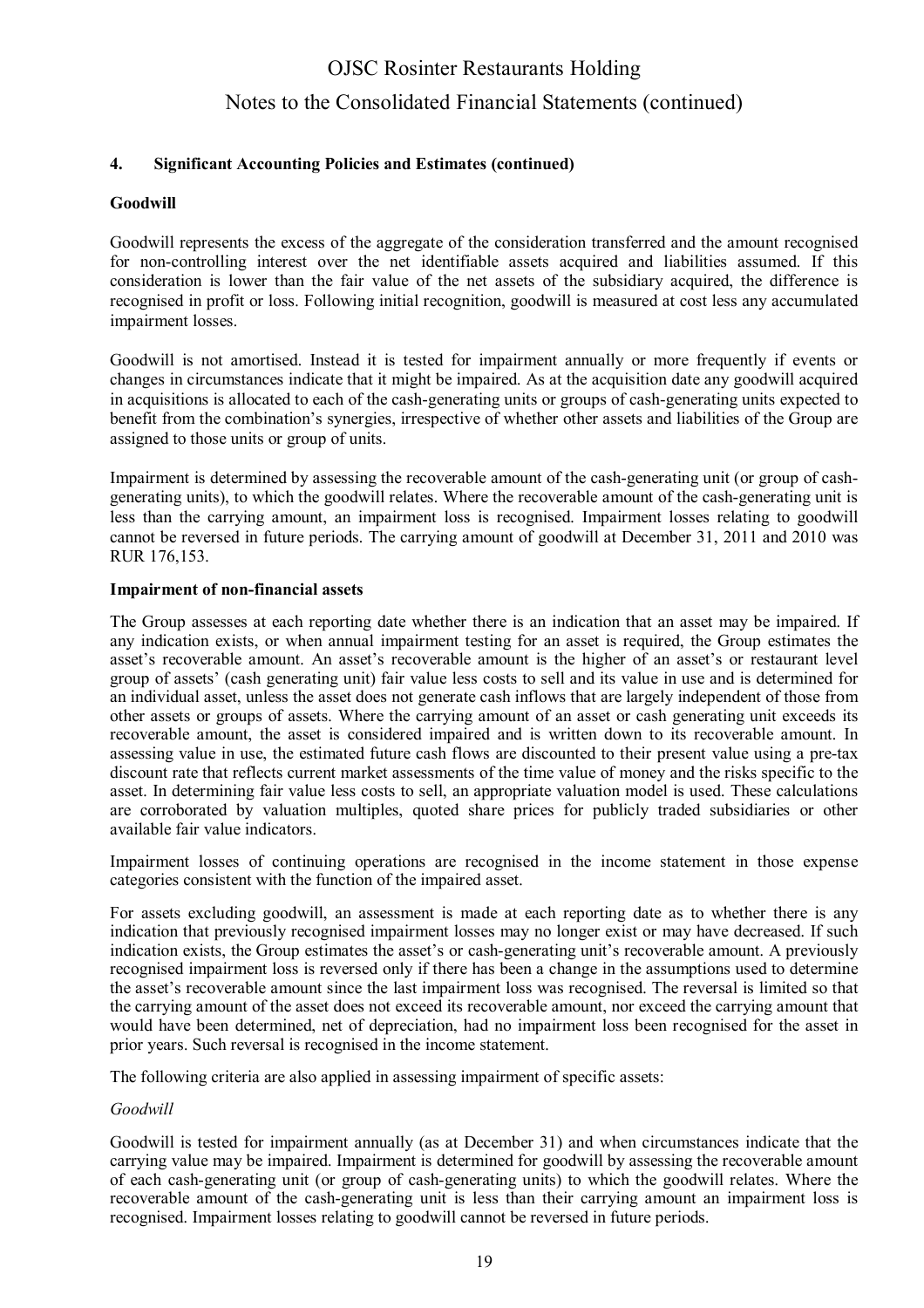### **4. Significant Accounting Policies and Estimates (continued)**

### **Impairment of non-financial assets (continued)**

### *Intangible Assets*

Intangible assets with indefinite useful lives are tested for impairment annually as at December 31 either individually or at the cash generating unit level, as appropriate and when circumstances indicate that the carrying value may be impaired.

### **Inventories**

Inventories, which include food, beverages and other supplies, are stated at the lower of cost or net realisable value. Cost of inventory is determined on the weighted-average basis and includes expenditures incurred in acquiring inventories and bringing them to their existing location and condition. Net realisable value is the estimated selling price in the ordinary course of business, less estimated costs necessary to make the sale.

When inventories are sold, the carrying amount of those inventories recognised as an expense and reported as a component of Cost of sales and Selling, general and administrative expenses in the Income statement in the period in which the related revenue is recognised. The amount of any write-down of inventories to net realisable value and all losses of inventories recognised as an expense in the same components of the Income statement in the period the write-down or loss occurs. The amount of any reversal of any write-down of inventories, arising from an increase in net realisable value, recognised as a reduction in the amount of inventories recognised as an expense in the period in which the reversal occurs.

### **Value Added Tax**

The Russian and CIS tax legislation permits settlement of value added tax ("VAT") on a net basis.

VAT is payable upon invoicing and delivery of goods, performing work or rendering services, as well as upon collection of prepayments from customers. VAT on purchases, even if they have not been settled at the reporting date, is deducted from the amount of VAT payable. Where provision has been made for impairment of receivables, impairment loss is recorded for the gross amount of the debt, including VAT.

VAT recoverable arises when VAT related to purchases exceeds VAT related to sales.

### **Receivables**

Receivables, which generally have a short term, are recognised and carried at the original invoice amount less an allowance for any uncollectible amounts. Allowance is made when there is objective evidence that the Group will not be able to collect the debts. Impaired debts are derecognised when they are assessed as uncollectible.

### **Cash and Cash Equivalents**

Cash and cash equivalents in the statement of financial position comprise cash at banks and in hand, cash in transit and short-term deposits with an original maturity of three months or less.

### **Equity**

### *Share Capital*

Ordinary shares are classified as equity. External costs directly attributable to the issue of new shares are shown as a deduction in equity from the proceeds. Any excess of the fair value of consideration received over the par value of shares issued is recognised as additional paid-in capital.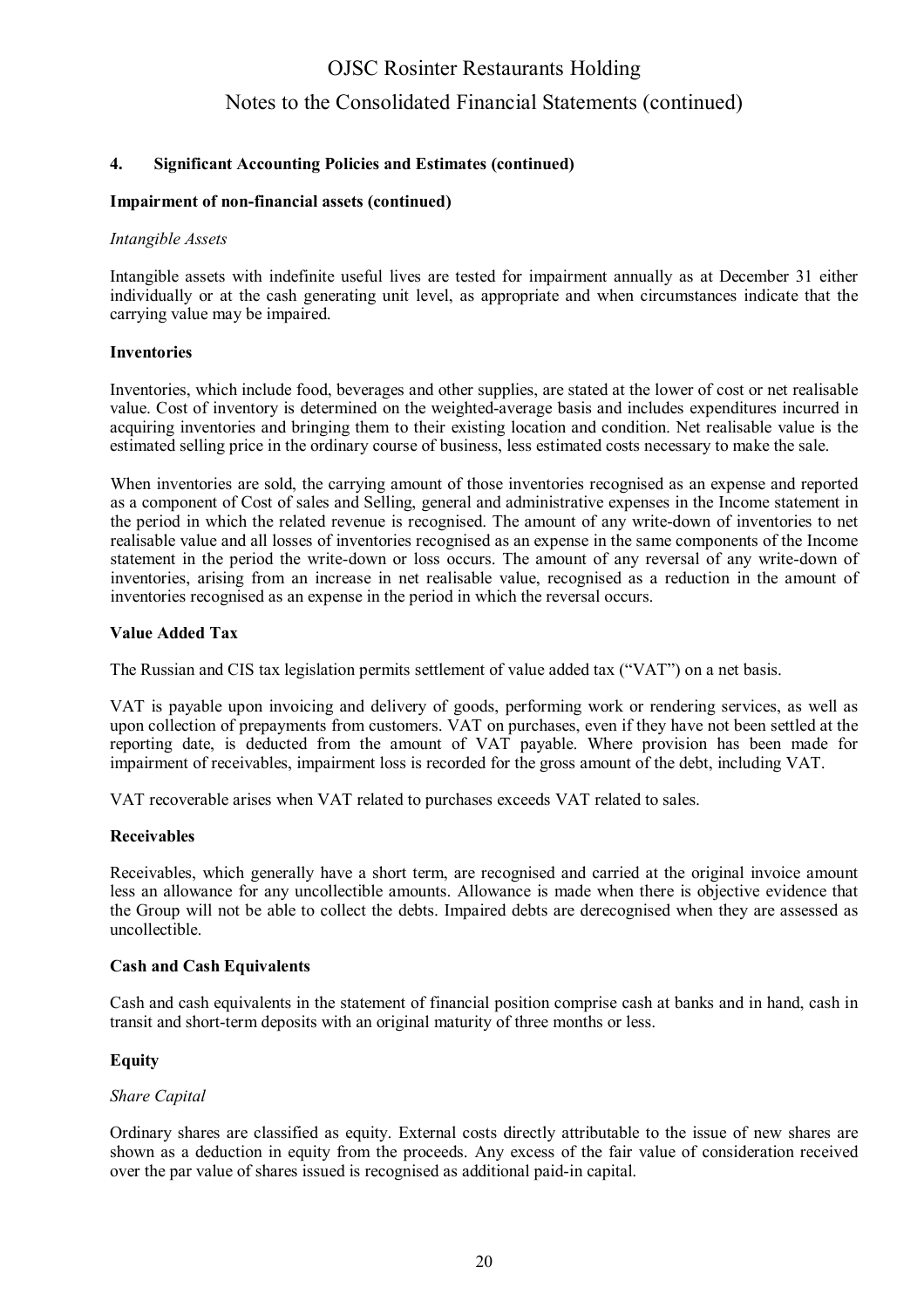### **4. Significant Accounting Policies and Estimates (continued)**

### **Equity (continued)**

### *Dividends*

Dividends are recognised when the shareholder's right to receive the payment is established. Dividends in respect of the period covered by the financial statements that are proposed or declared after the reporting date but before approval of the financial statements are not recognised as a liability at the reporting date in accordance with IAS 10 *Events After the Reporting Period*.

### *Treasury Shares*

Own equity instruments which are reacquired by the Group ("treasury shares") are recognised at cost and deducted from equity. No gain or loss is recognised in profit or loss on the purchase, sale, issue or cancellation of the Group's own equity instruments. Treasury shares are not recognised as a financial asset regardless of the reason for which they are reacquired.

### **Financial Liabilities**

### *Initial Recognition and Measurement*

Financial liabilities within the scope of IAS 39 are classified as financial liabilities at fair value through profit or loss, loans and borrowings, or as derivatives designated as hedging instruments in an effective hedge, as appropriate. The Group determines the classification of its financial liabilities at initial recognition.

Financial liabilities are recognised initially at fair value and in the case of loans and borrowings, plus directly attributable transaction costs.

### *Subsequent Measurement*

The measurement of financial liabilities depends on their classification as follows:

### *Financial Liabilities at Fair Value through Profit or Loss*

Financial liabilities at fair value through profit or loss include financial liabilities held for trading and financial liabilities designated upon initial recognition as at fair value through profit or loss.

Financial liabilities are classified as held for trading if they are acquired for the purpose of selling in the near term. This category includes derivative financial instruments entered into by the Group that do not meet the hedge accounting criteria as defined by IAS 39. Gains or losses on liabilities held for trading are recognised in the income statement. The Group has not designated any financial liabilities upon initial recognition as at fair value through profit or loss.

### *Loans and Borrowings*

Loans and credit facilities are initially recognised at fair value of the consideration received less directly attributable transaction costs. After initial recognition, loans and credit facilities are measured at amortised cost using the effective interest rate method; any difference between the initial fair value of the consideration received (net of transaction costs) and the redemption amount is recognised as an adjustment to interest expense over the period of the loan.

Gains and losses are recognised in the income statement when the liabilities are derecognised as well as through the amortisation process.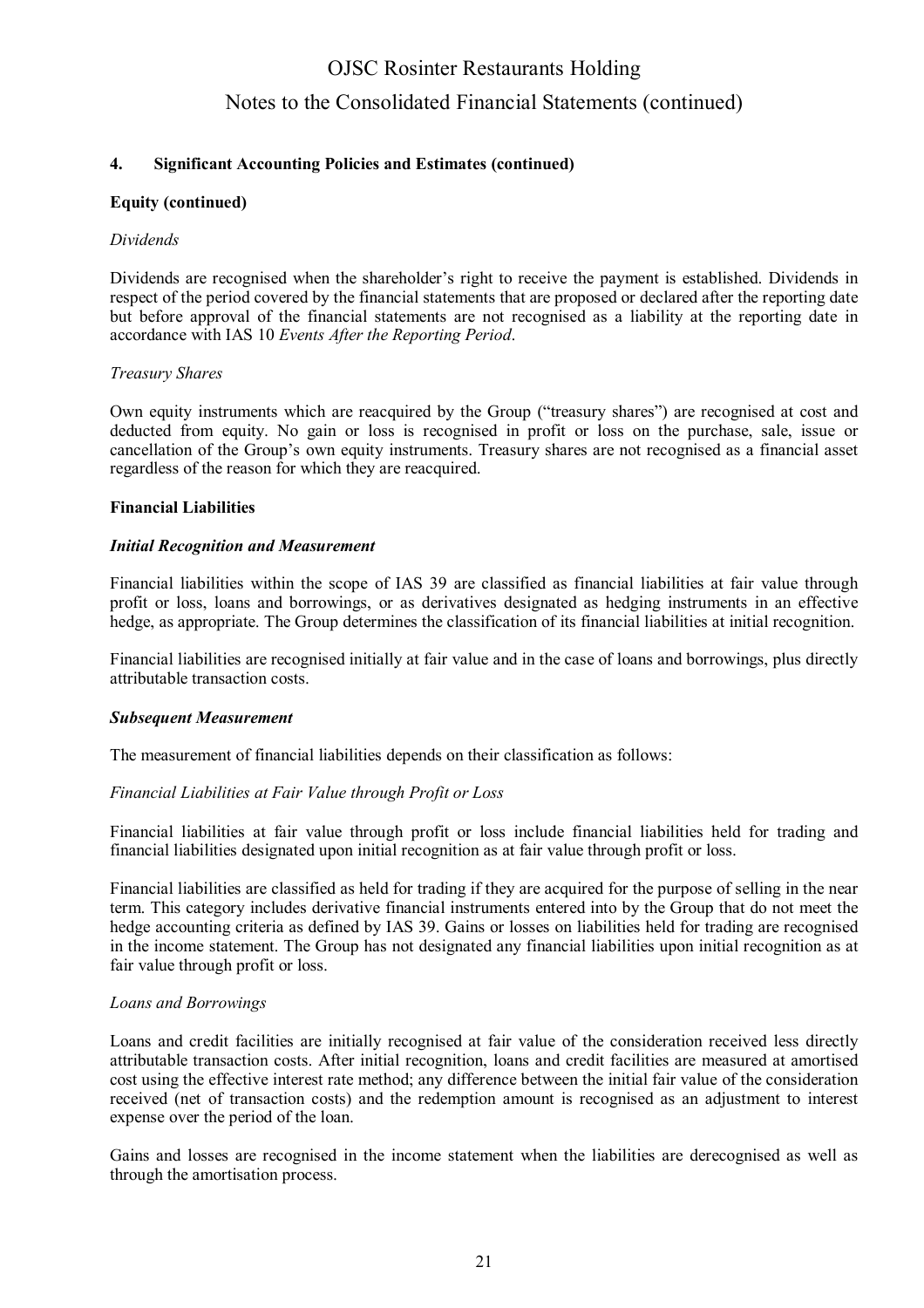### **4. Significant Accounting Policies and Estimates (continued)**

### **Financial Liabilities (continued)**

### *Liabilities to Partners*

Before 2007, the Group entered into partnership agreements with third parties (the "partners") in respect of opening and operating the new restaurants. In accordance with the partnership agreements, the partners have the right to obtain a share in profits of a particular restaurant or group of restaurants in return for their initial cash investments into the restaurants. The Group manages the operations of the restaurants. The Group recognises all assets and liabilities of the restaurant in the Group's consolidated financial statements as well as all income and expenses from their operations. In addition, the Group recognises a liability to partners under the partnership agreements.

Some of the Group's subsidiaries in Russia and CIS are incorporated in the legal form of limited liability companies (LLC) and have several participants (or partners). Each participant has a right to a dividend distribution proportional to its ownership interest. In addition to the contribution to the charter capital the partners provide LLCs with interest-bearing or interest-free loans which are linked to their ownership interest in a LLC. If a participant decides to exit the LLC, the company is obliged to repay the actual value of the participant's interest which is determined as its proportional share of net assets reported in the local statutory accounts. Therefore, the partners' interest in these LLCs and loans provided are classified as a liability to partners in the Group's consolidated statement of financial position.

At initial recognition, the liability to partners is recognised at its fair value which is equal to the initial cash investment of the partner. Subsequently, the liability to partners is measured at amortised cost which is calculated as the net present value of the estimated future payments to the partner using an effective interest method and any unwinding of the discount is reflected in the income statement as a finance charge. If the estimates of the future cash payments to the partner change, the carrying amount of the liability is recalculated by computing the present value of estimated future cash flows at the effective interest rate. The adjustment is recognised as finance income or expense in the consolidated income statement. The income attributed to the partners is presented as a finance expense in the consolidated income statement.

The differences between the carrying values of partners liabilities relating to acquired ownership interest and the consideration paid to acquire ownership interest are recognised as financial expense.

### *Derecognition*

A financial liability is derecognised when the obligation under the liability is discharged or cancelled or expires.

When an existing financial liability is replaced by another from the same lender on substantially different terms, or the terms of an existing liability are substantially modified, such an exchange or modification is treated as a derecognition of the original liability and the recognition of a new liability, and the difference in the respective carrying amounts is recognised in the income statement.

### **Offsetting of Financial Instruments**

Financial assets and financial liabilities are offset and the net amount reported in the consolidated statement of financial position if, and only if, there is a currently enforceable legal right to offset the recognised amounts and there is an intention to settle on a net basis, or to realise the assets and settle the liabilities simultaneously.

### **Fair Value of Financial Instruments**

The fair value of financial instruments that are traded on active markets at each reporting date is determined by reference to quoted market prices or dealer price quotations (bid price for long positions and ask price for short positions), without any deduction for transaction costs. For financial instruments not traded in an active market, fair value is determined using appropriate valuation techniques. Such techniques may include using recent arm's length market transactions; reference to the current fair value of another instrument that is substantially the same; discounted cash flow analysis or other valuation models.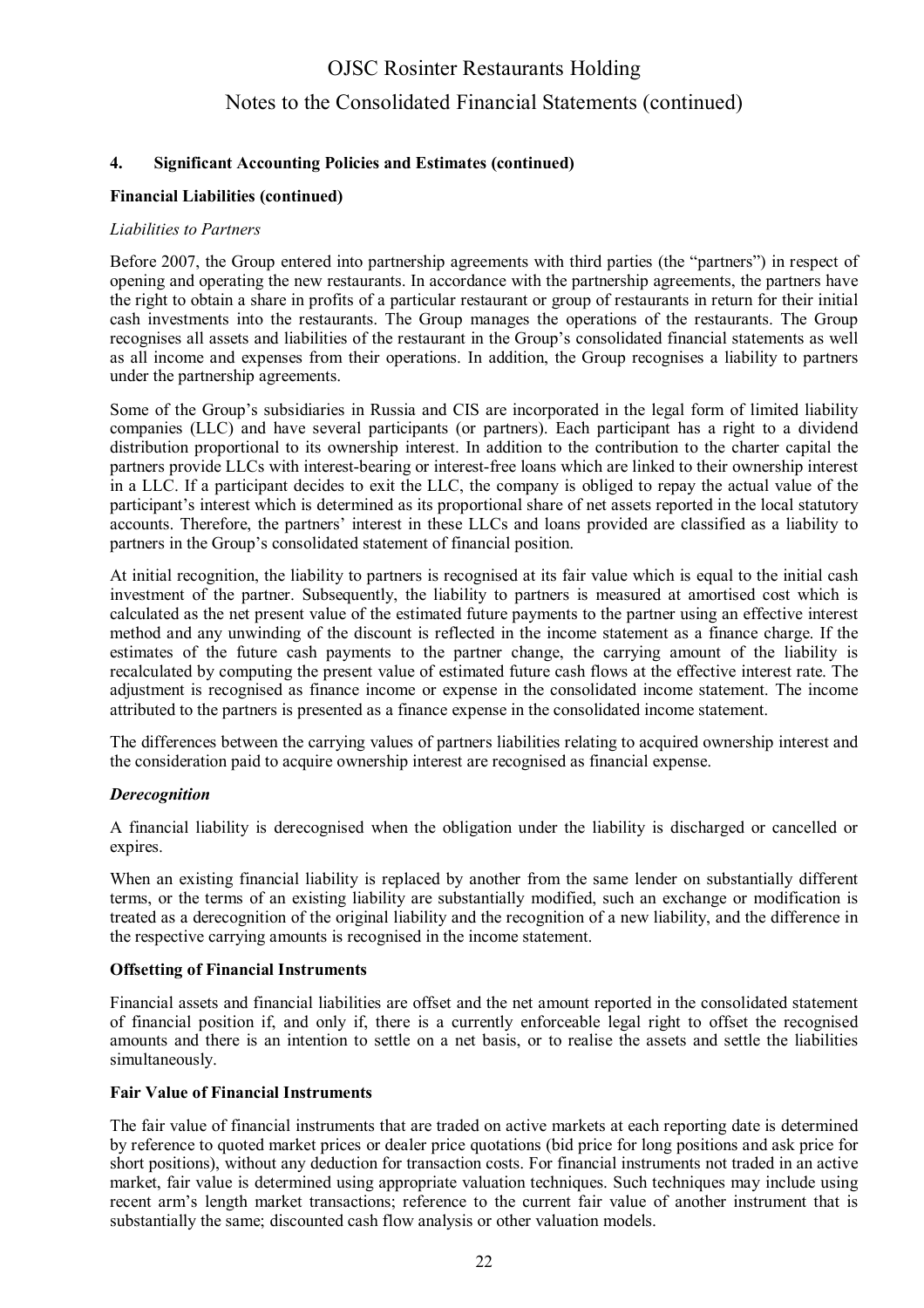### **4. Significant Accounting Policies and Estimates (continued)**

#### **Amortised Cost of Financial Instruments**

Amortised cost is computed using the effective interest method less any allowance for impairment and principal repayment or reduction. The calculation takes into account any premium or discount on acquisition and includes transaction costs and fees that are an integral part of the effective interest rate.

#### **Leases**

Finance leases, which transfer to the Group substantially all the risks and benefits incidental to ownership of the leased item, are capitalised from the commencement of the lease term at the fair value of the leased property or, if lower, at the present value of the minimum lease payments. Lease payments are apportioned between the finance charges and reduction of the lease liability so as to achieve a constant rate of interest on the remaining balance of the liability. Finance charges are charged to interest expense.

The depreciation policy for depreciable leased assets is consistent with that for depreciable assets, which are owned. If there is no reasonable certainty that the Group will obtain ownership by the end of the lease term, the asset is fully depreciated over the shorter of the lease term or its useful life.

Leases, where the lessor retains substantially all the risks and benefits of ownership of the asset, are classified as operating leases. Operating lease payments are recognised as an expense in the consolidated income statement on a straight-line basis over the lease term. Depending on contractual terms, the operating lease payment amounts are calculated for each restaurant as either a percentage of revenue with a minimum fixed monthly payment or as a fixed monthly payment. Some lease agreements contain escalation clauses.

### **Provisions**

Provisions are recognised when the Group has a present legal or constructive obligation as a result of past events, it is probable that an outflow of resources will be required to settle the obligation, and a reliable estimate of the amount can be made. Where the Group expects a provision to be reimbursed, for example under an insurance contract, the reimbursement is recognised as a separate asset but only when the reimbursement is virtually certain.

If the effect of the time value of money is material, provisions are determined by discounting the expected future cash flows at a pre-tax rate that reflects current market assessments of the time value of money and where appropriate, the risks specific to the liability. Where discounting is used, the increase in the provision due to the passage of time is recognised as a borrowing cost.

### **Revenue Recognition**

Revenues are recognised when it is probable that the economic benefits will flow to the Group and the revenue can be reliably measured. Revenues are measured at the fair value of the consideration received or receivable and comprise amounts received following direct sales in restaurant and amounts received or receivable from franchise holders, net of any rebates, VAT and other sales taxes.

The following specific recognition criteria must also be met before revenue is recognised:

### *Revenues from Restaurants and Canteens*

Restaurant and canteens revenues are recognised when food and beverages are served. Revenues from food distribution are recognised upon delivery to the customers. Revenues are recognised at fair value of meals and services delivered, net of value added tax charged to customers.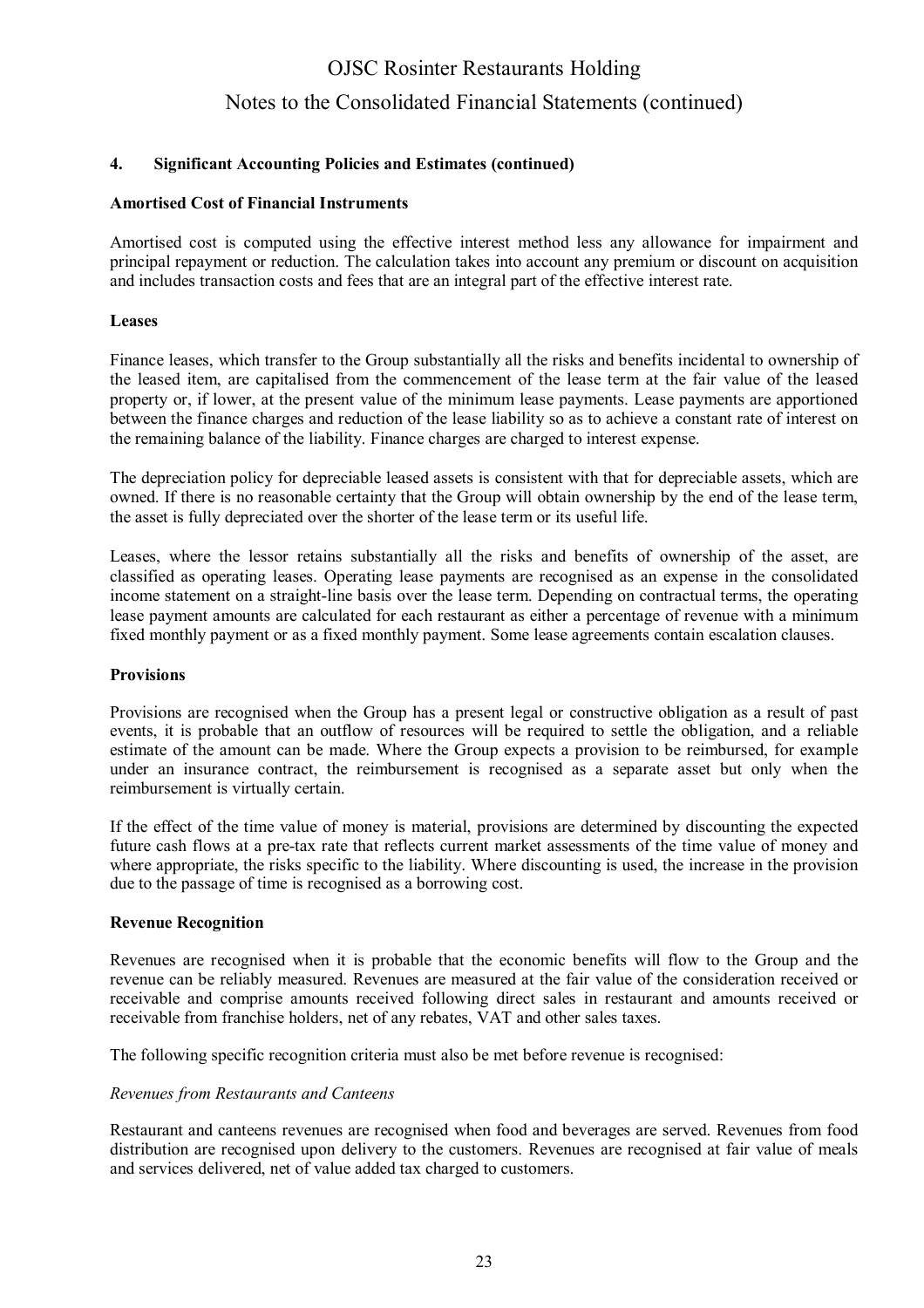### **4. Significant Accounting Policies and Estimates (continued)**

### **Revenue Recognition (continued)**

### *Franchise Revenues*

Franchise revenues comprise fixed franchise fees and continuing royalty fees, which are charged for the right to use certain of the Group's intellectual property granted by the franchise agreements and for other services provided during the period of the agreement. Franchise fees are recognised as revenues as the rights are granted. Royalty fee from an individual licensee is recognised as a percentage of its revenue over the period of the agreement. Royalty fees are reported as franchise revenue when the fees are earned and become receivable.

### *Sublease Revenues*

The Group leases certain premises. Parts of these premises are subleased to third parties. Sublease revenues are recognised over the lease terms.

### *Sales of Semi-finished Products to Franchisees*

The Group gains revenues from sales of semi-finished products produced at the Group's main kitchen production line. Revenues are recognised at fair value of the consideration receivable, net of value added tax.

### *Interest Income*

For all financial instruments measured at amortised cost interest income or expense is recorded using the effective interest rate, which is the rate that exactly discounts the estimated future cash payments or receipts through the expected life of the financial instrument or a shorter period, where appropriate, to the net carrying amount of the financial asset or liability. Interest income is included in finance income in the income statement.

### **Borrowing Costs**

Borrowing costs of the Group include interest on bank overdrafts, short-term, long-term credit facilities and bonds. To the extent that funds are borrowed generally and used for the purpose of obtaining a qualifying asset, the amount of borrowing costs eligible for capitalisation are determined by applying a capitalisation rate to the expenditures on that asset. The capitalisation rate is calculated as the weighted average of the borrowing costs applicable to the borrowings of the entity that are outstanding during the period, other than borrowings made specifically for the purpose of obtaining a qualifying asset. Other borrowing costs are recognised as an expense in the period in which they are incurred. For the year ended December 31, 2010, the Group capitalised borrowing costs for leasehold improvements in the amount of RUR 10,722 using the capitalisation rate of 6.45%. For the year ended December 31, 2011, capitalized borrowings costs were nil.

### **Start-up Expenses for New Restaurants**

Start-up expenses for new restaurants represent costs related to the construction and the opening of new restaurant premises. Such expenses include rent and payroll expenses, new personnel training and other overhead expenses that arise before the opening of new restaurants. Start-up expenses for new restaurants are recognised as operating expense in the accounting period the related work was performed.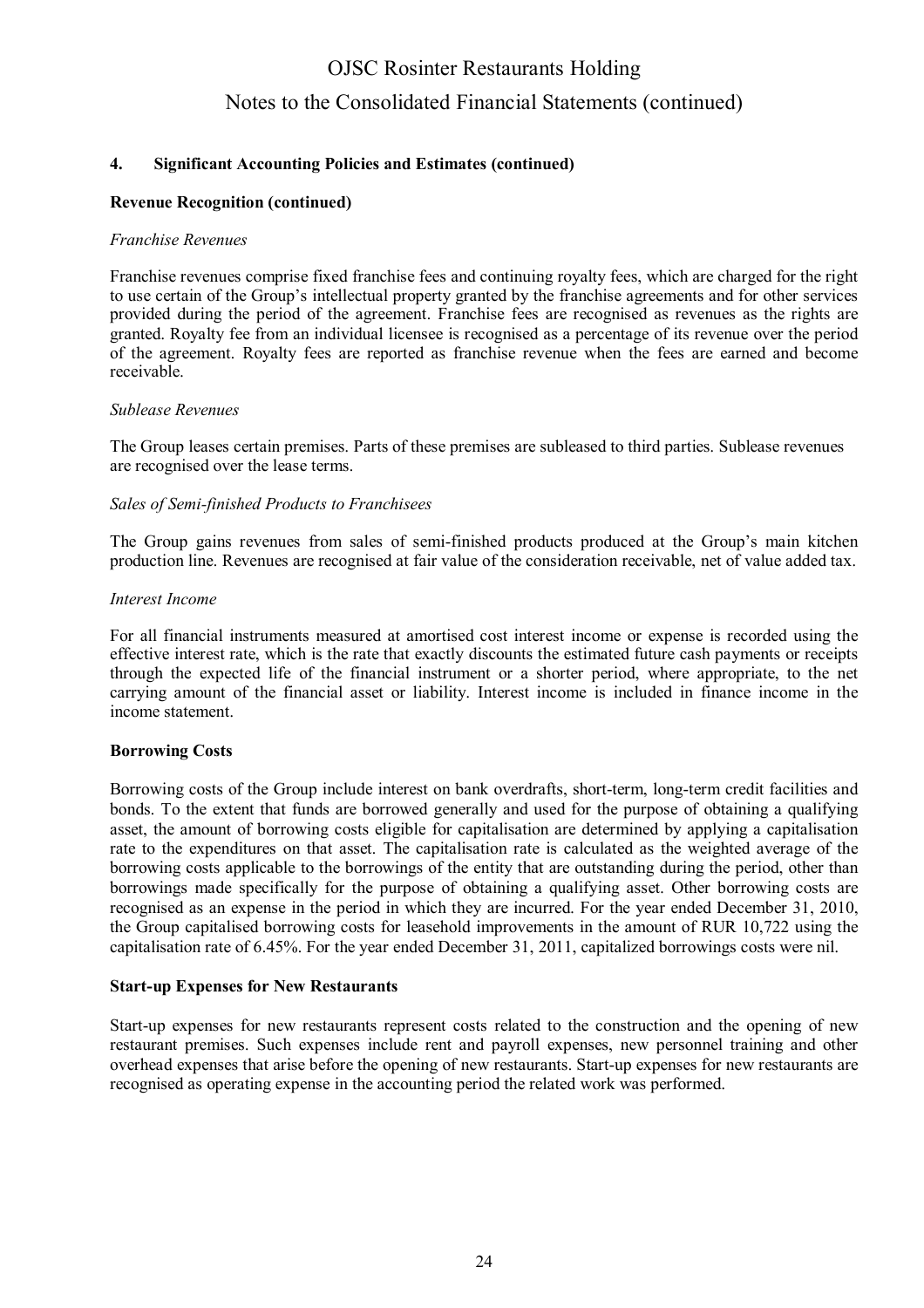### **4. Significant Accounting Policies and Estimates (continued)**

### **Employee Benefits**

The Company accrues for the employees' compensated absences (vacations) as the additional amount that the Company expects to pay as a result of the unused vacation that has accumulated at the reporting date.

Under provision of the Russian legislation, social contributions are calculated by the Group by the application of a regressive rate (from 34% to 0%) to the annual gross remuneration of each employee. The Group allocates the social benefits to three social funds (state pension fund, social and medical insurance funds), where the rates of contributions to the pension fund varies from 26% to 0% depending on the annual gross salary of each employee. The Group's social contributions are expensed in the year to which they relate. Total social contributions amounted to RUR 604,582 and RUR 412,415 during the years ended December 31, 2011 and 2010, respectively, and they were classified as payroll expenses in these consolidated financial statements.

### **Share Based Payments**

In April 2010, the Group adopted a Share Appreciation Rights Program (SARP) under which certain top managers and directors of the Group will receive remuneration in the form of share-based payment transactions, whereby employees render services as consideration for equity instruments (equity-settled transactions).

The cost of equity-settled transactions is recognised, together with a corresponding increase in other capital reserves in equity, over the period in which service conditions are fulfilled, ending on the date on which the relevant persons become fully entitled to the award ("the vesting date"). The cumulative expense recognised for equity-settled transactions at each reporting date until the vesting date reflects the extent to which the vesting period has expired and the Group's best estimate of the number of equity instruments that will ultimately vest. The charge or credit in the income statement for a period represents the movement in cumulative expense recognised as at the beginning and end of that period (Note 30).

No expense is recognised for awards that do not ultimately vest, except for equity-settled transactions where vesting is conditional upon a market or non-vesting condition, which are treated as vesting irrespective of whether or not the market or non-vesting condition is satisfied, provided that all other performance and/or service conditions are satisfied.

### **Loyalty Programmes**

Customer loyalty programmes are used by the Group to provide customers with award credits as part of a sales transaction, including awards that can be redeemed for goods and services not supplied by the entity. The Group company collecting the consideration on behalf of the third party measures its revenue as the net amount retained on its own account. The Group company acting as an agent for a third party recognises revenue arising from rendering agency services to that third party as revenue from rendering services.

The Group uses the "Honoured Guest" and "Malina" loyalty programmes to build brand loyalty, retain its valuable customers and increase sales volume. The programmes are designed to reward customers for past purchases and to provide them with incentives to make future purchases. Each time a customer buys meals in one of the Group's restaurants, the Group grants the customer loyalty award credits.

The "Honoured Guest" programme operates in Russian regions and a customer can redeem the award credits as they are granted for free meals. The "Malina" programme operates in Moscow region and a customer using this programme can redeem the award credits as they are granted only for getting goods and services listed in a special catalogue and provided by a programme operator.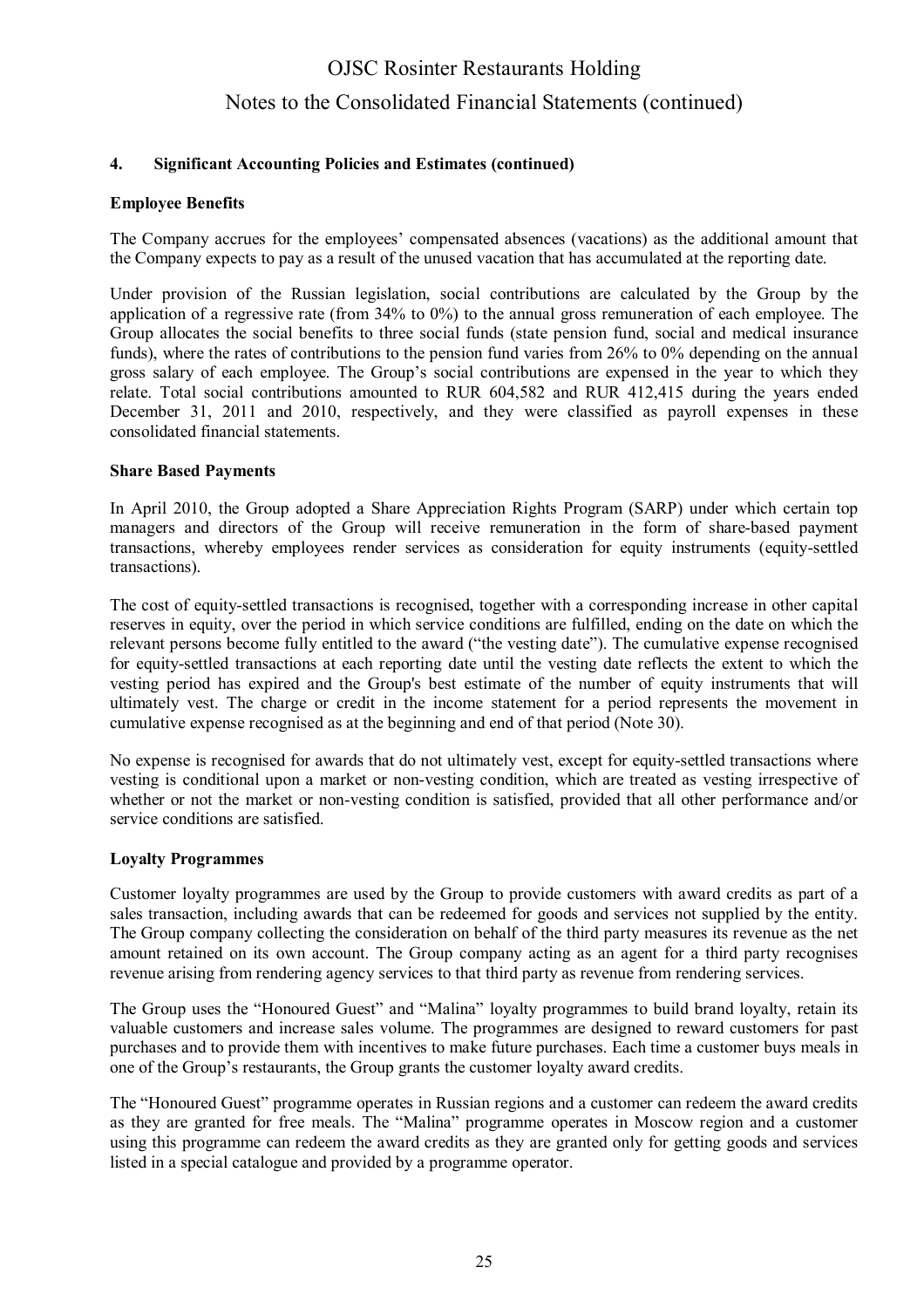### **4. Significant Accounting Policies and Estimates (continued)**

### **Taxes**

### *Current Income Tax*

Current income tax assets and liabilities for the current and prior periods are measured at the amount expected to be recovered from or paid to the taxation authorities. The tax rates and tax laws used to compute the amount are those that are enacted or substantively enacted, by the reporting date, in the countries where the Group operates and generates taxable income.

Current income tax relating to items recognised directly in equity is recognised in equity and not in the income statement. Management periodically evaluates positions taken in the tax returns with respect to situations in which applicable tax regulations are subject to interpretation and establishes provisions where appropriate.

### *Deferred Income Tax*

Deferred tax assets and liabilities are calculated in respect of temporary differences at the reporting date using the liability method. Deferred income taxes are provided for all temporary differences arising between the tax bases of assets and liabilities and their carrying values for financial reporting purposes, except where the deferred income tax arises from the initial recognition of goodwill or of an asset or liability in a transaction that is not a business combination and, at the time of the transaction, affects neither the accounting profit nor taxable profit or loss.

Deferred tax liabilities are recognised for all taxable temporary differences associated with investments in subsidiaries, branches and associates, and interests in joint ventures, except to the extent that the parent, investor or venturer is able to control the timing of the reversal of the temporary difference and it is probable that the temporary difference will not reverse in the foreseeable future.

Deferred tax assets are recorded only to the extent that it is probable that taxable profit will be available against which the deductible temporary differences can be utilised. Deferred tax assets and liabilities are measured at tax rates that are expected to apply to the period when the asset is realised or the liability is settled, based on tax rates that have been enacted or substantively enacted at the reporting date. Deferred tax assets are recognised for all deductible temporary differences arising from investments in subsidiaries, branches and associates, and interests in joint ventures, to the extent that the temporary difference will reverse in the foreseeable future and taxable profit will be available against which the temporary difference can be utilised.

The carrying amount of deferred tax assets is reviewed at each reporting date and reduced to the extent that it is no longer probable that sufficient taxable profit will be available to allow all or part of the deferred tax asset to be utilised. Unrecognised deferred tax assets are reassessed at each reporting date and are recognised to the extent that it has become probable that future taxable profits will allow the deferred tax asset to be recovered.

Deferred income tax is charged or credited to the income statement, except when it relates to items recognised outside profit or loss, in which case the deferred tax is also recognised in the statement of comprehensive income or directly in equity.

Deferred income tax assets and deferred income tax liabilities are offset, if a legally enforceable right exists to set off current income tax assets against current income tax liabilities and the deferred income taxes relate to the same taxable entity and the same taxable authority.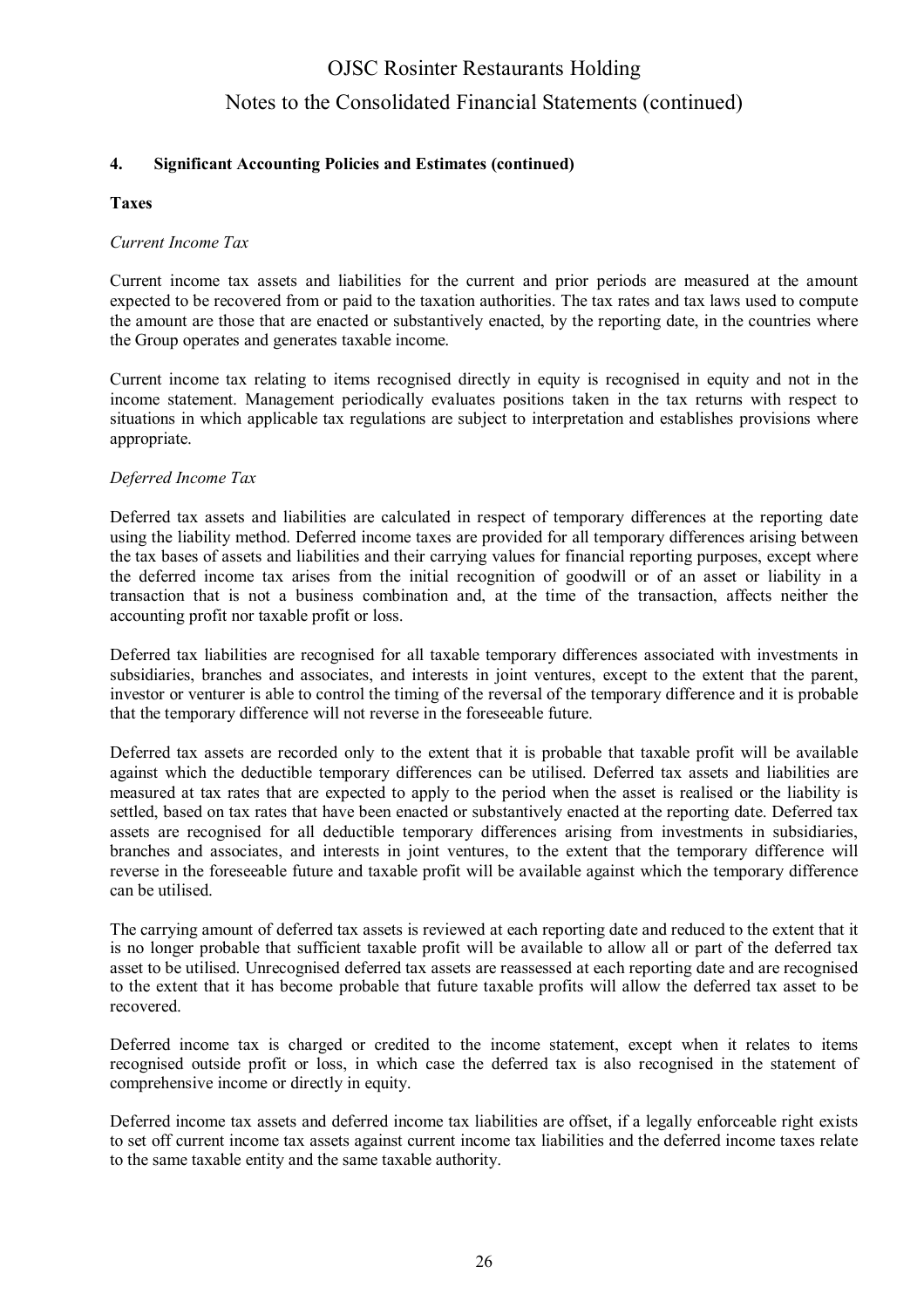### Notes to the Consolidated Financial Statements (continued)

### **4. Significant Accounting Policies and Estimates (continued)**

### **Taxes (continued)**

### *Unified Tax on Imputed Income and Simplified Taxation System*

Certain restaurants of the Group's subsidiaries located outside the Moscow region with restaurants meeting specified criteria are subject to unified tax on imputed income or simplified tax paid instead of corporate income tax, value added tax, property tax . According to the Russian Tax Code companies engaged in restaurant and catering services are subject to unified tax if a trading area of a restaurant does not exceed 150 square meters. Imputed income is calculated as a fixed amount of imputed income per square meter of a trading area specified by the Russian Tax Code and respective regional/local authorities. Unified tax on imputed income is fixed at 15% of imputed income. If a trading area of a restaurant exceeds 150 square meters than restaurants are subject to simplified taxation system. Simplified tax is calculated as 6% of revenue or 15% of profit. For the years ended December 31, 2011 and 2010, the share of revenues subject to unified tax on imputed income and simplified tax amounted to approximately 16%.

The Group recognises the unified tax on imputed income and the simplified tax as other general and administrative expenses in its consolidated income statement. For the years ended December 31, 2011 and 2010, the unified tax on imputed income and the simplified tax amounted to RUR 13,873 and RUR 15,994, respectively.

### **Significant Accounting Judgements, Estimates and Assumptions**

On an on-going basis, management of the Group evaluates its estimates and assumptions. Management of the Group bases its estimates and assumptions on historical experience and various other factors that are believed to be reasonable under the circumstances, the results of which form the basis for making judgments about the carrying value of assets and liabilities that are not readily apparent from other sources. Because of the uncertainty of factors surrounding the estimates or judgments used in the preparation of the Group's consolidated financial statements actual results may vary from these estimates.

### *Judgements*

In the process of applying the Group's accounting policies, management has made the following judgements, apart from those involving estimates, which have the most significant effect on the amounts recognised in the consolidated financial statements:

### *Classification of Lease Agreements*

A lease is classified as a finance lease if it transfers to the Group substantially all the risks and rewards incidental to ownership, otherwise it is classified as an operating lease. Whether a lease is a finance lease or an operating lease depends on the substance of the transaction rather than the form of the contract. If the lease term is longer than 75 percent of the economic life of the asset, or if at the inception of the lease the present value of the minimum lease payments amounts to at least 90 percent of the fair value of the leased asset, the lease is classified by the Group as finance lease, unless it is clearly demonstrated otherwise.

### *Operating Lease Terms*

The lease term is the non-cancellable period for which the lessee has contracted to lease the asset together with any further terms for which the lessee has the option to continue to lease the asset, with or without further payment, when at the inception of the lease it is reasonably certain that the lessee will exercise the option. When determining the lease term, the Group includes the option periods which relate to its preferential right to renew the lease agreement under the Civil Code of the Russian Federation provided the Group has complied with the lease agreement terms (all other conditions being equal). Preferential right arises if the lessor refused to enter into a lease agreement with the lessee for a new term, but within one year from the date of expiration of the lease agreement with the lessee entered into a lease agreement with a third party. In such case the lessee is entitled to claim through the court the transfer to him of the rights and responsibilities under such an agreement and compensation of damages caused by refusal to renew the lease agreement and/or to claim above damages only. Preferential right does not exist if the lessor decides not to continue leasing the property.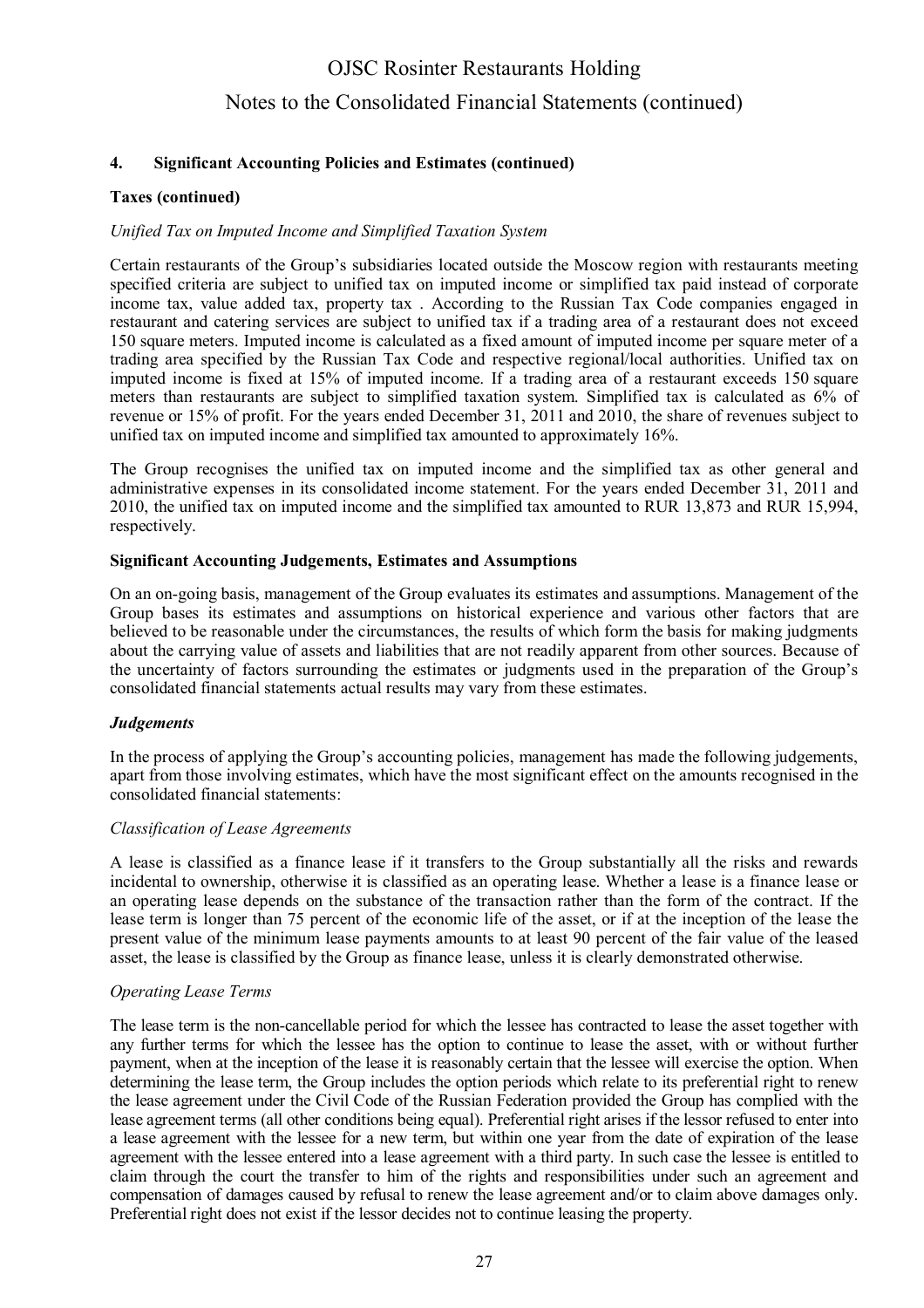### **4. Significant Accounting Policies and Estimates (continued)**

#### **Significant Accounting Judgements, Estimates and Assumptions (continued)**

#### *Partnership Agreements*

Before 2007, in order to raise capital for the development of its restaurants in the Moscow region, the Group entered into a number of partnership agreements. The Group has determined that, under the terms of the partnership agreements, it maintains full control of the restaurants business while partners gain a share in the profits of the restaurants.

#### *Estimates and Assumptions*

The key assumptions concerning the future and other key sources of estimation uncertainty at the reporting date that have a significant risk of causing a material adjustment to the carrying amounts of assets and liabilities within the next financial year are discussed below:

#### *Useful Lives of Property and Equipment*

The Group assesses the remaining useful lives of items of property and equipment at least at each financial year-end. If expectations differ from previous estimates, the changes are accounted for as a change in an accounting estimate in accordance with IAS 8 *Accounting Policies, Changes in Accounting Estimates and Errors*. These estimates may have a material impact on the amount of the carrying values of property and equipment and on depreciation recognised in profit or loss.

#### *Impairment of Non-financial Assets*

Generally, the Group assesses at each reporting date whether there is any indication that an asset may be impaired. If any such indication exists, the Group makes an estimate of the asset's recoverable amount. Where the carrying amount of an asset exceeds its recoverable amount, the asset is considered impaired and is written down to its recoverable amount, which is determined as the higher of an assets fair value less cost to sell and its value in use. In assessing value in use, the estimated future cash flows are discounted to their present value using a pre-tax discount rate that reflects current market assessment of the time value of money and the risks specific to the assets. In determining fair value less costs to sell, an appropriate valuation model is used. The Group recognized impairment losses for the year ended December 31, 2011 in the amount of RUR 265,025. During the the year ended December 31, 2010, the Group reversed impairment losses in the amount of RUR 3,884.

### *Impairment of Goodwill*

The Group's impairment test for goodwill is based on value in use calculations for cash-generating units to which the goodwill is allocated. Estimating the value in use requires the Group to make an estimate of the expected future cash flows from the cash-generating unit and also to choose a suitable discount rate in order to calculate the present value of those cash flows. There is no impairment loss of goodwill for the years ended December 31, 2011 and 2010.

### *Fair Values of Assets and Liabilities Acquired in Business Combinations*

The Group is required to recognise separately, at the acquisition date, the identifiable assets, liabilities and contingent liabilities acquired or assumed in a business combination at their fair values, which involves estimates. Such estimates are based on valuation techniques, which require considerable judgment in forecasting future cash flows and developing other assumptions.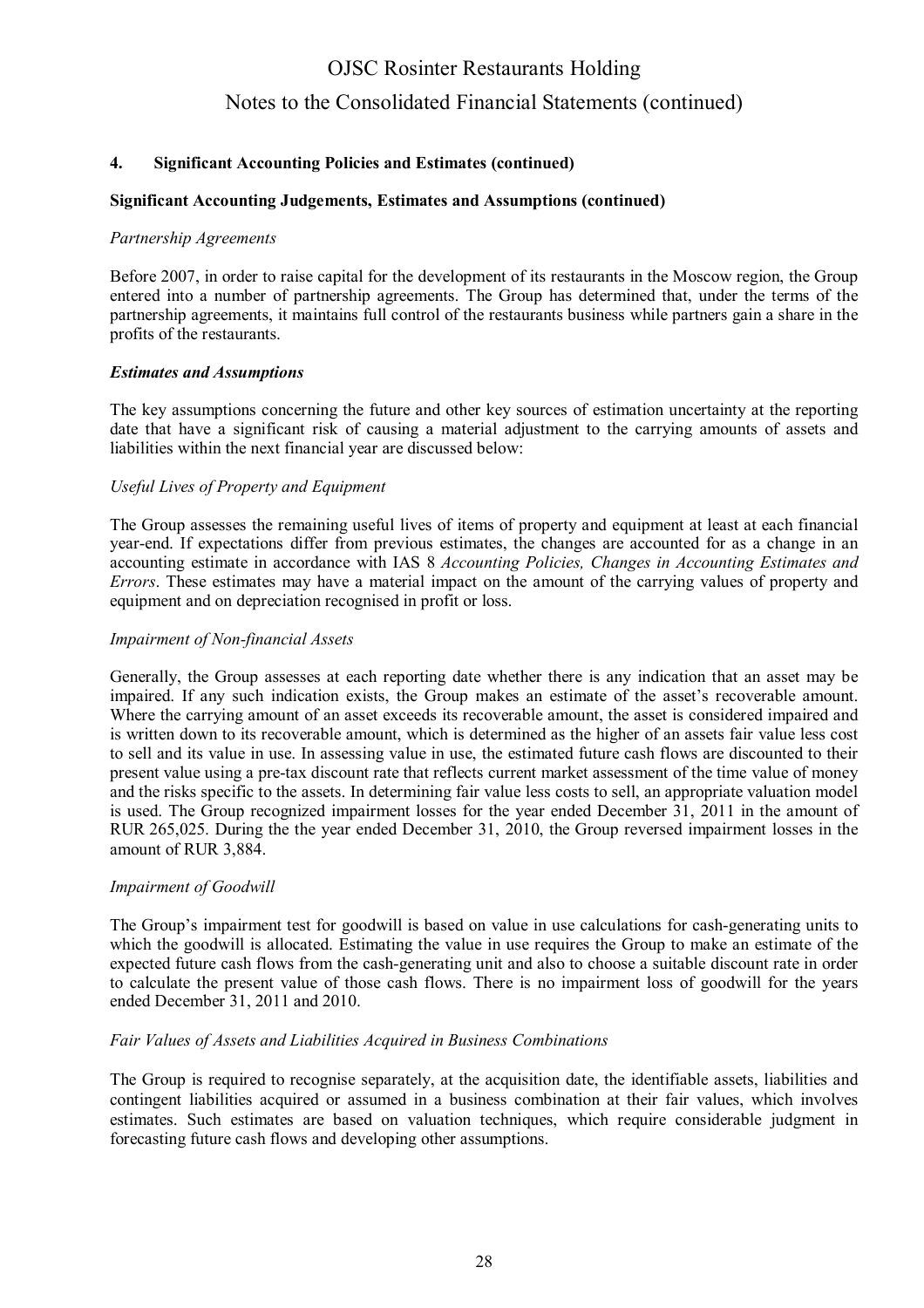### **4. Significant Accounting Policies and Estimates (continued)**

#### **Significant Accounting Judgements, Estimates and Assumptions (continued)**

#### *Allowance for Impairment of Advances Paid, Taxes Recoverable and Receivables*

Management maintains an allowance for impairment for doubtful advances paid and receivables to provide for losses from the inability of suppliers to deliver goods or services for which they received prepayments from the Group, inability of franchisees to settle their debts and unrecoverable taxes. When evaluating the adequacy of an allowance for impairment of advances paid, taxes recoverable and receivables, management bases its estimates on specific analysis of the major outstanding prepayments, taxes recoverable and accounts receivable balances and historical write-off experience. If the financial condition of those suppliers or franchisees were to deteriorate, actual write-offs might be higher than expected. As of December 31, 2011 and 2010, the allowance for impairment of advances paid, taxes recoverable and receivables amounted to RUR 36,966 and RUR RUR 39,328, respectively.

#### *Allowance for Impairment of Inventory*

Management of the Group regularly reviews the need to provide for slow moving or damaged inventory based on monthly aging and inventory turnover report as well as based on physical inventory observation. As of December 31, 2011 and 2010, the allowances for impairment of inventory amounted to RUR 37,993 and RUR 30,337, respectively.

#### *Current Taxes*

Russian tax legislation is subject to varying interpretation and changes occurring frequently. Further, the interpretation of tax legislation by tax authorities as applied to the transactions and activity of the Group's entities may not coincide with that of management. As a result, tax authorities may challenge transactions and the Group's entities may be assessed additional taxes, penalties and interest. The periods remain open to review by the tax authorities with respect to tax liabilities for three calendar years preceding the year of review. Under certain circumstances reviews may cover longer periods.

### *Deferred Tax Assets*

Management judgment is required for the calculation of current and deferred income taxes. Deferred tax assets are recognised to the extent that their utilisation is probable. The utilisation of deferred tax assets will depend on whether it is possible to generate sufficient taxable income in respective tax type and jurisdiction. Various factors are used to assess the probability of the future utilisation of deferred tax assets, including past operating results, operational plan, expiration of tax losses carried forward, and tax planning strategies. If actual results differ from such estimates or if these estimates must be adjusted in future periods, the financial position, results of operations and cash flows may be negatively affected. In such an event, the assessment of future utilisation of deferred tax assets must be reduced and this reduction be recognised in profit or loss.

### **5. Business Combinations**

#### *Acquisition of American Cuisine Warsaw sp.z o.o*

On December 28, 2010, the Group acquired 100% of shares of American Cuisine Warsaw sp.z o.o. for total consideration of 1,595 thousands of US dollars (RUR 48,586 at the exchange rate at December 28, 2010), an unlisted company based in Warsaw operating T.G.I. Friday's restaurant. The acquisition resulted in excess of purchase price over the fair value of the net assets amounting to RUR 15,570, which was recorded as goodwill of RUR 33,016. The goodwill is attributed to the expected synergies and other benefits from combining assets and activities of the acquired company with those of the Group.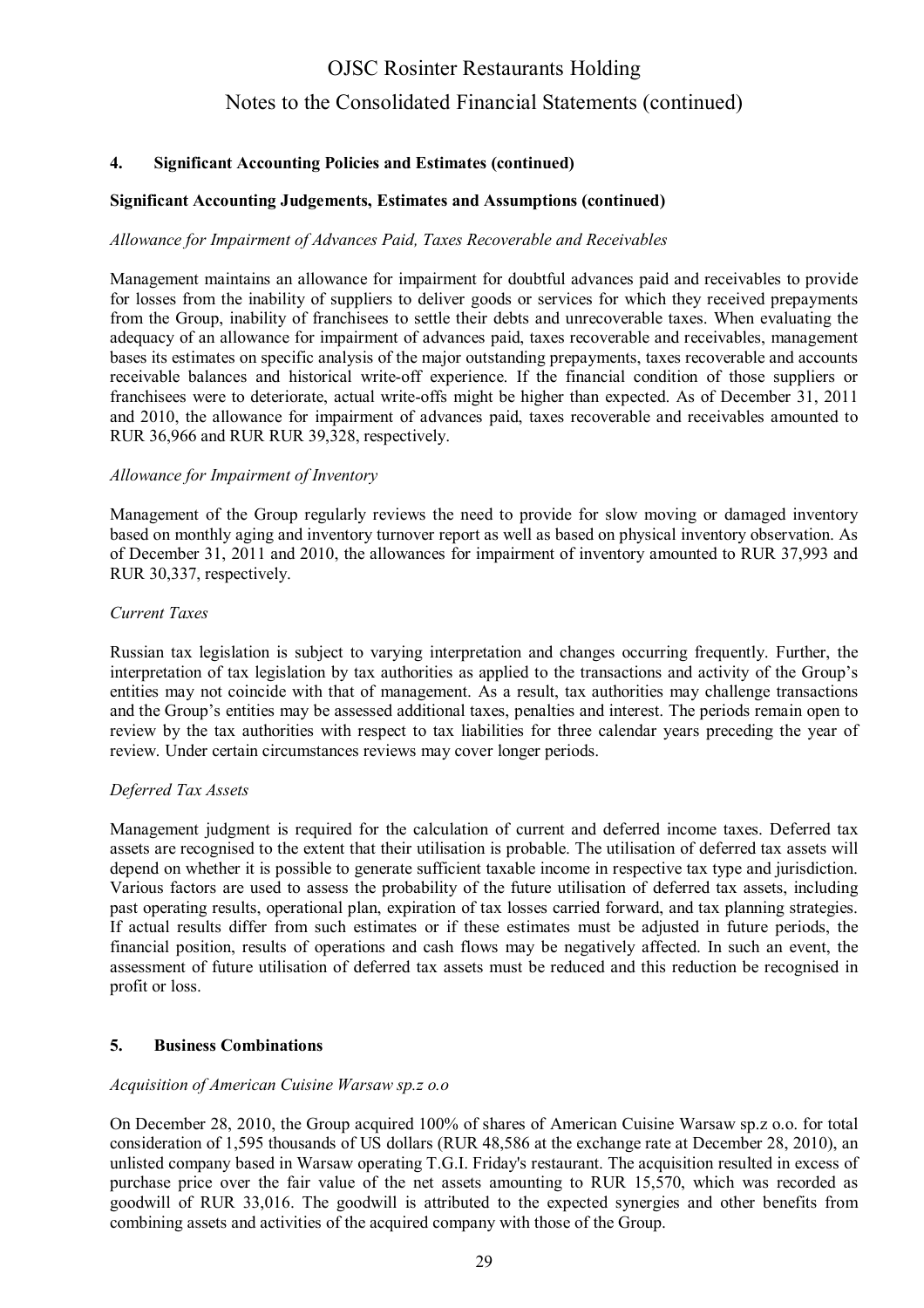### **5. Business Combinations (continued)**

Fair value of the acquired identifiable assets, liabilities and contingent liabilities at the acquisition date was:

|                                                  | December 28,<br>2010 |
|--------------------------------------------------|----------------------|
| <b>Fair value</b>                                |                      |
| Property and equipment                           | 12,181               |
| Intangible assets                                | 3,574                |
| Inventories                                      | 1,275                |
| Trade receivables                                | 196                  |
| Cash                                             | 1,316                |
| Other assets                                     | 2,080                |
| <b>Total assets</b>                              | 20,622               |
| Deferred income tax liabilities                  | (2,261)              |
| Other liabilities                                | (2,791)              |
| <b>Total liabilities</b>                         | (5,052)              |
| Total identifiable net assets at fair value      | 15,570               |
| Goodwill arising on acquisition (Note 8)         | 33,016               |
| <b>Purchase consideration transferred</b>        | 48,586               |
| In 2010 cash flow on acquisition was as follows: |                      |
|                                                  | 2010                 |
| Net cash acquired with the subsidiary            | 1,316                |

The fair value and net book value of property and equipment and intangible assets amounted to RUR 15,755 and RUR 279, respectively. None of the property and equipment, intangible assets and goodwill has been impaired (Note 8).The revenue and net profit for the period from December 28, 2010 to December 31, 2010 were consolidated by the Group in the amount of RUR 357 and RUR 15, respectively. For 2011 revenue and net profit were consolidated by the Group in the amount of RUR 48,468 and RUR 2,640, respectively.

Cash paid (48,586) (38,586) **Net cash outflow (47,270)**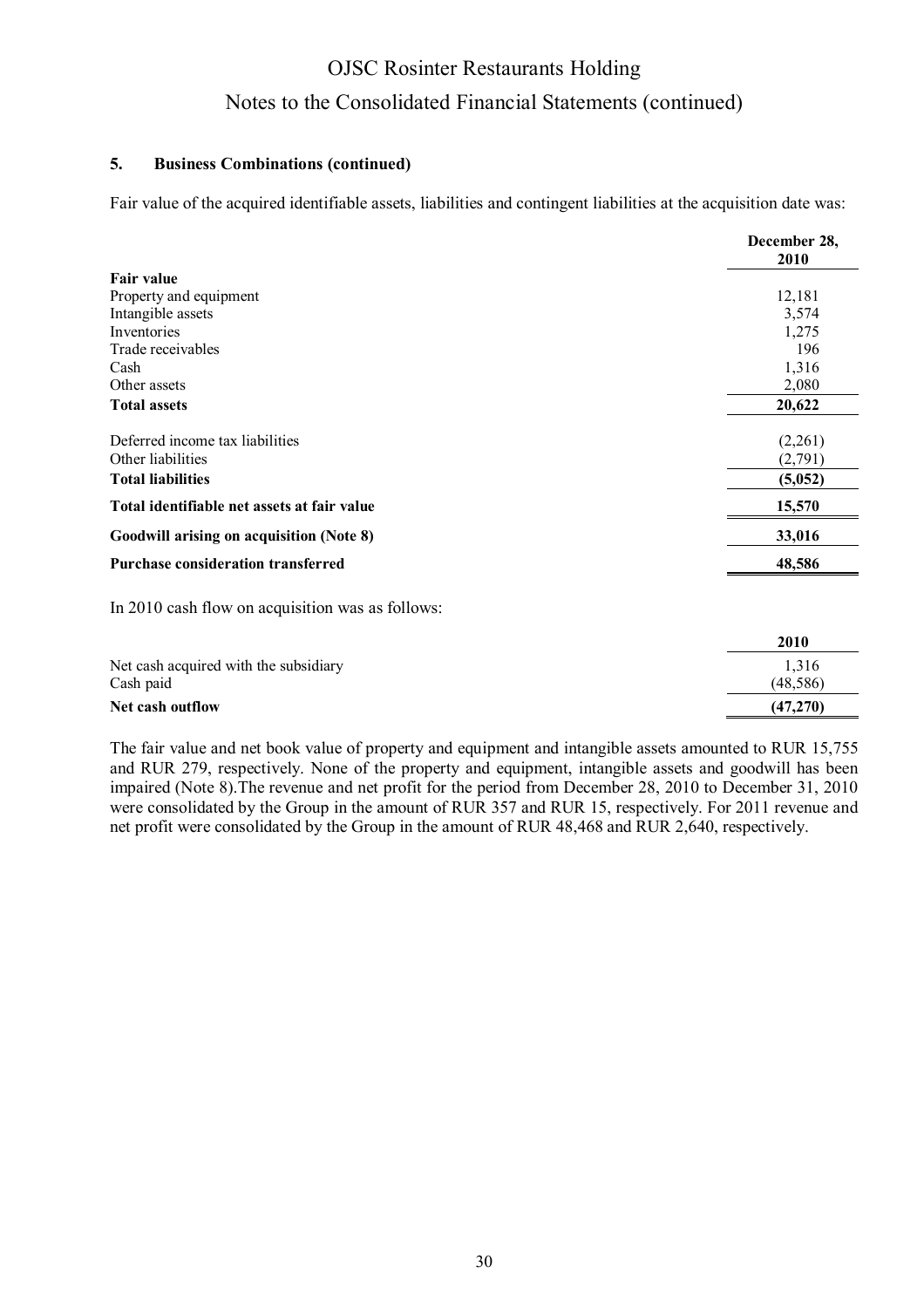### **6. Property and Equipment**

The movement in property and equipment for the year ended December 31, 2010 was as follows:

|                                 |                      |                   | Computer    |               |                 |              |              |
|---------------------------------|----------------------|-------------------|-------------|---------------|-----------------|--------------|--------------|
|                                 | <b>Buildings and</b> |                   | equipment   | Office        |                 |              |              |
|                                 | leasehold            | <b>Restaurant</b> | and         | furniture and |                 | Assets under |              |
|                                 | improvements         | equipment         | electronics | fixtures      | <b>Vehicles</b> | construction | <b>Total</b> |
| Cost                            |                      |                   |             |               |                 |              |              |
| <b>At December 31, 2009</b>     | 2,277,524            | 884,026           | 206,798     | 222,717       | 33,506          | 198,291      | 3,822,862    |
| Additions                       |                      | 31,249            |             |               |                 | 320,059      | 351,308      |
| Assets acquired in business     |                      |                   |             |               |                 |              |              |
| combination                     | 8,740                | 2,391             | 335         | 715           |                 |              | 12,181       |
| Assets put into use             | 144,522              | 116,269           | 21,312      | 35,424        | 4,360           | (321, 887)   |              |
| Disposals                       | (79, 339)            | (61, 782)         | (14,880)    | (4,707)       | (3,296)         | (874)        | (164, 878)   |
| <b>Translation difference</b>   | (8, 543)             | (2,108)           | (507)       | (137)         | (55)            | (1,926)      | (13,276)     |
| <b>At December 31, 2010</b>     | 2,342,904            | 970,045           | 213,058     | 254,012       | 34,515          | 193,663      | 4,008,197    |
| <b>Accumulated depreciation</b> |                      |                   |             |               |                 |              |              |
| and impairment                  |                      |                   |             |               |                 |              |              |
| <b>At December 31, 2009</b>     | (936,743)            | (228,795)         | (143,750)   | (84,915)      | (10, 868)       | (34,236)     | (1,439,307)  |
| Charge for the year             | (198, 257)           | (58, 860)         | (33,056)    | (22,110)      | (2,966)         |              | (315,249)    |
| Disposals                       | 36,985               | 18,016            | 13,940      | 2,748         | 2,018           |              | 73,707       |
| Impairment of property and      |                      |                   |             |               |                 |              |              |
| equipment                       | (174)                | 138               | 449         | (157)         |                 | 3,628        | 3,884        |
| Translation difference          | 2,775                | 917               | 352         | 190           | 3               | 33           | 4,270        |
| <b>At December 31, 2010</b>     | (1,095,414)          | (268, 584)        | (162, 065)  | (104, 244)    | (11, 813)       | (30, 575)    | (1,672,695)  |
| Net book value                  |                      |                   |             |               |                 |              |              |
| <b>At December 31, 2009</b>     | 1.340.781            | 655,231           | 63,048      | 137,802       | 22,638          | 164,055      | 2,383,555    |
| <b>At December 31, 2010</b>     | 1.247.490            | 701,461           | 50,993      | 149,768       | 22,702          | 163,088      | 2,335,502    |

The movement in property and equipment for the year ended December 31, 2011 was as follows:

|                                                   | <b>Buildings and</b><br>leasehold | <b>Restaurant</b> | Computer<br>equipment<br>and | Office<br>furniture and |                 | Assets under |             |
|---------------------------------------------------|-----------------------------------|-------------------|------------------------------|-------------------------|-----------------|--------------|-------------|
|                                                   | improvements                      | equipment         | electronics                  | fixtures                | <b>Vehicles</b> | construction | Total       |
| Cost                                              |                                   |                   |                              |                         |                 |              |             |
| <b>At December 31, 2010</b>                       | 2,342,904                         | 970,045           | 213,058                      | 254,012                 | 34,515          | 193,663      | 4,008,197   |
| Additions                                         |                                   | 31,466            |                              |                         |                 | 504,980      | 536,446     |
| Assets put into use                               | 221,691                           | 194,432           | 24,105                       | 50,159                  | 5,824           | (496,211)    |             |
| Disposals                                         | (139, 864)                        | (143, 356)        | (25, 678)                    | (30, 368)               | (7, 567)        | (2,250)      | (349, 083)  |
| <b>Translation difference</b>                     | (20, 052)                         | (10, 570)         | (2,370)                      | (2,141)                 | (328)           | (203)        | (35,664)    |
| <b>At December 31, 2011</b>                       | 2,404,679                         | 1,042,017         | 209,115                      | 271,662                 | 32,444          | 199,979      | 4,159,896   |
| <b>Accumulated depreciation</b><br>and impairment |                                   |                   |                              |                         |                 |              |             |
| <b>At December 31, 2010</b>                       | (1,095,414)                       | (268, 584)        | (162, 065)                   | (104, 244)              | (11, 813)       | (30,575)     | (1,672,695) |
| Charge for the year                               | (207, 147)                        | (67,381)          | (27, 034)                    | (23, 894)               | (3,139)         |              | (328, 595)  |
| Disposals                                         | 74,327                            | 54,385            | 23,177                       | 16,117                  | 3,648           |              | 171,654     |
| Impairment of property and                        |                                   |                   |                              |                         |                 |              |             |
| equipment                                         | (143,320)                         | (49,600)          | (3,100)                      | (14,570)                | (435)           | (12, 468)    | (223, 493)  |
| Translation difference                            | 11,515                            | 2,971             | 1,844                        | 729                     | 30              | (1)          | 17,088      |
| <b>At December 31, 2011</b>                       | (1,360,039)                       | (328, 209)        | (167, 178)                   | (125, 862)              | (11,709)        | (43, 044)    | (2,036,041) |
| Net book value                                    |                                   |                   |                              |                         |                 |              |             |
| <b>At December 31, 2010</b>                       | 1,247,490                         | 701,461           | 50,993                       | 149,768                 | 22,702          | 163,088      | 2,335,502   |
| <b>At December 31, 2011</b>                       | 1,044,640                         | 713,808           | 41,937                       | 145,800                 | 20,735          | 156,935      | 2,123,855   |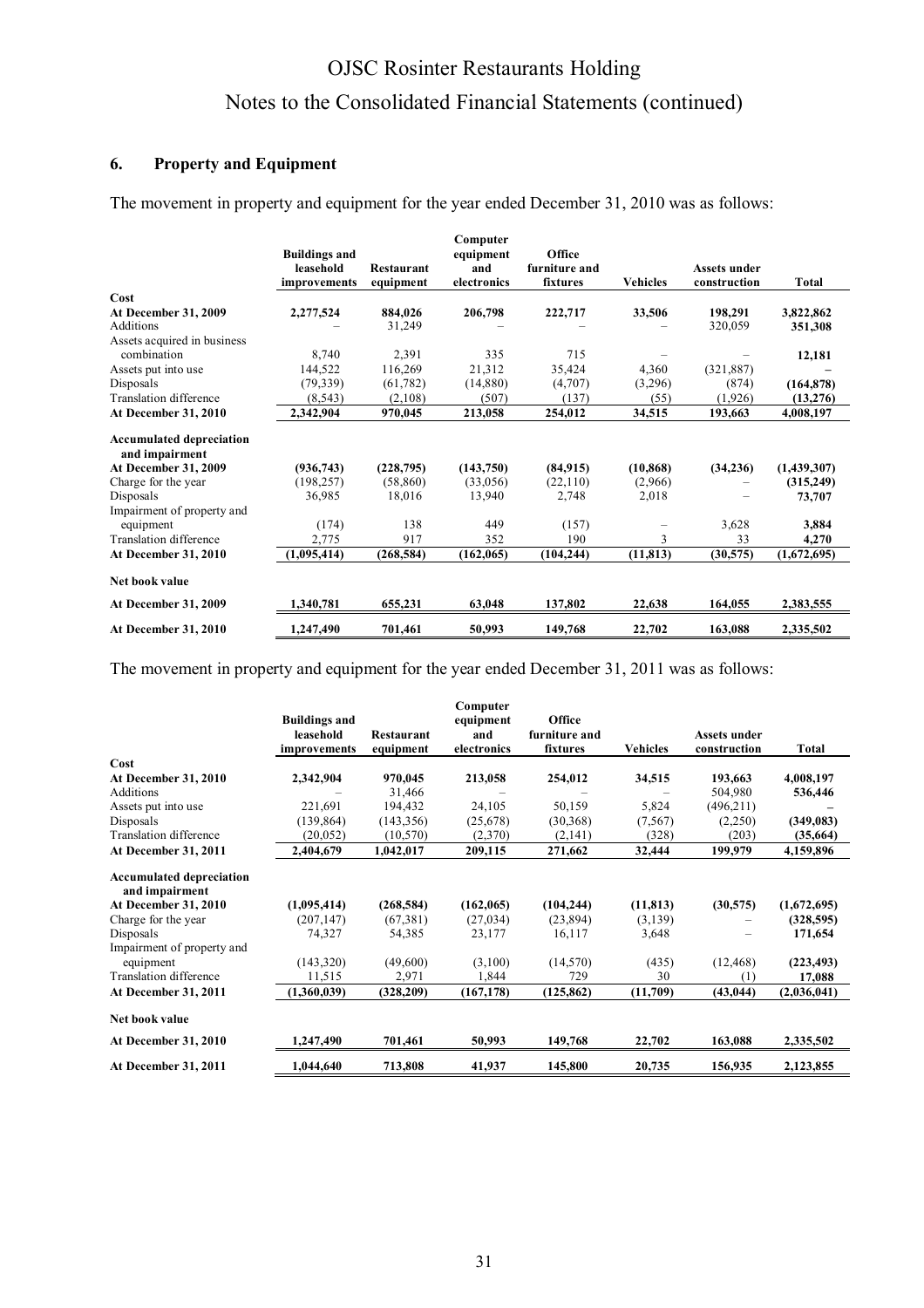### Notes to the Consolidated Financial Statements (continued)

### **6. Property and Equipment (continued)**

The Group has several finance lease contracts for motor vehicles and computer equipment. The carrying value of the leased assets as of December 31, 2011 and 2010 amounted to RUR 1,091 and RUR 6,207, respectively (Note 20).

Property and equipment was tested for impairment as of December 31, 2011. The Group recognised impairment losses of property and equipment for the year ended December 31, 2011, in the amount of RUR 223,493, as the recoverable amount of these assets is less than carrying amount at the same date. During the the year ended December 31, 2010, the Group reversed impairment losses of property and equipment in the amount of RUR 3,884. The accumulated impairment loss of property and equipment amounted to RUR 273,900 and RUR 73,790 as of December 31, 2011 and 2010, respectively.

For the purpose of the impairment testing the Group assessed the recoverable amount of each cash generating unit (restaurant). The recoverable amount has been determined based on value-in-use calculation using cash flows projections based on the actual operating results and budgets approved by management and appropriate discount rate reflecting time value of money and risks associated with the cash generating units. Cash flow projections cover a period of useful life of up to 10 years of the principal assets of each cash generating unit. Average growth rates used in cash flow projections vary from 1% to 5% depending on cash generating unit's country of operation and approximate country's expected Gross Domestic Product (GDP) growth for the projected period. The cash flow projections were discounted at the rate of 11.79% and 8.93% in Russian Rouble nominal terms for 2011 and 2010, respectively. The calculation of the discount rate was based on Group's cost of financing and weighted average cost of capital (WACC). If the discount rate was 1 percentage point higher, this would not lead to any material change in the impairment losses.

### **7. Intangible Assets**

The movement in intangible assets for the year ended December 31, 2010 was as follows:

|                                                   | Franchise<br>rights | <b>Exclusive</b><br>rent rights | <b>Trademarks</b> | <b>Software</b> | <b>Total</b> |
|---------------------------------------------------|---------------------|---------------------------------|-------------------|-----------------|--------------|
| Cost                                              |                     |                                 |                   |                 |              |
| <b>At December 31, 2009</b>                       | 31,936              | 421,821                         | 27,128            | 107,923         | 588,808      |
| <b>Additions</b>                                  | 4,025               | 11,891                          |                   | 2,004           | 17,920       |
| Assets acquired in business                       |                     |                                 |                   |                 |              |
| combination                                       | 3,532               |                                 | 1                 | 41              | 3,574        |
| Disposals                                         | (1,518)             | (18, 855)                       |                   | (677)           | (21,050)     |
| <b>Translation difference</b>                     | (372)               | (6, 446)                        | 204               | (145)           | (6,759)      |
| <b>At December 31, 2010</b>                       | 37,603              | 408,411                         | 27,333            | 109,146         | 582,493      |
| <b>Accumulated amortisation and</b><br>impairment |                     |                                 |                   |                 |              |
| <b>At December 31, 2009</b>                       | (8, 782)            | (174, 983)                      | (26, 115)         | (51, 520)       | (261, 400)   |
| Charge for the year                               | (3,244)             | (61, 032)                       | (136)             | (23, 815)       | (88, 227)    |
| Disposals                                         | 148                 | 3,474                           |                   | 257             | 3,879        |
| <b>Translation difference</b>                     | 29                  | 1,548                           | (200)             | 103             | 1,480        |
| <b>At December 31, 2010</b>                       | (11, 849)           | (230, 993)                      | (26, 451)         | (74, 975)       | (344, 268)   |
| Net book value                                    |                     |                                 |                   |                 |              |
| <b>At December 31, 2009</b>                       | 23,154              | 246,838                         | 1,013             | 56,403          | 327,408      |
| <b>At December 31, 2010</b>                       | 25,754              | 177,418                         | 882               | 34,171          | 238,225      |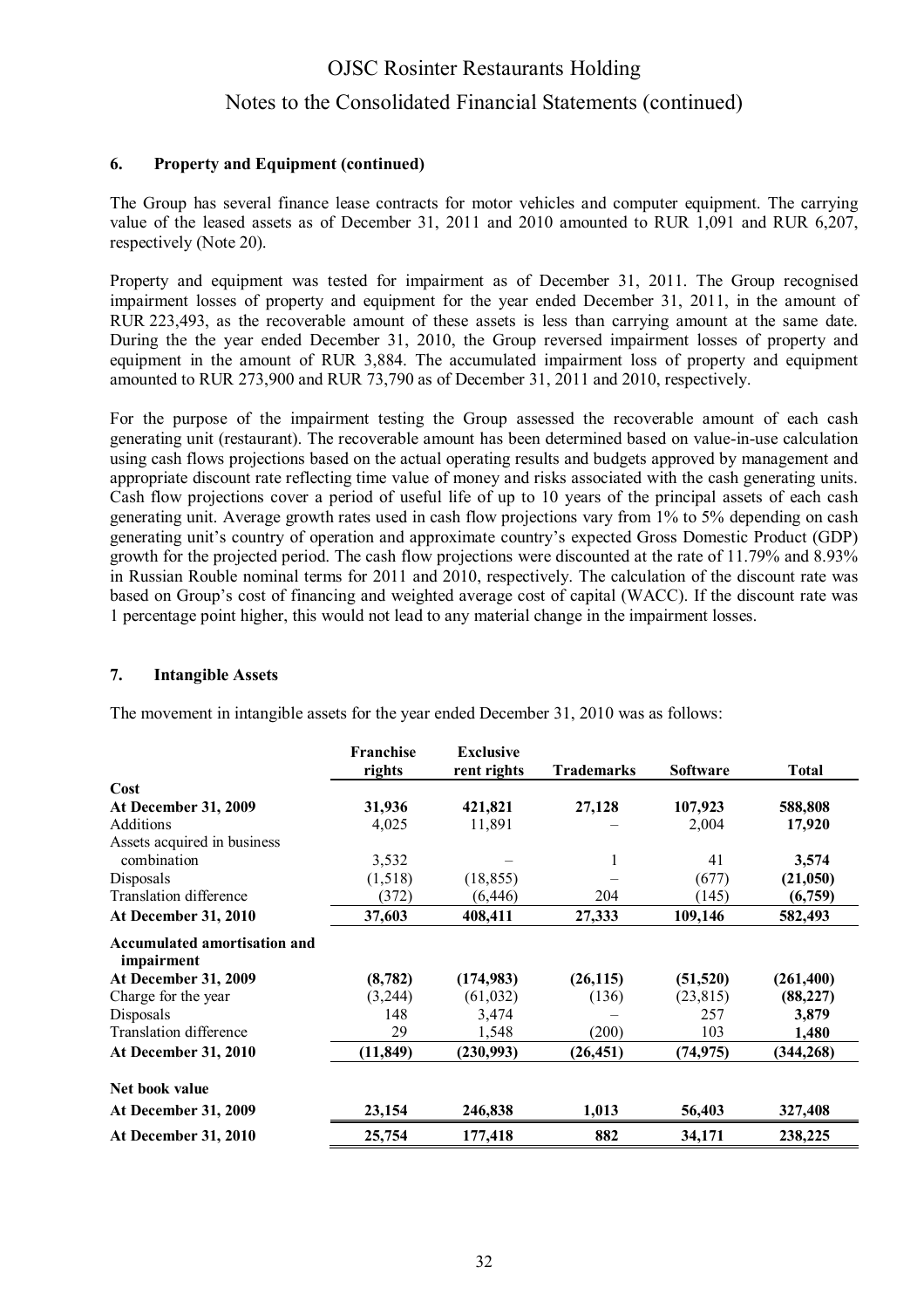### **7. Intangible Assets (continued)**

The movement in intangible assets for the year ended December 31, 2011 was as follows:

|                                                    | <b>Franchise</b><br>rights | <b>Exclusive</b><br>rent rights | <b>Trademarks</b> | <b>Software</b> | Total      |
|----------------------------------------------------|----------------------------|---------------------------------|-------------------|-----------------|------------|
| Cost                                               |                            |                                 |                   |                 |            |
| <b>At December 31, 2010</b>                        | 37,603                     | 408,411                         | 27,333            | 109,146         | 582,493    |
| Additions                                          | 6,036                      | 24,683                          | 3,482             | 2,735           | 36,936     |
| Disposals                                          | (4,687)                    |                                 | (546)             | (616)           | (5, 849)   |
| Translation difference                             | (748)                      | (3,217)                         | 1,765             | (510)           | (2,710)    |
| At December 31, 2011                               | 38,204                     | 429,877                         | 32,034            | 110,755         | 610,870    |
| <b>Accumulated amortisations</b><br>and impairment |                            |                                 |                   |                 |            |
| <b>At December 31, 2010</b>                        | (11, 849)                  | (230,993)                       | (26, 451)         | (74, 975)       | (344, 268) |
| Charge for the year                                | (3,800)                    | (63, 921)                       | (496)             | (23,578)        | (91, 795)  |
| Disposals                                          | 1,579                      |                                 | 162               | 446             | 2,187      |
| Impairment of intangible assets                    | (6,621)                    | (34, 684)                       |                   | (227)           | (41, 532)  |
| Translation difference                             | 27                         | 1,496                           | (1, 499)          | 462             | 486        |
| <b>At December 31, 2011</b>                        | (20, 664)                  | (328, 102)                      | (28, 284)         | (97, 872)       | (474, 922) |
| Net book value                                     |                            |                                 |                   |                 |            |
| <b>At December 31, 2010</b>                        | 25,754                     | 177,418                         | 882               | 34,171          | 238,225    |
| At December 31, 2011                               | 17,540                     | 101,775                         | 3,750             | 12,883          | 135,948    |

Intangible assets were tested for impairment as of December 31, 2011. The Group recognised impairment losses of intangible assets for the year ended December 31, 2011, in the amount of RUR 41,532, as the recoverable amount of these assets is less than carrying amount at the same date. During the year ended December 31, 2010 there was no recognized impairment loss of intangible assets.

For the purpose of the impairment testing the Group assessed the recoverable amount of each cash generating unit (restaurant). The recoverable amount has been determined based on value-in-use calculation using cash flows projections based on the actual operating results and budgets approved by management and appropriate discount rate reflecting time value of money and risks associated with the cash generating units. Cash flow projections cover a period of useful life of up to 10 years of the principal assets of each cash generating unit. Average growth rates used in cash flow projections vary from 1% to 5% depending on cash generating unit's country of operation and approximate country's expected Gross Domestic Product (GDP) growth for the projected period. The cash flow projections were discounted at the rate of 11.79% and 8.93% in Russian Rouble nominal terms for 2011 and 2010, respectively. The calculation of the discount rate was based on Group's cost of financing and weighted average cost of capital (WACC). If the discount rate was 1 percentage point higher, this would not lead to any material change in the impairment losses.

### **8. Goodwill**

Movements in goodwill arising on the acquisition of subsidiaries were as follows at December 31:

|                                                                 | Gross<br>amount | Impairment<br>losses | Carrying<br>amount |
|-----------------------------------------------------------------|-----------------|----------------------|--------------------|
| <b>At December 31, 2009</b>                                     | 154,362         | (11,225)             | 143,137            |
| Goodwill recognised on acquisition of subsidiaries              | 33,016          |                      | 33,016             |
| <b>At December 31, 2010</b>                                     | 187,378         | (11,225)             | 176,153            |
| Goodwill written off due to the closure of cash generating unit | (11,225)        | 11.225               |                    |
| At December 31,2011                                             | 176,153         |                      | 176,153            |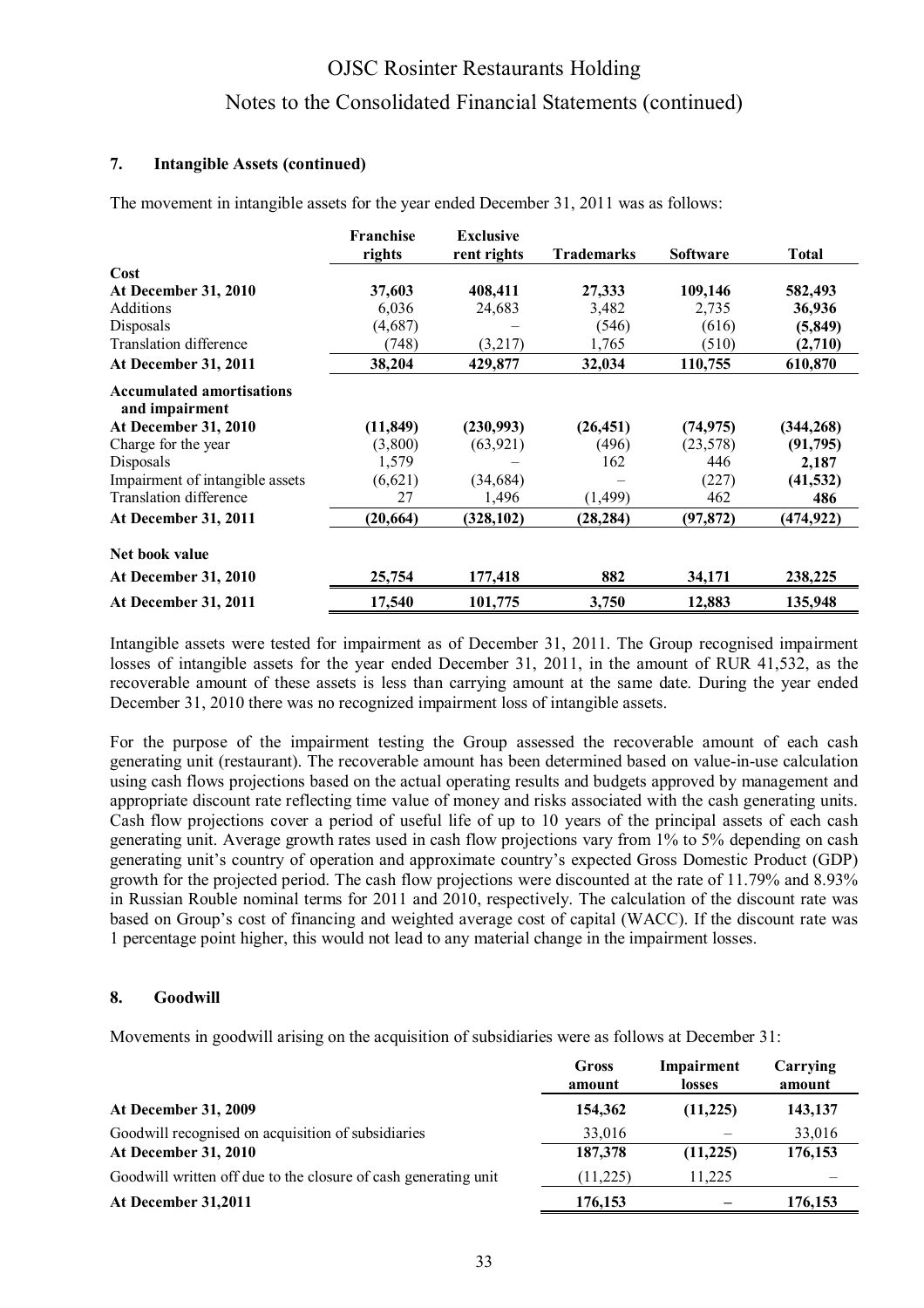### **8. Goodwill (continued)**

The carrying amount of goodwill as of December 31, 2011 was allocated among cash generating units (group of cash generating units):

|                                                       | Gross<br>amount |
|-------------------------------------------------------|-----------------|
| Pulkovo airport restaurants, Saint Petersburg, Russia | 125,006         |
| T.G.I. Friday's Atrium, Warsaw, Poland                | 33,016          |
| Combo Il Patio and Planet Sushi, Ekaterinburg, Russia | 18,131          |
|                                                       | 176,153         |

In the years ended December 31, 2011 and 2010 there was no impairment of goodwill.

For the purpose of the impairment testing the Group assessed if the recoverable amount of each cash generating unit (restaurant) or group of cash generating units, which goodwill relates to, exceeds carrying amount of their assets including goodwill. The recoverable amount has been determined based on value-inuse calculation using cash flows projections based on the actual operating results and budgets approved by management and appropriate discount rate reflecting time value of money and risks associated with the cash generating units. Cash flow projections cover a period of useful life of up to 10 years of the principal assets of each cash generating unit. Average growth rates used in cash flow projections vary from 1% to 5% depending on cash generating unit's country of operation and approximate country's expected Gross Domestic Product (GDP) growth for the projected period. The cash flow projections were discounted at the rate of 11.79% and 8.93% in Russian Rouble nominal terms for 2011 and 2010, respectively. The calculation of the discount rate was based on Group's cost of financing and weighted average cost of capital (WACC).

In regard to the assessment of value-in-use of other cash generating units, management believes that no reasonable change in any of the above assumptions would cause the carrying value of the unit to materially exceed its recoverable amount.

The result of applying discounted cash flow models reflects expectations about possible variations in the amount and timing of future cash flows and is based on reasonable and supportable assumptions that represent management's best estimate of the range of uncertain economic conditions.

### **9. Investments in Joint Ventures and Associates**

The Group accounted for investments in joint ventures and associates under the equity method. The movement in investments in joint ventures and associates was as follows:

|                                | Costa<br><b>Joint venture</b> | Umai<br><b>Joint venture</b> | <b>Associates</b> | <b>Total</b> |
|--------------------------------|-------------------------------|------------------------------|-------------------|--------------|
| <b>At December 31, 2009</b>    | 22,522                        |                              | 5,200             | 27,722       |
| Share of (loss)/profit         | (23, 220)                     |                              | 1,347             | (21, 873)    |
| Translation difference         | 698                           |                              | (2)               | 696          |
| <b>At December 31, 2010</b>    |                               |                              | 6,545             | 6,545        |
| Investments in a joint venture |                               | 1,688                        |                   | 1,688        |
| Disposal of investments        |                               |                              | (2,487)           | (2, 487)     |
| Share of (loss)/profit         |                               | (1, 543)                     | 737               | (806)        |
| Translation difference         |                               | (145)                        |                   | (145)        |
| <b>At December 31, 2011</b>    |                               |                              | 4,795             | 4,795        |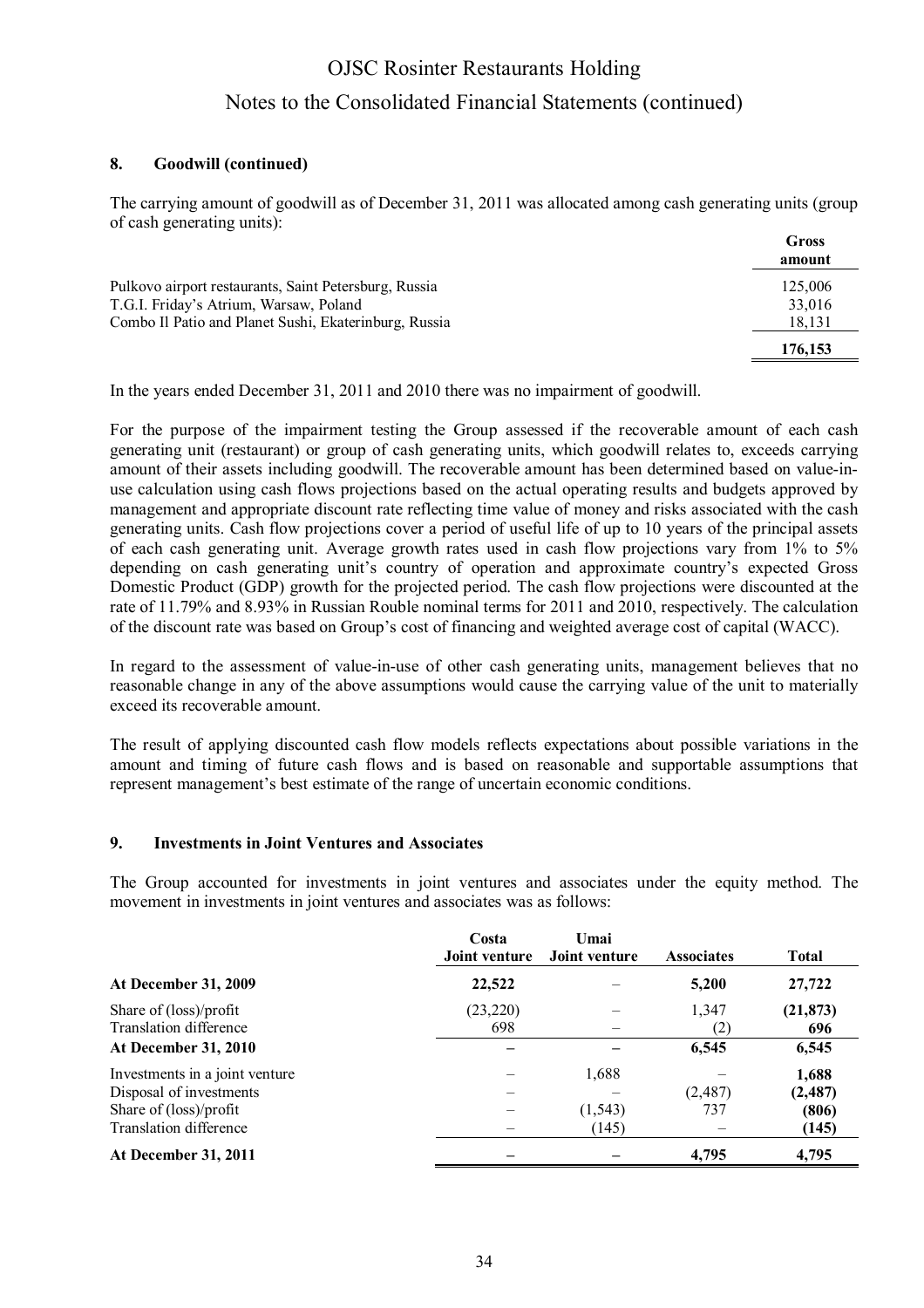### **9. Investments in Joint Ventures and Associates (continued)**

### *Costa Joint Venture*

In December 2007 the Group entered into a joint venture agreement with Costa Limited ("Costa") which operates coffee houses in the United Kingdom and other countries. The Group and Costa operate Rosworth Investments Limited and its subsidiary as a joint venture. The Group has 50% interest in Rosworth Investments Limited which started its operating activity in 2008. In 2011 Group's share in net losses of the joint venture exceeded cost of investment by RUR 52,741 and prevented the Group from further recognition of share of losses in excess of net investment in joint venture.

### *Umai Joint Venture*

In February 2011 the Group entered into a joint venture agreement with Japan Centre Group Limited which operates Japan restaurants in the United Kingdom and other countries. On February 22, 2011, the Group acquired 50% of shares of Rosinter-Umai UK Limited for total consideration of 1 Great British Pound (47 Russian Roubles at the exchange rate at February 22, 2011). In 2011 Group's share in net losses of the joint venture exceeded cost of investment by RUR 3,185 and prevented the Group from further recognition of share of losses in excess of net investment in joint venture.

### **10. Related Parties Disclosures**

In accordance with IAS 24 *Related Party Disclosures* parties are considered to be related if one party has the ability to control the other party or exercise significant influence over the other party in making financial or operational decisions. In considering each possible related party relationship, attention is directed to the substance of the relationship, not merely the legal form.

Related parties may enter into transactions which unrelated parties might not, and transactions between related parties may not be effected on the same terms, conditions and amounts as transactions between unrelated parties.

Short-term loans receivable from/payable to related parties consisted of the following as of December 31:

|                                                                      | Nature of      | <b>Short-term loans receivable</b><br>from related parties |             | Short-term loans payable<br>to related parties |       |
|----------------------------------------------------------------------|----------------|------------------------------------------------------------|-------------|------------------------------------------------|-------|
| <b>Related parties</b>                                               | relationship   | 2011                                                       | <b>2010</b> | 2011                                           | 2010  |
| Hodler Finance $S.A.(1)$                                             | Entity under   | 80.490                                                     |             |                                                |       |
| Rostik Investment Group Inc. $(2)$                                   | Common control | 10,000                                                     | 10,000      |                                                |       |
| Other EUCC                                                           | (EUCC)         | 9,708                                                      | 2,576       | 5.241                                          | 7.253 |
| Total short-term loans receivable<br>from/payable to related parties |                | 100,198                                                    | 12,576      | 5.241                                          | 7,253 |

- (1) On April 22, 2010 the Group issued an unsecured loan to Hodler Finance S.A. in the amount of 2,500 thousand US dollars (RUR 80,490 at the exchange rate at December 31, 2011) bearing interest of 8.75% and maturing in 2012.
- (2) On December 24, 2007, the Group provided Rostik Investment Group Inc. with an unsecured rouble denominated loan in the total amount of RUR 68,750, bearing interest of 14.00% per annum. During 2010 the loan was partially repaid. In 2011, the loan agreement was renewed with the interest rate of 10.50% per annum and due date of December 31, 2012.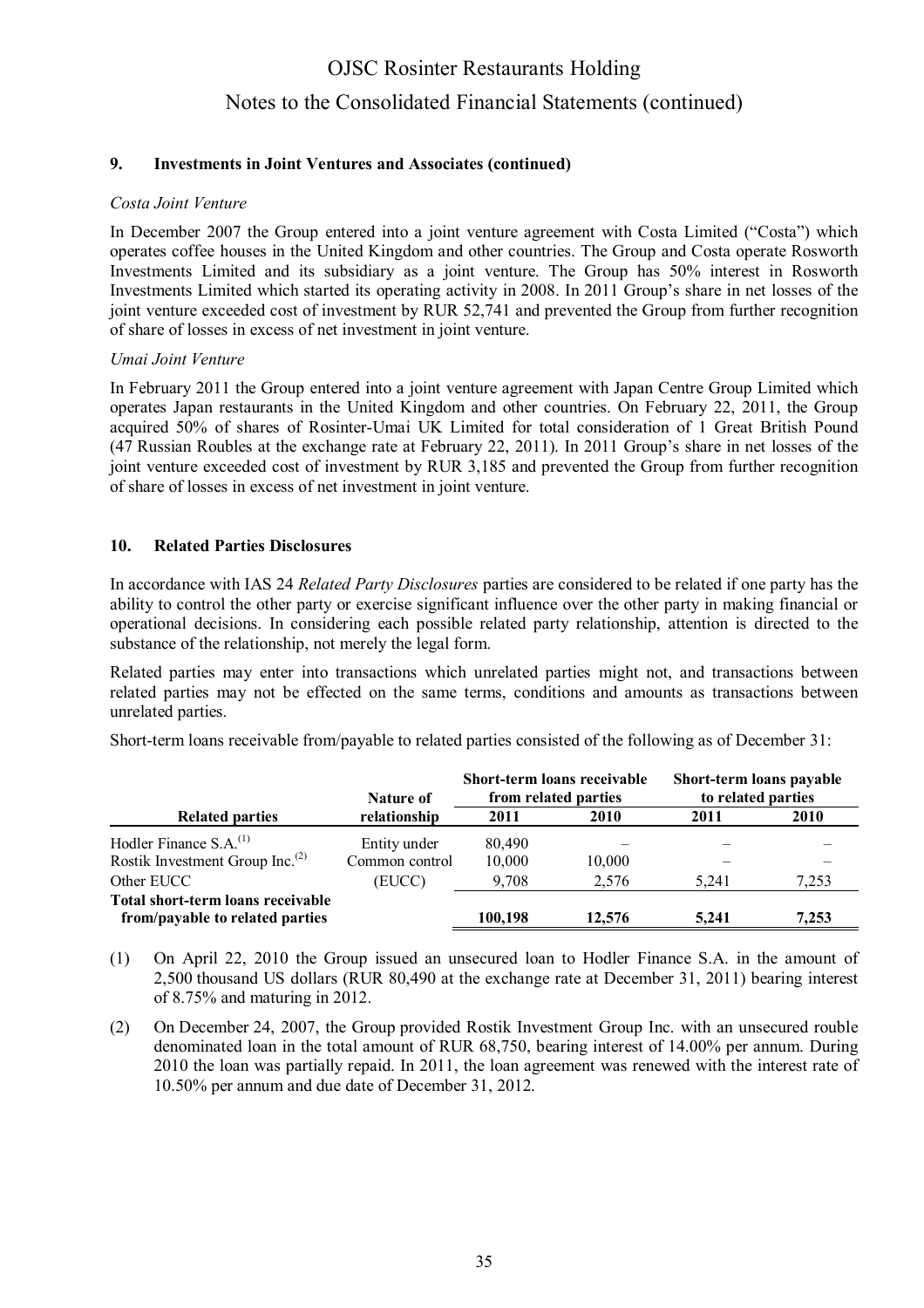### **10. Related Parties Disclosures (continued)**

Long-term loans receivable from/payable to related parties were the following as of December 31:

|                                                                  | Nature of     | Long-term loans receivable<br>from related parties |         |
|------------------------------------------------------------------|---------------|----------------------------------------------------|---------|
| <b>Related parties</b>                                           | relationship  | 2011                                               | 2010    |
| Rosworth Investments Limited $(3)$                               | Joint Venture | 88.018                                             | 64,918  |
| Rosinter Umai UK Limited <sup>(4)</sup>                          | Joint Venture | 16,318                                             |         |
| Hodler Finance $S.A.(1)$                                         | <b>EUCC</b>   |                                                    | 76.192  |
| Total long term loans receivable from/payable to related parties |               | 104,336                                            | 141.110 |

- (3) During 2008-2011 the Group issued a number of unsecured loans to Rosworth Investments Limited in the total nominal amount of 4,460 thousand US dollars (RUR 143,595 at the exchange rate at December 31, 2011) bearing interest of USD LIBOR 3M plus 1% per month and maturing in 2017. The outstanding balances at amortised cost were RUR 88,018 and RUR 64,918 as of December 31, 2011 and 2010, respectively.
- (4) On July 22, 2011, the Group issued an unsecured loan to Rosinter Umai UK limited in the nominal amount of 450 thousand GBP (RUR 22,335 at the exchange rate at December 31, 2011), bearing no interest and maturing in July 21, 2016. The outstanding balance at amortized cost was RUR 16,318 as of December 31, 2011.

As of December 31, 2011 and 2010, long-term and short-term loans and accounts receivable from related parties were neither past due nor impaired.

As of December 31, 2011, long-term accounts receivable from related parties consisted of receivables from the sale of equipment to TransCorpRate LLC in the amount of RUR 3,854.

During 2011 the Group capitalised lease right procurement services as intangible assets. Such lease right was purchased during 2010 from Rostik International C.A in the amount of RUR 24,683.

Short-term accounts receivable from/payable to related parties consisted of the following as of December 31:

|                                             |                  | <b>Receivables</b><br>from related parties |         | <b>Payables</b><br>to related parties |        |
|---------------------------------------------|------------------|--------------------------------------------|---------|---------------------------------------|--------|
|                                             | <b>Nature of</b> |                                            |         |                                       |        |
| <b>Related parties</b>                      | relationship     | 2011                                       | 2010    | 2011                                  | 2010   |
| Rostik Investment Group Inc. <sup>(5)</sup> | <b>EUCC</b>      | 27,234                                     | 69,064  | 1,221                                 | 1,213  |
| RIG Restaurant Limited $(7)$                | Parent company   | 15,339                                     | 15,131  |                                       |        |
| RosCorp $LLC^{(8)}$                         | <b>EUCC</b>      | 6,968                                      |         | 18                                    | 452    |
| TransCorpRate LLC <sup>(9)</sup>            | <b>EUCC</b>      | 1,721                                      |         |                                       |        |
| Brava $LLC^{(6)}$                           | Joint Venture    |                                            | 19,192  | 2,462                                 | 1,847  |
| Loyalty Partners Vostok LLC <sup>(10)</sup> | <b>EUCC</b>      |                                            |         | 5,076                                 | 4,573  |
| Chicken Factory $LLC^{(11)}$                | <b>EUCC</b>      |                                            |         | 6,022                                 |        |
| Other EUCC                                  |                  | 4,996                                      | 5,747   | 9,225                                 | 13,667 |
| Total receivable from/payable               |                  |                                            |         |                                       |        |
| to related parties                          |                  | 56,258                                     | 109,139 | 24,024                                | 21,752 |

(5) The outstanding receivable balance as of December 31, 2011 comprises interest receivable from Rostik Investment Group Inc. The outstanding receivable balance as of December 31, 2010 represents management and financial advisory services provided by the Group to Rostik Investment Group Inc. The outstanding payable balance as of December 31, 2011 and 2010 comprises rent payable and interest payable.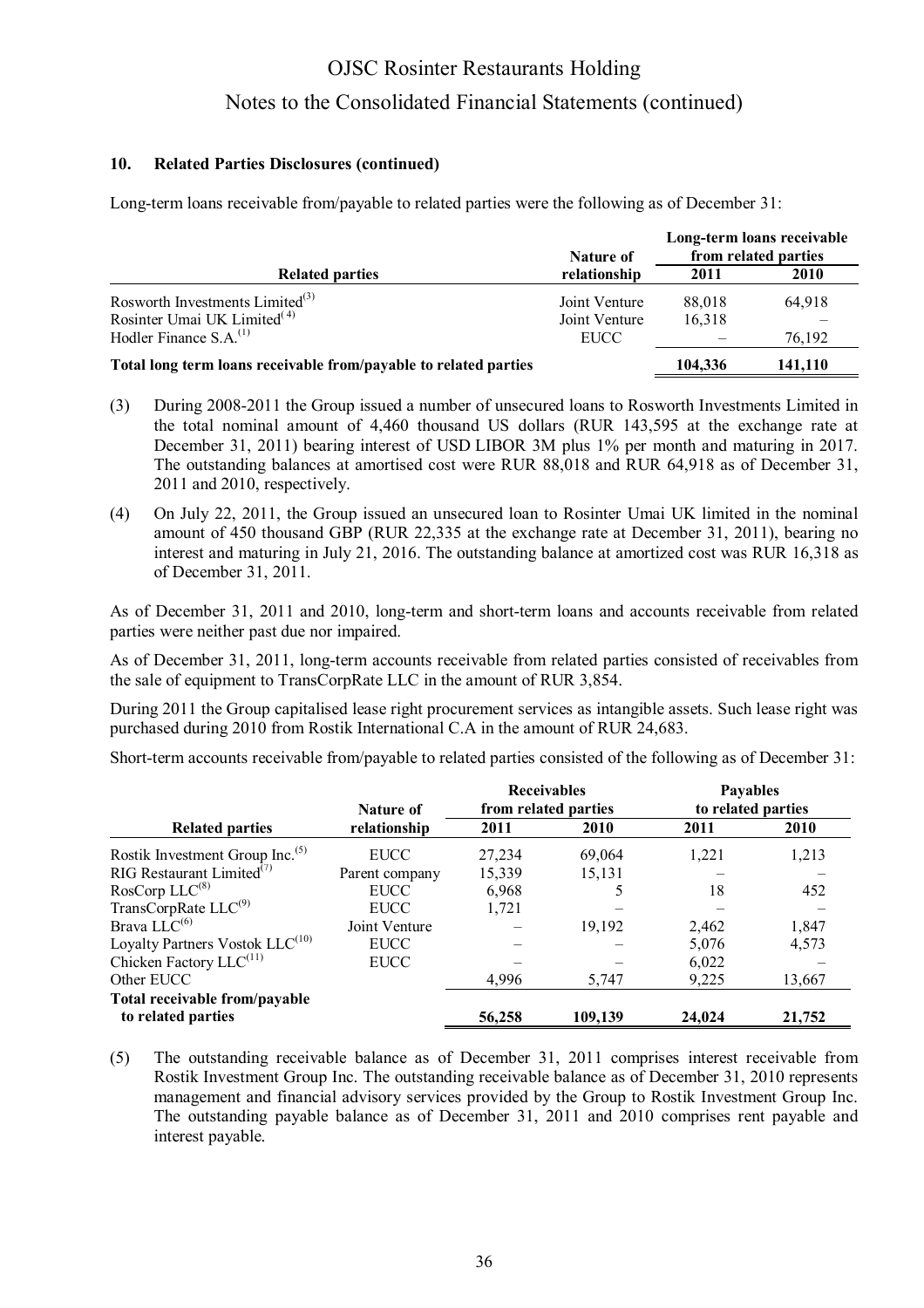### Notes to the Consolidated Financial Statements (continued)

### **10. Related Parties Disclosures (continued)**

- (6) The outstanding receivable balance as of December 31, 2010 represents catering, management and other services provided in accordance with agreements between the Group and Brava LLC, the Russian subsidiary of the Group's joint venture with Costa Limited. The outstanding payable balance as of December 31, 2011 and 2010 represents royalty and other services provided by Brava LLC to the Group.
- (7) The outstanding receivable balance at December 31, 2011 and 2010, results from operating expenses and IPO expenses paid by the Group on behalf of RIG Restaurants Limited.
- (8) The outstanding balances as of December 31, 2011 and 2010 represent advances for rent, transport and utility services provided by RosCorp LLC to the Group.
- (9) The outstanding balance as of December 31, 2011 represents receivables from the sale of equipment to TransCorpRate LLC.
- (10) The outstanding payable balance to Loyalty Partners Vostok LLC represents services related to the "Malina" customer loyalty program provided to the Group. The ultimate controlling shareholder holds director position in Loyalty Partners Vostok LLC.
- (11) The outstanding payable balance as of December 31, 2011 represents purchase of goods from Chicken Factory LLC.

As at December 31, the aging analysis of short-term receivables from related parties is presented below:

|      |         | Neither past<br>due nor |                 | Past due but not impaired |             |
|------|---------|-------------------------|-----------------|---------------------------|-------------|
|      | Total   | impaired                | $\leq$ 3 months | 3-6 months                | $>6$ months |
| 2011 | 56,258  | 30,962                  | 269             |                           | 25,023      |
| 2010 | 109,139 | 97.189                  | 980             |                           | 10.970      |

Transactions with related parties were as follows for the year ended December 31, 2010:

|                                                 |                | <b>Revenue and</b> |                  |                 |                 |
|-------------------------------------------------|----------------|--------------------|------------------|-----------------|-----------------|
|                                                 |                | other              |                  | <b>Interest</b> | <b>Interest</b> |
|                                                 | Nature of      | gains/(losses)     | <b>Purchases</b> | income          | expense         |
| <b>Related parties</b>                          | relationship   | 2010               | 2010             | 2010            | 2010            |
| Brava LLC <sup>(6)</sup>                        | Joint venture  | 11,911             | 14,881           |                 |                 |
| Omsk QSR Network $LLC^{(12)}$                   | <b>EUCC</b>    | 11,669             |                  |                 |                 |
| National QSR Network LLC <sup>(12)</sup>        | <b>EUCC</b>    | 11,391             |                  |                 |                 |
| RIG Restaurant Limited $(7)$                    | Parent company | 9,570              | 76,085           |                 | 17,813          |
| Russian Caramel Restaurants LLC <sup>(13)</sup> | <b>EUCC</b>    | 9,292              |                  |                 |                 |
| Loyalty Partners Vostok $LLC^{(10)}$            | <b>EUCC</b>    | 8,064              | 1,451            |                 |                 |
| RosCorp LLC <sup>(8)</sup>                      | <b>EUCC</b>    | 2,160              | 136,068          |                 |                 |
| Rostik Aero LLC <sup>(14)</sup>                 | <b>EUCC</b>    | 312                | 15,837           |                 |                 |
| Rostik Investment Group Inc. $(2, 5)$           | <b>EUCC</b>    |                    | 21,484           | 11,432          |                 |
| Hodler Finance $S.A.(1)$                        | <b>EUCC</b>    | 250                | 1,707            | 10,989          |                 |
| Other EUCC                                      |                | 18,960             | 37,586           | 1,056           | 30,601          |
| <b>Total</b>                                    |                | 83,579             | 305,099          | 23,477          | 48,414          |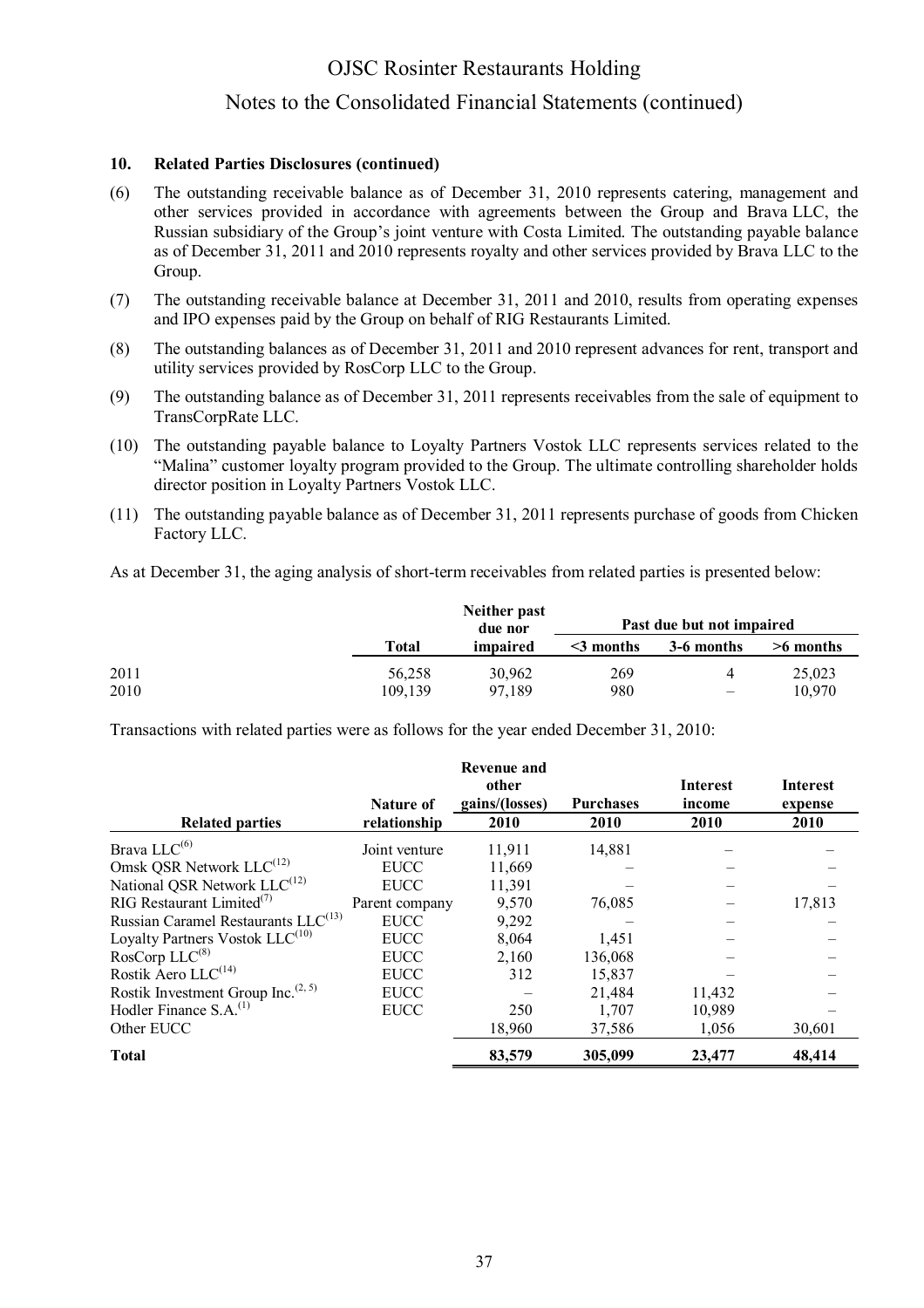### **10. Related Parties Disclosures (continued)**

|                                             | Nature of     | <b>Revenue and</b><br>other gains | <b>Purchases</b> | <b>Interest</b><br>income | <b>Interest</b><br>expense |
|---------------------------------------------|---------------|-----------------------------------|------------------|---------------------------|----------------------------|
| <b>Related parties</b>                      | relationship  | 2011                              | 2011             | 2011                      | 2011                       |
| Brava LLC <sup>(6)</sup>                    | Joint venture | 11,440                            | 16,819           |                           |                            |
| Loyalty Partners Vostok LLC <sup>(10)</sup> | <b>EUCC</b>   | 9,179                             |                  |                           |                            |
| RosCorp $LLC^{(8)}$                         | <b>EUCC</b>   | 3,394                             | 131,183          |                           |                            |
| Chicken Factory $LLC^{(11)}$                | <b>EUCC</b>   | 2,942                             | 44               |                           |                            |
| Rostik Aero LLC <sup>(14)</sup>             | <b>EUCC</b>   |                                   | 13,978           |                           |                            |
| Rostik Investment Group Inc. $(2, 5)$       | <b>EUCC</b>   |                                   | 13,470           | 5,956                     |                            |
| Hodler Finance S.A. $(1)$                   | <b>EUCC</b>   |                                   |                  | 7,048                     |                            |
| Rosworth Investments Limited <sup>(3)</sup> | Joint Venture |                                   |                  | 1,544                     | 2,828                      |
| TransCorpRate LLC <sup>(9)</sup>            | <b>EUCC</b>   | (16,609)                          |                  | 558                       | 2,155                      |
| Rosinter Umai UK Limited <sup>(4)</sup>     | <b>EUCC</b>   |                                   |                  |                           | 7,757                      |
| Other EUCC                                  |               | 12,319                            | 44,147           |                           | 603                        |
| <b>Total</b>                                |               | 22,665                            | 219,644          | 15,106                    | 13,343                     |

Transactions with related parties were as follows for the year ended December 31, 2011:

- (12) During 2010, the Group rendered management, consulting and accounting services and sold semifinished product to Omsk QSR Network LLC and National QSR Network LLC.
- (13) During 2010, the Group rendered rent, management and accounting services to Russian Caramel Restaurants LLC. As of December 31, 2010 this entity was excluded from EUCC and was classified as unrelated third parties.
- (14) During 2011 and 2010, Rostik Aero LLC provided the Group with premises for fees.

### *Compensation to Key Management Personnel*

Key management personnel totalled 12 and 10 persons as at December 31, 2011 and 2010, respectively. Total compensation to key management personnel, including social taxes, was recorded in general and administrative expenses and consisted of the following:

|                     | 2011   | 2010   |
|---------------------|--------|--------|
| Salary              | 65,274 | 68,145 |
| Performance bonuses | ,708   | 13,810 |
|                     | 66,982 | 81,955 |

The Group's contributions relating to social taxes for key management personnel amounted to RUR 2,046 and RUR 1,047 during the years ended December 31, 2011 and 2010, respectively.

### **11. Income Tax**

The Group's provision for income tax for the years ended December 31 is as follows:

|                                    | 2011     | 2010    |
|------------------------------------|----------|---------|
| Current tax expense                | 58.509   | 98,739  |
| Deferred tax (benefit)/expense     | (70.504) | 4.616   |
| Total income tax (benefit)/expense | (11,995) | 103,355 |
|                                    |          |         |

Deferred taxes reflect the net tax effects of temporary differences between the carrying amounts of assets and liabilities for financial reporting purposes and the amounts used for tax purposes.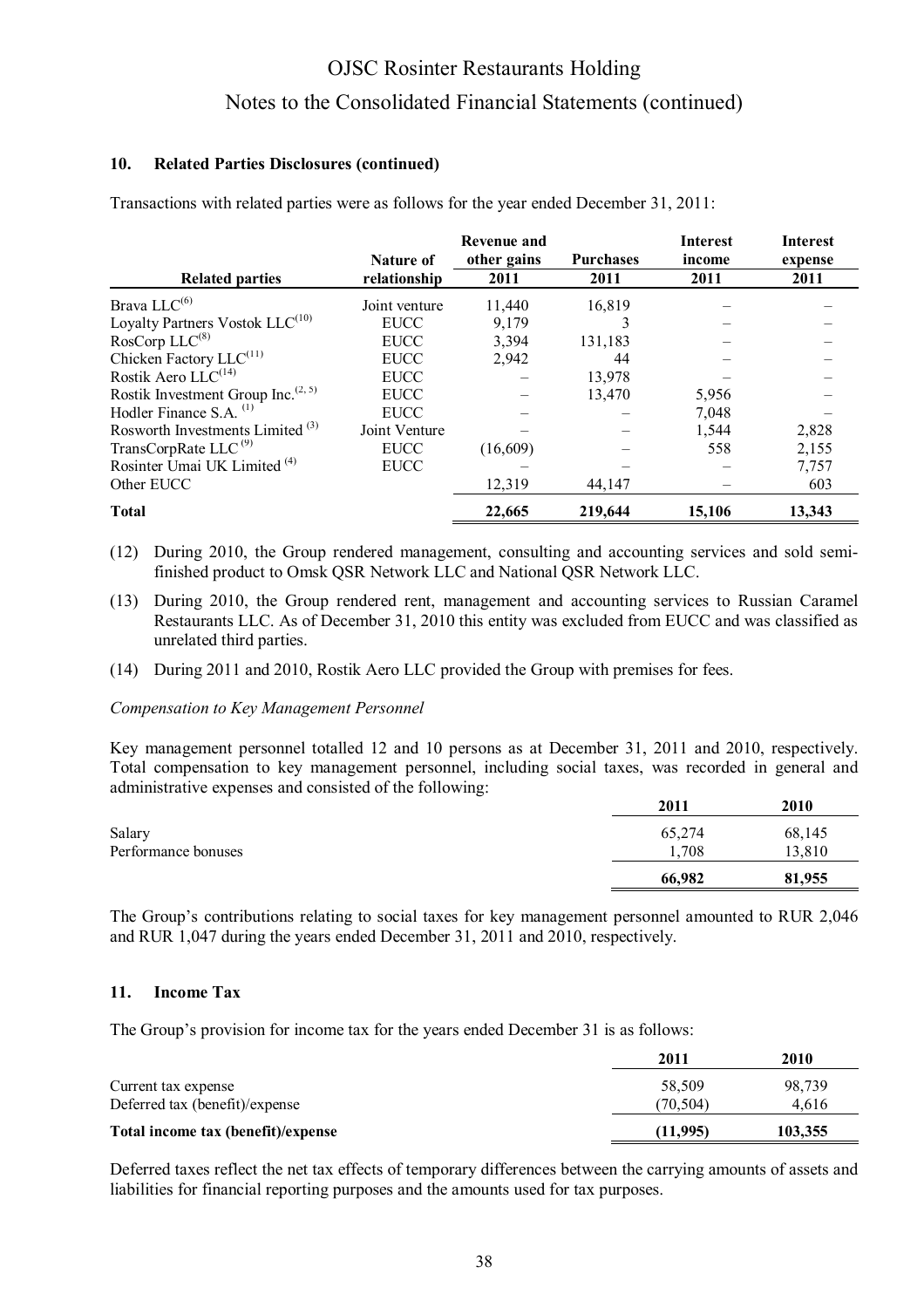### **11. Income Tax (continued)**

The tax effect of the temporary differences that give rise to the deferred tax assets and liabilities were as follows as of December 31, 2011:

|                                                   |                      | <b>Differences</b>          |                                  |                      |
|---------------------------------------------------|----------------------|-----------------------------|----------------------------------|----------------------|
|                                                   | December 31,<br>2010 | recognition and<br>reversal | <b>Translation</b><br>difference | December 31,<br>2011 |
| Tax effect of deductible temporary<br>differences |                      |                             |                                  |                      |
| Trade and other payables                          | 46,856               | (3,335)                     | (536)                            | 42,985               |
| Allowance for impairment of                       |                      |                             |                                  |                      |
| receivables and inventory                         | 5,574                | 3,053                       | (104)                            | 8,523                |
| Carry forward of unused tax losses                | 39,084               | 29,291                      | 300                              | 68,675               |
| Other                                             | 6,390                | (988)                       | (1,614)                          | 3,788                |
| Total deferred tax asset:                         | 97,904               | 28,021                      | (1,954)                          | 123,971              |
| Tax effect of taxable temporary<br>differences    |                      |                             |                                  |                      |
| Property and equipment                            | (87, 516)            | 41,503                      | (194)                            | (46,207)             |
| Trade and other receivables                       | (828)                | 47                          | (29)                             | (810)                |
| Other                                             | (13, 075)            | 933                         | (6)                              | (12, 148)            |
| Total deferred tax liability:                     | (101, 419)           | 42,483                      | (229)                            | (59, 165)            |
| Net deferred tax (liability)/asset                | (3,515)              | 70,504                      | (2, 183)                         | 64,806               |

During 2010, the Group acquired a deferred tax liability of RUR 2,261 in a business combination (Note 5).

The tax effect of the temporary differences that give rise to the deferred tax assets and liabilities were as follows as of December 31, 2010:

|                                                   |                      | <b>Differences</b>          |                                  |                      |
|---------------------------------------------------|----------------------|-----------------------------|----------------------------------|----------------------|
|                                                   | December 31,<br>2009 | recognition and<br>reversal | <b>Translation</b><br>difference | December 31,<br>2010 |
| Tax effect of deductible temporary<br>differences |                      |                             |                                  |                      |
| Trade and other payables                          | 38,074               | 8,805                       | (23)                             | 46,856               |
| Allowance for impairment of                       |                      |                             |                                  |                      |
| receivables and inventory                         | 8,112                | (2, 443)                    | (95)                             | 5,574                |
| Carryforward of unused tax losses                 | 32,776               | 6,244                       | 64                               | 39,084               |
| Other                                             | 2,717                | 3,673                       |                                  | 6,390                |
| Total deferred tax asset:                         | 81,679               | 16,279                      | (54)                             | 97,904               |
| Tax effect of taxable temporary<br>differences    |                      |                             |                                  |                      |
| Property and equipment                            | (65, 662)            | (21, 823)                   | (31)                             | (87,516)             |
| Trade and other receivables                       | (1,296)              | 468                         |                                  | (828)                |
| Other                                             | (11, 273)            | (1,800)                     | (2)                              | (13,075)             |
| Total deferred tax liability:                     | (78, 231)            | (23, 155)                   | (33)                             | (101, 419)           |
| Net deferred tax asset/(liability)                | 3,448                | (6, 876)                    | (87)                             | (3,515)              |

The recognition and reversal of temporary differences, as presented in the tables above, primarily relates to the depreciation of property and equipment in excess of the depreciation for tax purposes, accrued liabilities, tax losses available for carry forward and provisions to write inventory down to net realisable value.

At December 31, 2011 and 2010, the Group recognised a deferred tax liability for the temporary differences associated with profit distribution in the amount of RUR 4,828 and RUR 5,773, respectively.

As of December 31, 2011 and 2010, several subsidiaries had accumulated tax losses in the amount of RUR 343,375 and RUR 195,420, for which a deferred tax asset of RUR 68,675 and RUR 39,084, respectively, was recognised. Management expects that these tax losses will be used against future taxable income. This deferred tax asset may be utilised within 8-10 years.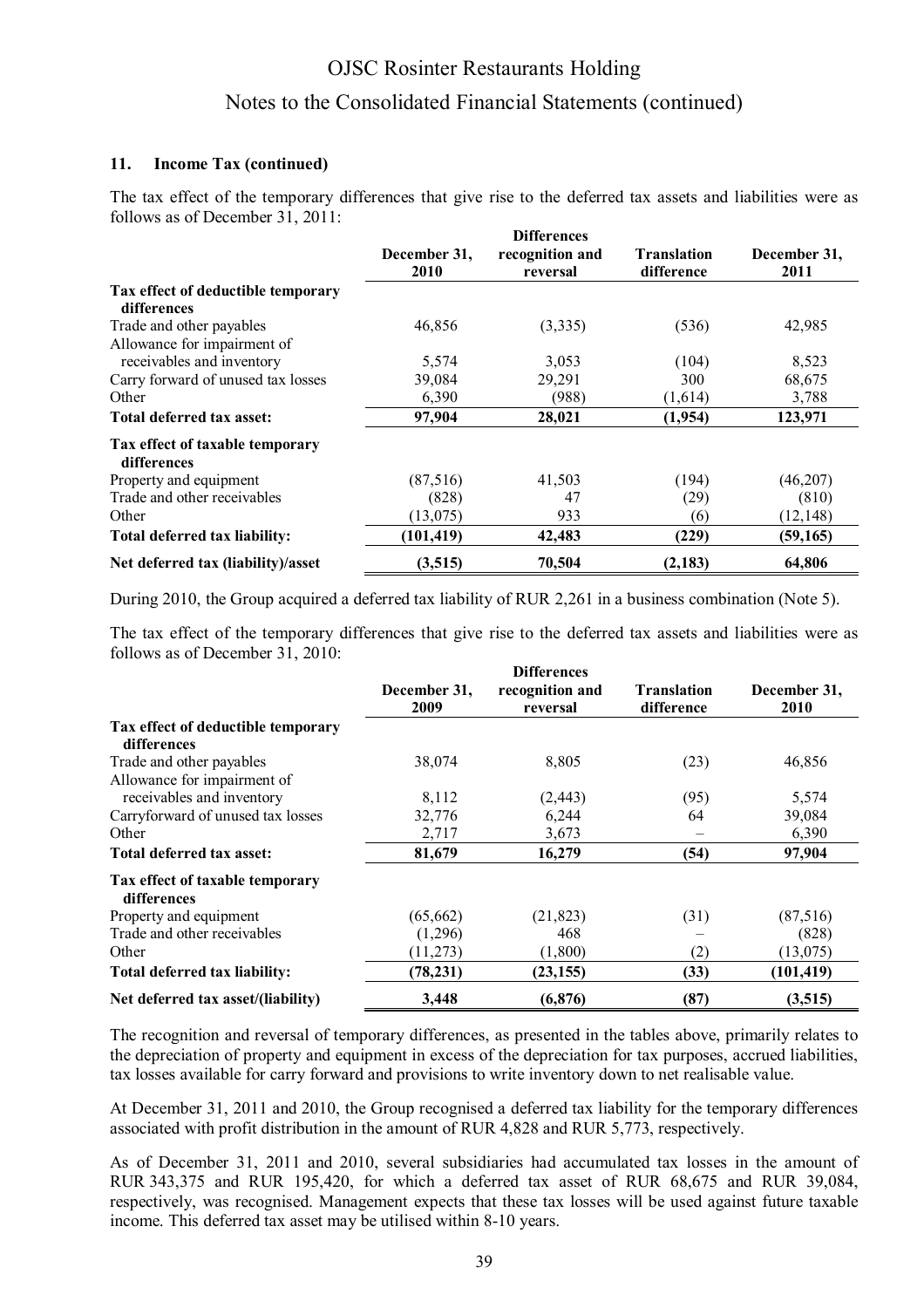### **11. Income Tax (continued)**

As of December 31, 2011 and 2010, several subsidiaries had accumulated tax losses in the amount of RUR 266,914 and RUR 274,047, respectively, for which a deferred tax asset was not recognised. These losses relate to subsidiaries that have a history of losses and either do not expire and available indefinitely or probable to be utilised before expiration.

Below is a reconciliation of theoretical income tax at statutory income tax rates to the actual expense recorded in the Group's income statement:

|                                                                                   | 2011       | 2010       |
|-----------------------------------------------------------------------------------|------------|------------|
| (Loss)/profit before income tax                                                   | (293, 201) | 360,895    |
| At Russian statutory income tax rate                                              | 58,640     | (72, 179)  |
| Effect of differences in tax rates in countries other than the Russian Federation | 63.992     | 32,896     |
| Adjustment in respect of income tax of previous years                             | (58)       | 18,619     |
| Tax on dividend income related to dividend declared by subsidiaries               | (21, 368)  | (29,073)   |
| Effect of unified tax on imputed income                                           | 53,707     | 45,096     |
| Reduction in deferred taxes closing balance resulting from reduction in tax rate  | (346)      |            |
| Deferred tax (expense)/benefit recognised for profit distribution                 | (945)      | (2,181)    |
| Unrecognised tax losses                                                           | (40, 421)  | (40, 778)  |
| Effect of non-deductible expenses                                                 | (62, 150)  | (76, 797)  |
| Effect of tax losses for which deferred tax assets were not recognised and other  |            |            |
| non-temporary differences                                                         | (39,056)   | 21,042     |
| Income tax benefit/(expense) reported in the consolidated income                  |            |            |
| statement                                                                         | 11,995     | (103, 355) |

### **12. Inventories**

Inventories consisted of the following as of December 31:

|                                                                                                  | 2011              | 2010              |
|--------------------------------------------------------------------------------------------------|-------------------|-------------------|
| Foods, beverages, liquors and tobacco, at cost<br>Utensils, paper goods and other items, at cost | 150,955<br>54.806 | 154,898<br>86.191 |
|                                                                                                  | 205,761           | 241,089           |
| Obsolescence of inventories                                                                      | (37.993)          | (30, 337)         |
| Total inventories, net                                                                           | 167,768           | 210,752           |

During the year ended December 31, 2011 and 2010, the increase/decrease in allowance for impairment of inventories amounted to RUR 8,397 and RUR 10,355, respectively and recognised as a component of Cost of sales in the Income statement.

### **13. Trade and Other Receivables**

Receivables consisted of the following as of December 31:

| 2011      | 2010      |
|-----------|-----------|
| 121,879   | 87,284    |
| 88,963    | 68,597    |
| 210,842   | 155,881   |
| (14, 718) | (13, 745) |
| 196,124   | 142,136   |
|           |           |

Trade and other receivables are non-interest bearing and are generally on 30-90 days terms.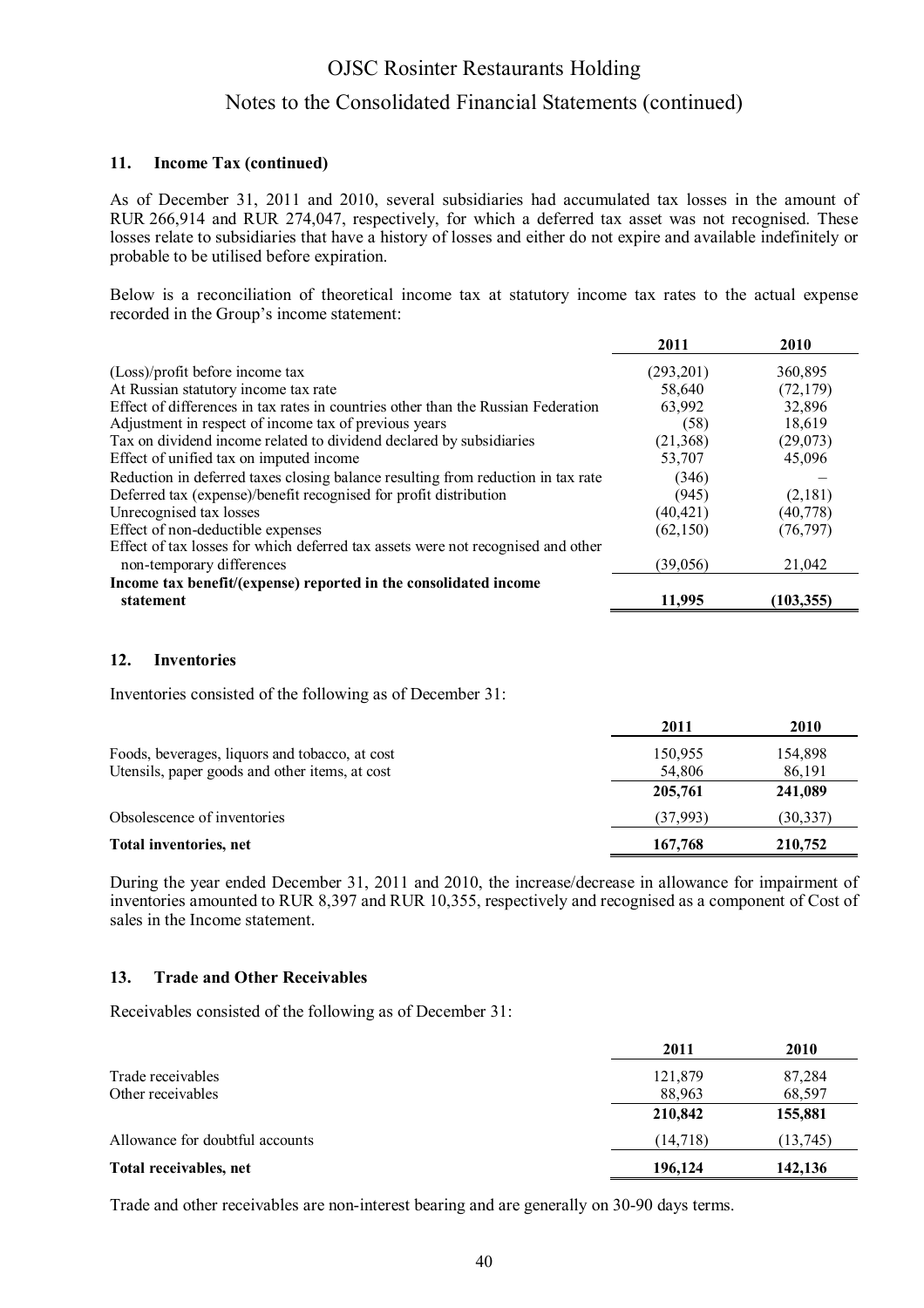### **13. Trade and Other Receivables (continued)**

As at December 31, 2011 and 2010, trade and other receivables at nominal value of RUR 14,718 and RUR 13,745, respectively, were impaired and fully provided for. Movements in the provision for impairment of trade and other receivables were as follows:

|                             | 2011    | 2010    |
|-----------------------------|---------|---------|
| <b>At December 31, 2010</b> | 13,745  | 15,948  |
| Charge for the year         | 3,796   | 4,654   |
| Amounts written off         | (921)   | (3,963) |
| Unused amounts reversed     | (1,906) | (2,894) |
| Translation difference      |         |         |
| <b>At December 31, 2011</b> | 14.718  | 13,745  |

As at December 31, the aging analysis of trade and other receivables is presented below:

|                   |              | Neither past<br>due nor |                 | Past due but not impaired |             |
|-------------------|--------------|-------------------------|-----------------|---------------------------|-------------|
|                   | <b>Total</b> | impaired                | $\leq$ 3 months | 3-6 months                | $>6$ months |
| Trade receivables | 120,239      | 68,514                  | 30,349          | 6,230                     | 15,146      |
| Other receivables | 75,885       | 42,592                  | 17,009          | 5,082                     | 11,202      |
| 2011              | 196.124      | 111.106                 | 47,358          | 11,312                    | 26,348      |
| Trade receivables | 85,416       | 50,872                  | 21,090          | 4,119                     | 9,335       |
| Other receivables | 56,720       | 29,439                  | 17,422          | 1,547                     | 8,312       |
| 2010              | 142.136      | 80,311                  | 38,512          | 5,666                     | 17,647      |

### **14. Advances Paid**

Advances paid consisted of the following as of December 31:

|                                 | 2011      | 2010      |
|---------------------------------|-----------|-----------|
| Advances to suppliers           | 202,719   | 236,554   |
| Advances to employees           | 3,848     | 4,466     |
|                                 | 206,567   | 241,020   |
| Allowance for doubtful accounts | (22, 248) | (25, 583) |
| Total advances paid, net        | 184,319   | 215,437   |

As at December 31, 2011 and 2010, advances to suppliers at nominal value of RUR 22,248 and RUR 25,583, respectively, were impaired and fully provided for. Movements in the allowance for impairment of advances paid were as follows:

|                             | 2011     | 2010     |
|-----------------------------|----------|----------|
| <b>At December 31, 2010</b> | 25,583   | 32,728   |
| Charge for the year         | 7,886    | 2,173    |
| Amounts written off         | (5,947)  | (2,797)  |
| Unused amounts reversed     | (5, 471) | (6, 544) |
| Translation difference      | 197      | 23       |
| <b>At December 31, 2011</b> | 22,248   | 25,583   |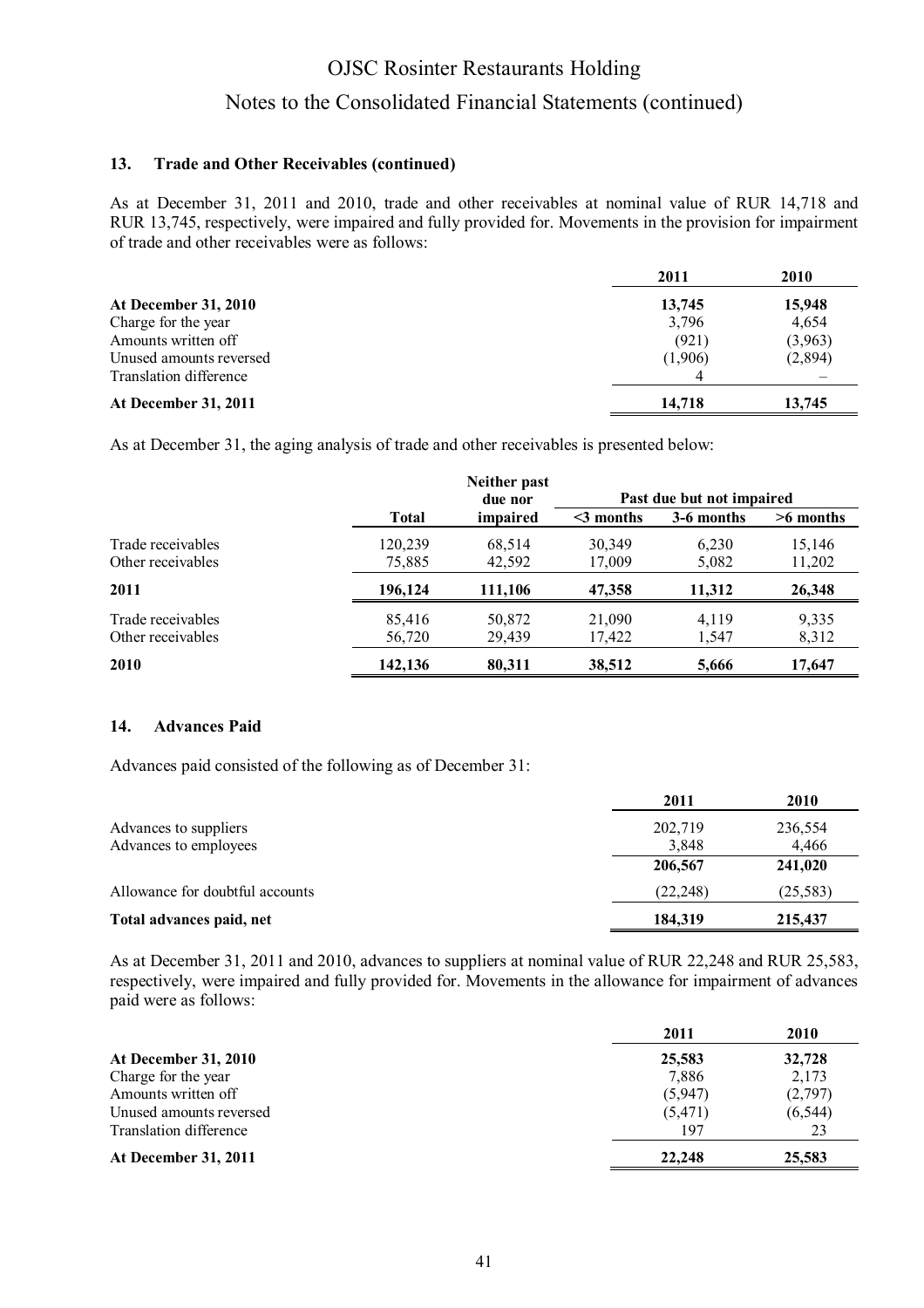### **15. Cash and Cash Equivalents**

Cash and cash equivalents consisted of the following as of December 31:

|                                 | 2011    | 2010    |
|---------------------------------|---------|---------|
| Cash at bank                    | 87,370  | 172,158 |
| Cash in hand                    | 22,146  | 17,621  |
| Cash in transit                 | 60,354  | 18,689  |
| Short-term deposits             | 64.031  | 8,042   |
| Total cash and cash equivalents | 233,901 | 216,510 |

### **16. Share Capital**

### *Share Capital*

The authorised, issued and fully paid share capital of the Company as of December 31, 2011 and 2010 comprised 16,305,334 shares. The nominal par value of each ordinary share is 169.70 Russian Roubles.

On February 11, 2010, the Group announced a secondary offering (the "Offering") of the Company's ordinary shares to be completed in two steps. In the first step of the offering, RIG Restaurants Limited, the Parent, placed 2,619,048 shares of the Company at 10.5 US dollars (316.23 Russian Roubles at exchange rate at February 17, 2010, when Offering price was announced) per share for a total offer size of 27,500 thousand US dollars (RUR 828,234 at exchange rate at February 17, 2010), before fees and expenses.

The Parent provided the Group with a loan in the amount of 26,196 thousand US dollars (RUR 770,957 at exchange rates at the dates of cash receipt). According to the loan agreement the Group was entitled to repay this loan by delivering 2,619,048 own shares or in cash. The Group recognised this loan as an equity instrument with an embedded call option on own shares. The Group measured the embedded option at fair value through profit or loss. In June 2010 the Group repaid the loan in cash.

On May 25, 2010, during the second step of the offering, the Company issued 4,274,877 new shares for open subscription (the "Subscription") at the price of 10.5 US dollars (324.19 Russian Roubles at exchange rate at May 25, 2010).

On August 5, 2010 the Company successfully completed the Subscription and Offering having placed 4,274,877 shares for a fully paid consideration of RUR 1,402,488. During the Offering, on July 7, 2010 the Group bought back 52,224 shares at a price of 326.68 Russian Roubles for a consideration of RUR 17,061.

All the expenses of the Parent and the Company directly attributable to the Offering in the amount of RUR 43,500 were netted with the proceeds from the Offering in equity. Net proceeds from the Offering amounted to RUR 1,341,927.

On December 27, 2007, the Group bought back 146,970 shares from the Parent at a price of RUR 1,446.74 for the amount of RUR 212,628. On March 12, 2010, the Group bought back 400,000 shares from the Parent at a price of 313.28 Russian Roubles for the amount of RUR 125,314. As at December 31, 2010 total quantity and value of treasury shares of the Company held by the Group were 599,194 and RUR 355,003 respectively.

On April 4, 2011, the Group bought back 101,209 shares at a price of 609.92 Russian Roubles for the amount of RUR 61,729. As at December 31, 2011 total quantity and value of treasury shares of the Company held by the Group were 700,403 and RUR 416,732 respectively.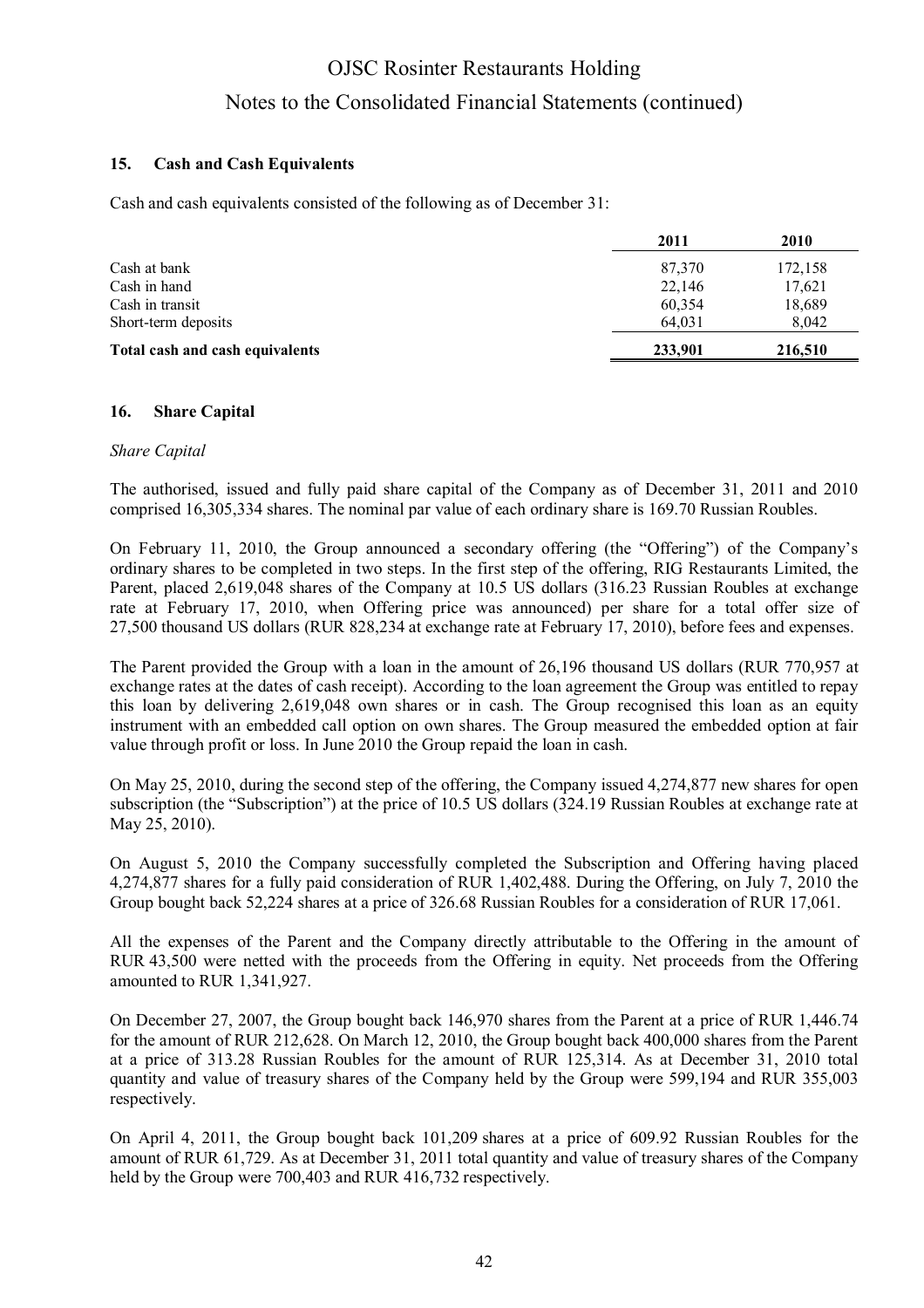### Notes to the Consolidated Financial Statements (continued)

### **17. Purchase of Non-controlling Interest in a Subsidiary**

On November 29, 2010, the Group acquired additional 30% of the share capital of Inkorost CJSC, Inkorost 2003 CJSC and Patio Pizza CJSC, the Group's subsidiaries, for cash consideration of RUR 196,397. The acquisition resulted in excess of the purchase price over the book value of partner's share of RUR 196,397, which was recognised directly in equity.

On February 2, 2011, the Group acquired the remaining 1.3% of the share capital of Rosinter Restaurants LLC, the Group's subsidiary, for cash consideration of 1,600 thousand US dollars (RUR 45,723 at exchange rate at February 2, 2011). The acquisition resulted in excess of the purchase price over the book value of RUR 45,723, which was recognised directly in equity.

### **18. Earnings per Share**

Earnings per share were calculated by dividing the net loss attributable to ordinary shareholders by the weighted average number of ordinary shares outstanding during the period.

|                                                                           | 2011       | 2010       |
|---------------------------------------------------------------------------|------------|------------|
| Net (loss)/income attributable to equity holders of the Company           | (274,968)  | 265.651    |
| Weighted average number of ordinary shares outstanding                    | 15.630.718 | 13,759,717 |
| (Losses)/earnings per share attributable to equity holders of the Parent, |            |            |
| basic and diluted (Russian Roubles)                                       | (17.59)    | 19.31      |

The company has no potentially dilutive ordinary shares; therefore, the diluted income/(losses) per share equal basic income/(losses) per share.

### **19. Loans and Borrowings**

| Long-term loans and borrowings                              | 2011       | 2010      |
|-------------------------------------------------------------|------------|-----------|
| Sberbank of Russia OJSC                                     | 700,000    | 550,000   |
| Raiffeisenbank CJSC                                         | 500,000    | 617,752   |
| UniCredit Bank CJSC                                         | 250,000    |           |
| Finance lease liabilities (Note 20)                         | 294        | 1,756     |
| Other long-term loans                                       |            | 3,678     |
|                                                             | 1,450,294  | 1,173,186 |
| Less:<br>current portion                                    | (210, 526) | (85, 721) |
| loans and borrowings with non-complying financial covenants | (950,000)  |           |
| <b>Total long-term loans and borrowings</b>                 | 289,768    | 1,087,465 |
| <b>Short-term loans and borrowings</b>                      | 2011       | 2010      |
| Sberbank of Russia OJSC                                     |            | 10,000    |
| UniCredit Bank CJSC                                         | 50,000     | 180,000   |
| Finance lease liabilities (Note 20)                         | 405        | 1,148     |
| Other short-term loan                                       |            | 65        |
|                                                             | 50,405     | 191,213   |
| Current portion of long-term loans and borrowings           | 210,526    | 85,721    |
| Loans and borrowings with non-complying financial covenants | 950,000    |           |
| <b>Total short-term loans and borrowings</b>                | 1,210,931  | 276,934   |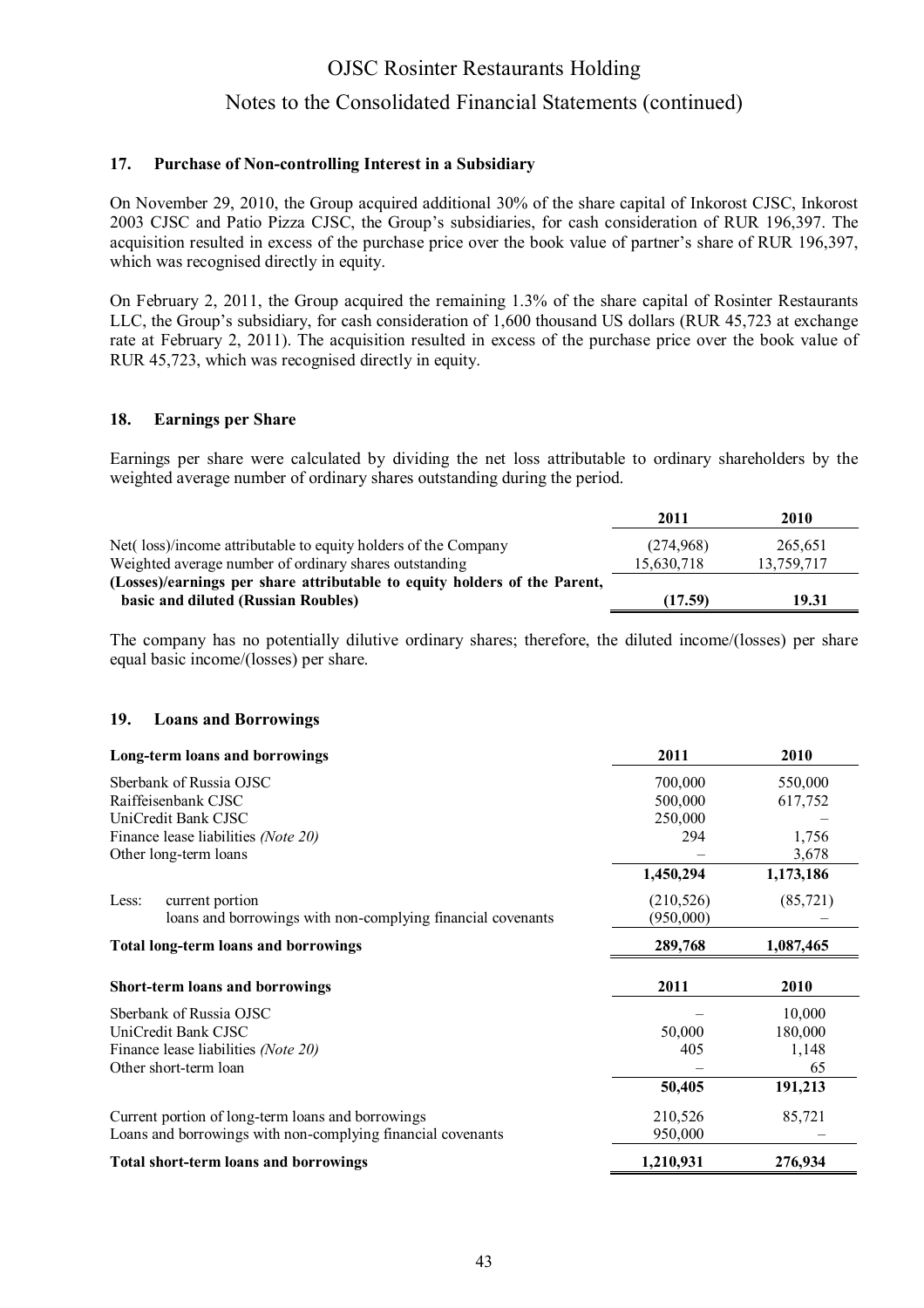### **19. Loans and Borrowings (continued)**

### **Sberbank of Russia OJSC**

In 2008, the Group entered into a number of credit facility agreements with Sberbank of Russia, OJSC within the limit of the General Agreement. During 2009-2010, the credit facility agreements were renewed within the same limit and finally maturing in January 2011. The credit facility was fully repaid according to schedule.

On June 3, 2009, the Group entered into a loan agreement in the amount of RUR 950,000, bearing interest of 18.50%, 11.75% (since June, 2010) per annum and maturing in June 2012. As of December 31, 2010 the outstanding balance of the loan amounted to RUR 450,000. The loan was fully repaid in January 2011 ahead of schedule.

On December 24, 2010, the Group entered into a credit facility agreement in the amount of RUR 700,000 bearing interest of 8.75% per annum and maturing in December 2013. As of December 31, 2011 and 2010 the outstanding balance of the credit facility amounted to RUR 700,000 and RUR 100,000, respectively.

### **Raiffeisenbank CJSC**

In November 2009, the Group entered into a credit facility agreement with Raiffeisenbank, CJSC in the amount of 5,000 thousand US dollars (RUR 152,385 at the exchange rate at December 31, 2010), bearing interest of LIBOR plus 8.50% per annum and maturing in May 2012. As of December 31, 2010 the outstanding balance of the loan amounted to RUR 117,752. As of December 31, 2010 the current portion of this credit facility amounted to RUR 83,119. This credit facility was fully repaid in February 2011 ahead of schedule.

On November 22, 2010, the Group entered into a credit facility agreement in the amount of RUR 500,000 maturing in May 2012 – November 2013 bearing interest of Mosprime 1M plus 4.50 % per annum. As of December 31, 2011 the outstanding balance of the loan amounted to RUR 500,000.

### **UniCredit Bank CJSC**

In April 2010, the Group obtained a credit facility in the amount of RUR 240,000, bearing interest of 10.00% per annum and maturing in April 2011. As of December 31, 2010, the unutilised balance of the credit facility amounted to RUR 60,000. During 2011 this credit facility was fully repaid.

On June 15, 2011, the Group entered into an unsecured loan agreement with a credit limit in the amount of RUR 250,000, bearing interest of 8.85% per annum and maturing in January-June 2014. As of December 31, 2011, the outstanding balance of the loan amounted to RUR 250,000

In June 2011, the Group entered into a credit facility in the amount of RUR 100,000, bearing interest of Mosprime 1M plus 3.25% per annum and maturing in June 2012. As of December 31, 2011, the outstanding and unutilised balance of the loan amounted to RUR 50,000.

In May 2011, the Group entered into an overdraft facility in the amount of RUR 80,000, bearing interest of Mosprime 1M plus 3.00% per annum and maturing in May 2012. As of December 31, 2011, the unutilised balance of the facility amounted to RUR 80,000.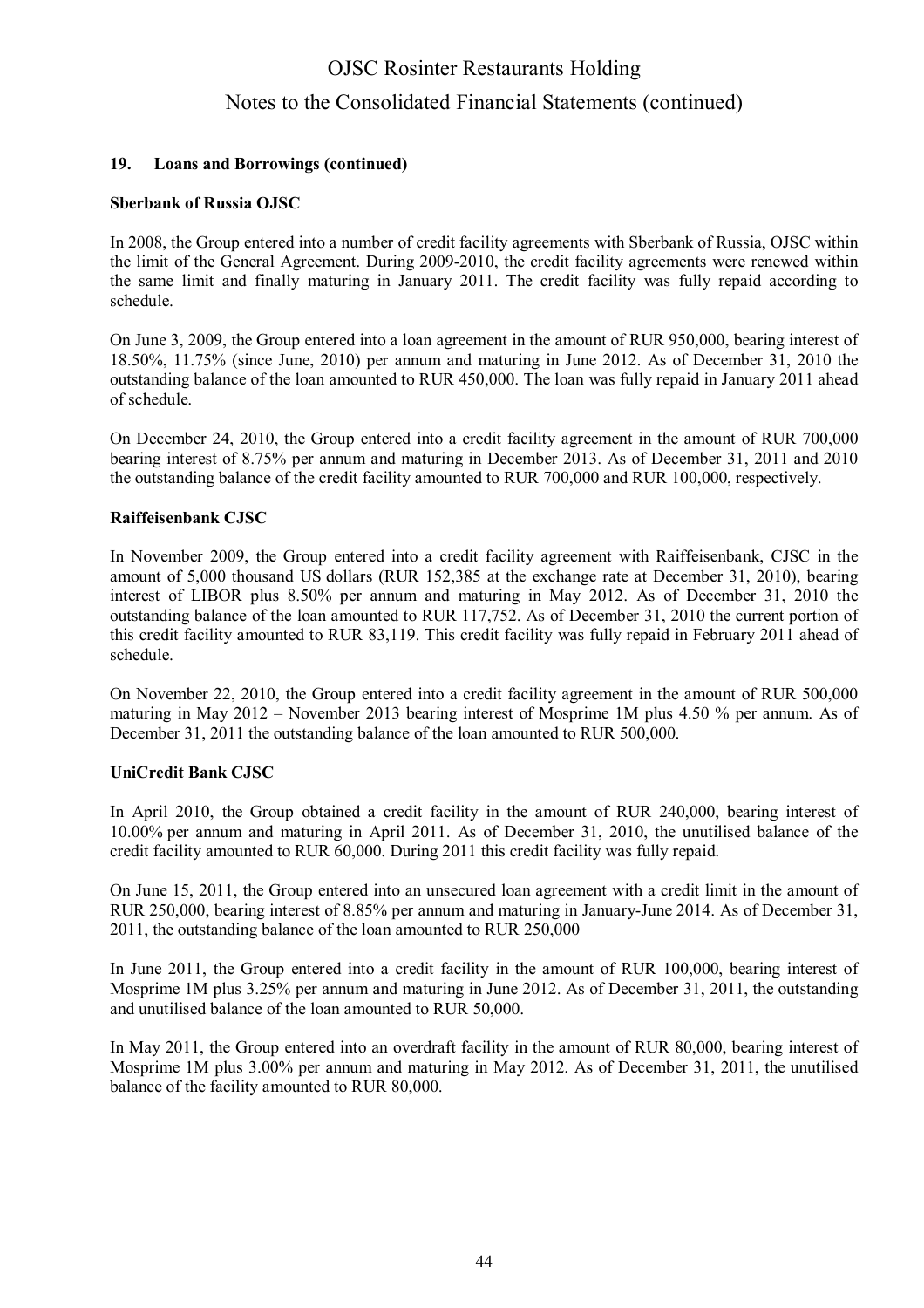### **19. Loans and Borrowings (continued)**

### **Loan Covenants**

Loan agreements with Sberbank of Russia OJSC, Raiffeisenbank CJSC and UniCredit Bank CJSC with original maturity dates of December 2013, May 2012 – November 2013 and January-June 2014, respectively include the following significant covenants:

- Financial debt to Earnings before interest, taxes, depreciation, and amortization (EBITDA);
- · Outstanding balances of financial debt based on consolidated financial statements in accordance with International Financial Reporting Standards;
- · Outstanding balances of financial debt based on consolidated financial statements in accordance with Russian Generally Accepted Accounting Principles.

As of December 31, 2011, the Group does not comply with the financial covenants of the loan agreements with Sberbank of Russia, OJSC dated December 24, 2010 of RUR 700,000 and UniCredit Bank, CJSC dated June 15, 2011 of RUR 250,000. As a result, as of December 31, 2011, the outstanding balances of these loans are classified as current liability of the Group.

On March 27, 2012, the Group received a letter from Sberbank of Russia, OJSC stating its intention not to require loan repayment ahead of schedule.

### **20. Finance Lease Liabilities**

The Group has several finance lease agreements for motor vehicles and computer equipment under which it has an option to acquire the leased assets at the end of lease term ranging from 1 to 3 years. The carrying value of the leased assets is accounted as property and equipment (Note 6). The estimated remaining useful life of leased assets varies from 6 to 10 years. Finance charges related to finance leases for the year ended December 31, 2011 and 2010 amounted to RUR 487 and RUR 953, respectively, and are included in interest expense in the consolidated statement of income.

Future minimum lease payments together with the present value of the net minimum lease payments were as follows at December 31:

|                                                          |                                   | 2011                                |                            | 2010                                |
|----------------------------------------------------------|-----------------------------------|-------------------------------------|----------------------------|-------------------------------------|
|                                                          | <b>Minimum</b><br><i>payments</i> | <b>Present value</b><br>of payments | <b>Minimum</b><br>payments | <b>Present value</b><br>of payments |
| Within one year<br>After one year but not more than five | 553                               | 405                                 | 1,770                      | 1,148                               |
| years                                                    | 322                               | 294                                 | 2,186                      | 1,756                               |
| Total minimum lease payment                              | 875                               | 699                                 | 3,956                      | 2,904                               |
| Less amounts representing finance<br>charges             | (176)                             |                                     | (1,052)                    |                                     |
| <b>Present value of minimum lease</b><br><i>payments</i> | 699                               | 699                                 | 2.904                      | 2.904                               |

In the year ended December 31, 2011, the interest rate varied from 9.71% to 15.18%. In the year ended December 31, 2010, the interest rate varied from 9.46% to 15.18%.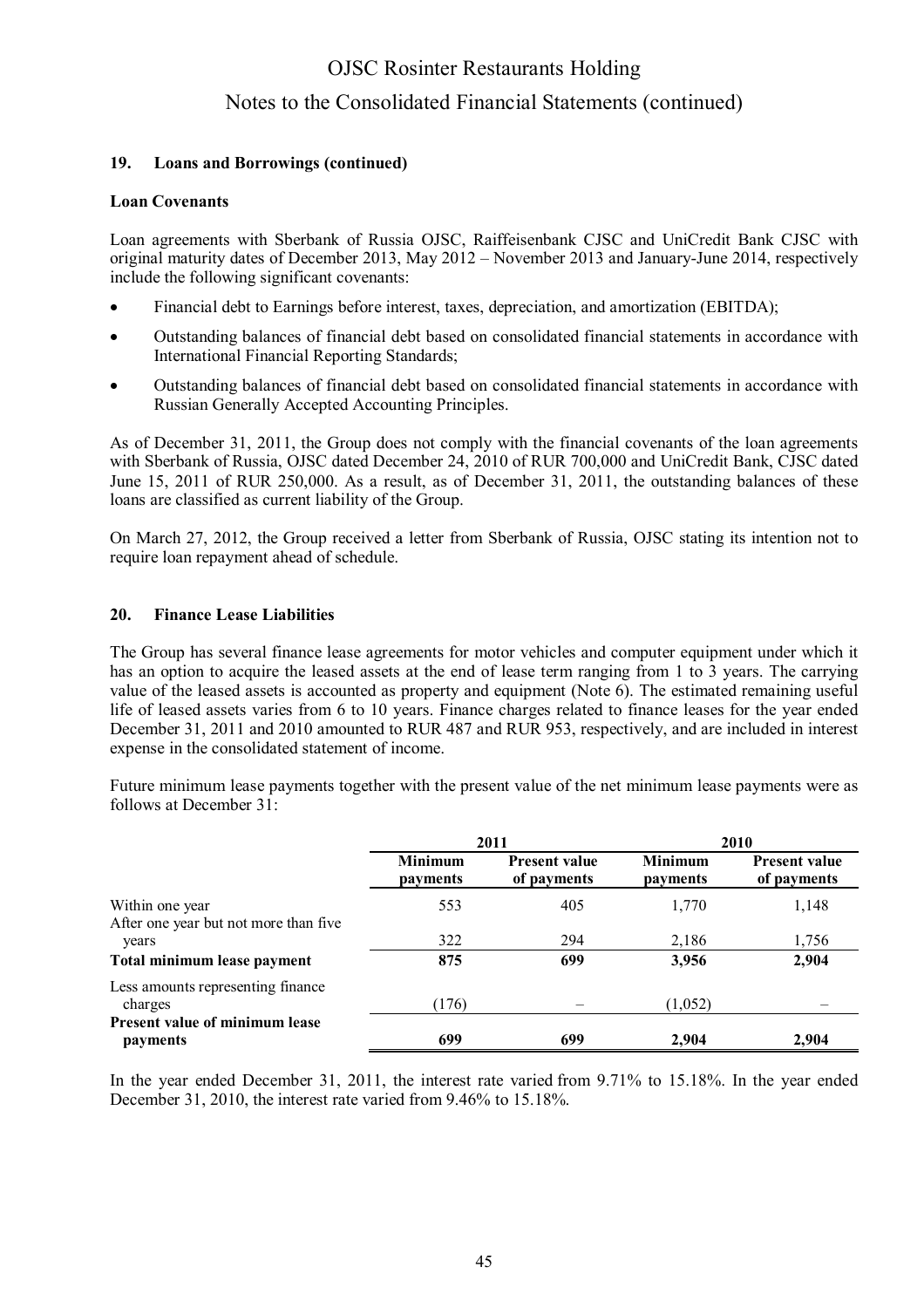### **21. Liabilities to Partners**

The movements in liabilities to partners were as follows during the years ended December 31:

|                                                                 | 2011     | 2010      |
|-----------------------------------------------------------------|----------|-----------|
| <b>At December 31, 2010</b>                                     | 120,416  | 237,590   |
| Increase/(decrease) in amounts due to partners <i>(Note 29)</i> | 47,463   | (14,792)  |
| Payments to partners                                            | (63,293) | (99, 475) |
| Other non-cash settlements                                      | (7,528)  | (3,880)   |
| Translation difference                                          | 343      | 973       |
| <b>At December 31, 2011</b>                                     | 97,401   | 120,416   |
| Analysed as to:                                                 |          |           |
|                                                                 | 2011     | 2010      |
| Short-term portion                                              | 48,882   | 53,075    |
| Long-term portion                                               | 48.519   | 67,341    |
| <b>Total liabilities to partners</b>                            | 97,401   | 120,416   |

### **22. Trade and Other Payables**

Trade and other payables consisted of the following as of December 31:

| 2011      | 2010      |
|-----------|-----------|
| 400,309   | 441,220   |
| 270,770   | 244,185   |
| 228,615   | 236,145   |
| 25,449    | 29,319    |
| 3,735     | 2,365     |
| 215,790   | 204,897   |
| 1,144,668 | 1,158,131 |
|           |           |

Maturity profile of accounts payable is shown in Note 32.

### **23. Revenue**

Revenue for the years ended December 31 consisted of the following:

|                                                | 2011       | 2010      |
|------------------------------------------------|------------|-----------|
| Revenue from restaurants                       | 9,714,289  | 8,971,209 |
| Franchise revenue                              | 316,883    | 270,597   |
| Revenue from canteens                          | 160,929    | 231,617   |
| Sublease services                              | 101,248    | 150,234   |
| Sales of semi-finished products to franchisees | 11.711     | 73,873    |
| Other revenues                                 | 65.724     | 48,418    |
| <b>Total revenue</b>                           | 10,370,784 | 9,745,948 |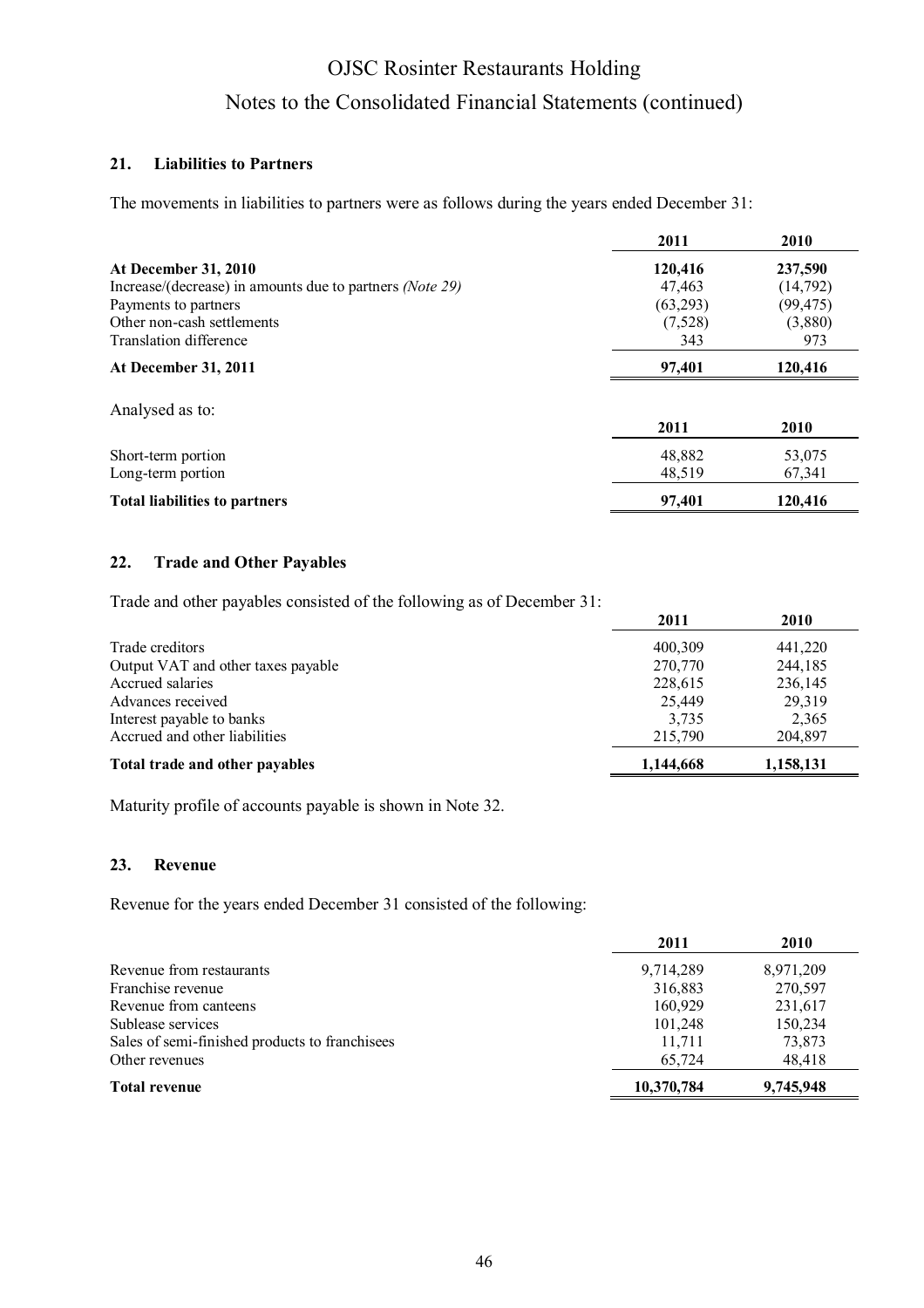### **24. Cost of Sales**

The following expenses were included in cost of sales for the years ended December 31:

|                                   | 2011      | 2010,<br>as revised |
|-----------------------------------|-----------|---------------------|
| Food and beverages                | 2,426,049 | 2,229,291           |
| Payroll and related taxes         | 2,304,940 | 2,019,813           |
| Rent                              | 1,701,173 | 1,526,547           |
| Restaurant equipment depreciation | 367,381   | 344,074             |
| Utilities                         | 326,732   | 343,759             |
| Materials                         | 326,348   | 241,660             |
| Laundry and sanitary control      | 206,477   | 177,606             |
| Maintenance and repair services   | 173,475   | 144,161             |
| Other services                    | 154,015   | 122,995             |
| Franchising fee                   | 80,988    | 68,025              |
| Transportation services           | 76,572    | 56,258              |
| Sublease services cost            | 70,479    | 104,639             |
| Other expenses                    | 47,872    | 49,412              |
| <b>Total cost of sales</b>        | 8,262,501 | 7,428,240           |

### **25. Selling, General and Administrative Expenses**

The following expenses were included in selling, general and administrative expenses for the years ended December 31:

|                                                            | 2011      | 2010,<br>as revised |
|------------------------------------------------------------|-----------|---------------------|
| Payroll and related taxes                                  | 848,419   | 824,305             |
| Advertising                                                | 239,596   | 233,361             |
| Other services                                             | 81,899    | 78,847              |
| Rent                                                       | 71,490    | 69,044              |
| Depreciation and amortisation                              | 53,009    | 59,402              |
| Financial and legal services                               | 38,824    | 40,404              |
| Increase in the allowance for impairment of advances paid, |           |                     |
| taxes recoverable and receivables                          | 34,017    | 16,115              |
| Transportation services                                    | 32,998    | 29,805              |
| Utilities                                                  | 32,284    | 30,958              |
| Maintenance and repair services                            | 17,171    | 19,334              |
| Materials                                                  | 16,832    | 18,280              |
| Bank services                                              | 8,028     | 10,481              |
| Laundry and sanitary control                               | 1,425     | 3,746               |
| Other expenses                                             | 66,492    | 64,279              |
| Total selling, general and administrative expenses         | 1,542,484 | 1,498,361           |

### **26. Rent Expenses**

The following rent expenses were included in cost of sales and selling, general and administrative expenses for the years ended December 31:

|                                                                   | 2011                | 2010                |
|-------------------------------------------------------------------|---------------------|---------------------|
| Rent premises minimum payment<br>Rent premises contingent payment | 1,755,804<br>87.338 | 1,662,014<br>38.216 |
| <b>Total rent expenses</b>                                        | 1,843,142           | 1,700,230           |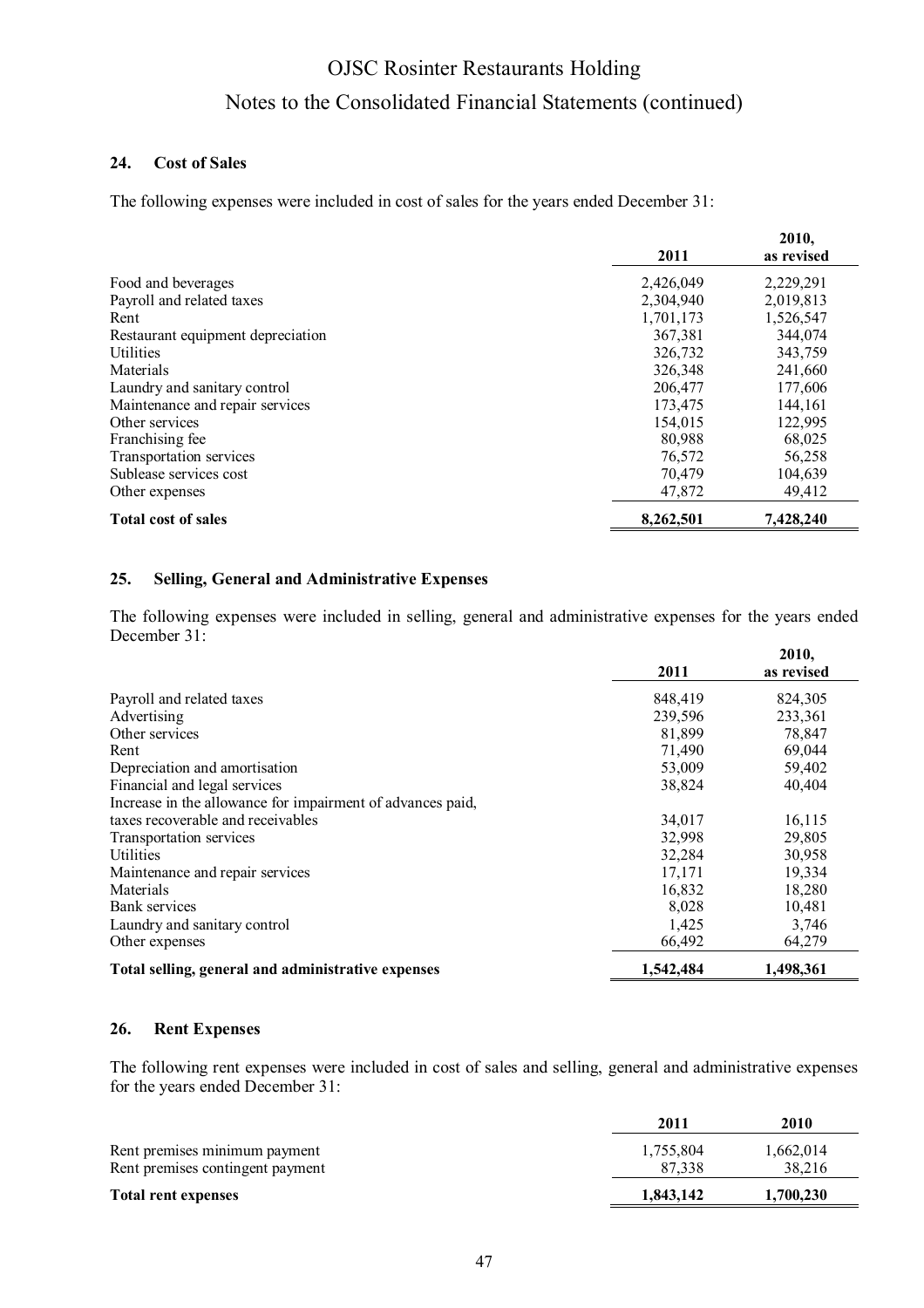### **27. Other (Gains)/Losses**

Gains and losses for the years ended December 31 consisted of the following:

|                                                                              | 2011                        | 2010                       |
|------------------------------------------------------------------------------|-----------------------------|----------------------------|
| Write off of trade and other payables<br>Other gains                         | (6,655)<br>(35, 935)        | (13, 887)<br>(30,995)      |
| <b>Total other gains</b>                                                     | (42,590)                    | (44, 882)                  |
| Loss on disposal of non-current assets<br>Non-refundable VAT<br>Other losses | 184,438<br>23,397<br>95,729 | 99,440<br>12,494<br>60,037 |
| <b>Total other losses</b>                                                    | 303,564                     | 171,971                    |

### **28. Loss/(Reversal) from Impairment Of Assets**

Loss from impairment of assets for the years ended December 31 consisted of the following:

|                                                                                                                          | 2011              | 2010    |
|--------------------------------------------------------------------------------------------------------------------------|-------------------|---------|
| Loss/(reversal) from impairment of property and equipment (Note 6)<br>Loss from impairment of intangible assets (Note 7) | 223,493<br>41.532 | (3,884) |
| Total loss/(reversal) from impairment of assets                                                                          | 265,025           | (3,884) |

### **29. Financial (Income)/Expenses**

The following (income)/expenses were included in financial (income)/expenses for the years ended December 31:

|                                                                   | 2011              | 2010                  |
|-------------------------------------------------------------------|-------------------|-----------------------|
| Interest income<br>Decrease in amounts due to partners (Note 21)  | (17,959)          | (29,601)<br>(14, 792) |
| <b>Total financial income</b>                                     | (17,959)          | (44,393)              |
|                                                                   | 2011              | <b>2010</b>           |
| Interest expense<br>Increase in amounts due to partners (Note 21) | 154,474<br>47,463 | 286,704               |
| <b>Total financial expenses</b>                                   | 201,937           | 286,704               |

### **30. Share Based Payments**

On April 30, 2010 and later on the Group adopted an incentive plan (the "Plan") under which 26 executive employees and 7 members of the Board of Directors (the "Participants") were granted cash settled phantom share options (the "Option"). The right to exercise the Option occurs in three installments of 1/3rd each and vests after 1, 2 and 3 years after the Plan adoption. Each installment is exercisable within 5 years upon vesting. Total number of the Options initially granted was 240,000, out of which 113,667 were dismissed upon employment termination, 40,000 granted additionally to the same Participants, 27,666 exercised in 2011 upon vesting of the first installment, and 138,667 were outstanding at December 31, 2011 (206,000 at December 31, 2010). Exercise price is 10.5 US dollars. The group intends to settle the first 1/3rd of the Plan in cash and the other 2/3rd of the Plan making use of its right to settle its obligation by issuance of treasury shares it holds for that purpose. The Group valued the cash-settled part of the Options and the Plan at the market price at the reporting date. The company paid RUR 7,464 to the Participants for the exercised Options during the year ended December 2011. The Group valued the equity-settled part of the options and the plan at the date of granting and did not revalue at December 31, 2011.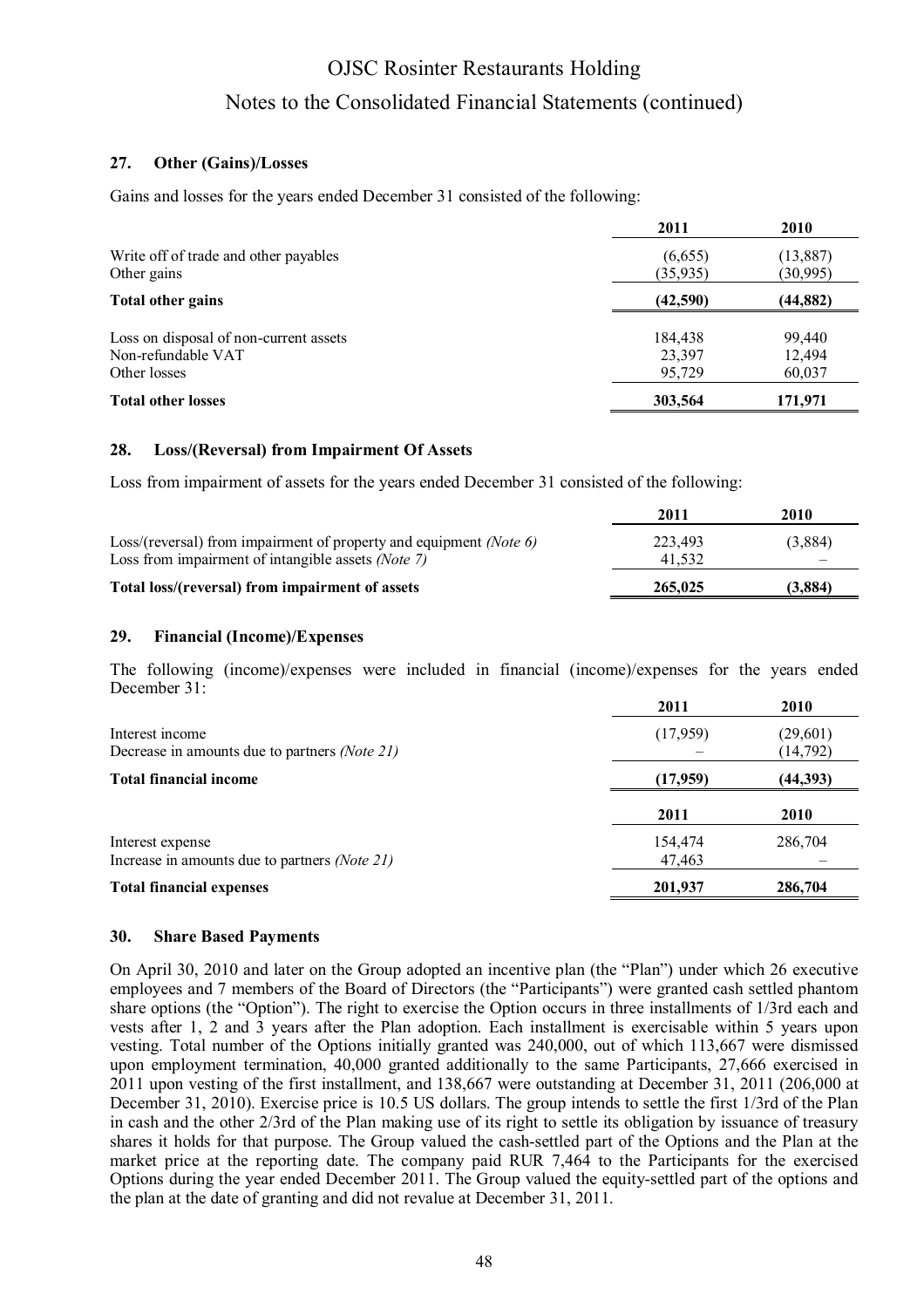### **30. Share Based Payments (continued)**

On April 30, 2011 the Group adopted an addition to the Plan under which 18 new executive employees were included in the Participants and the existing Participants were granted additional Options on the following terms: vesting in three equal installments on April 30, 2011, 2012 and 2013, exercisable within 5 years upon vesting, exercise price is 19.5 US dollars. Total number of the additional Options granted were 304,000, out of which 43,500 were dismissed upon employment termination and 260,500 were outstanding at December 31, 2011. The Group intends to settle the addition to the Plan making use of its right to settle its obligation by issuance of treasury shares it holds for that purpose.

The value of the Plan is recognized in the financial statements during the vesting period as payroll expense and amounted to RUR 7,588 and RUR 18,402 during the years ended December 31, 2011 and 2010 respectively.

### **31. Commitments and Contingencies**

### **Operating Environment**

Russia continues economic reforms and development of its legal, tax and regulatory frameworks as required by a market economy. The future stability of the Russian economy is largely dependent upon these reforms and developments and the effectiveness of economic, financial and monetary measures undertaken by the government.

While management believes it is taking appropriate measures to support the sustainability of the Group's business in the current circumstances, unexpected further deterioration in the areas described above could negatively affect the Group's results and financial position in a manner not currently determinable.

### **Litigation**

The Group has been and continues to be the subject of legal proceedings and adjudications from time to time, none of which has had, individually or in the aggregate, a material adverse impact on the Group. Management believes that the resolution of all business matters will not have a material impact on the Group's financial position or operating results.

### **Russian Federation Tax and Regulatory Environment**

The government of the Russian Federation continues to reform the business and commercial infrastructure in its transition to a market economy. Russian tax and currency legislation is subject to varying interpretations, and changes, which can occur frequently. Management's interpretation of such legislation as applied to the transactions and activity of the Group may be challenged by the relevant regional and federal authorities. Recent events within the Russian Federation suggest that the tax authorities may be taking a more assertive position in their interpretation of the legislation and assessments and, as a result, it is possible that transactions and activities that have not been challenged in the past may now be challenged. As such, additional taxes, fines, penalties and interest may be assessed. Fiscal periods remain open to review by the authorities in respect of taxes for three calendar years preceding the year of review. Under certain circumstances, reviews may cover longer periods. However, the tax regime in Russia following the recent cases has become even less predictable. As of December 31, 2011 management believes that its interpretation of the relevant legislation is appropriate and that it is likely that the Group's tax position will be sustained.

### **Capital Commitments**

At December 31, 2011 the Group had capital commitments of RUR 58,421 principally relating to the construction of new restaurants.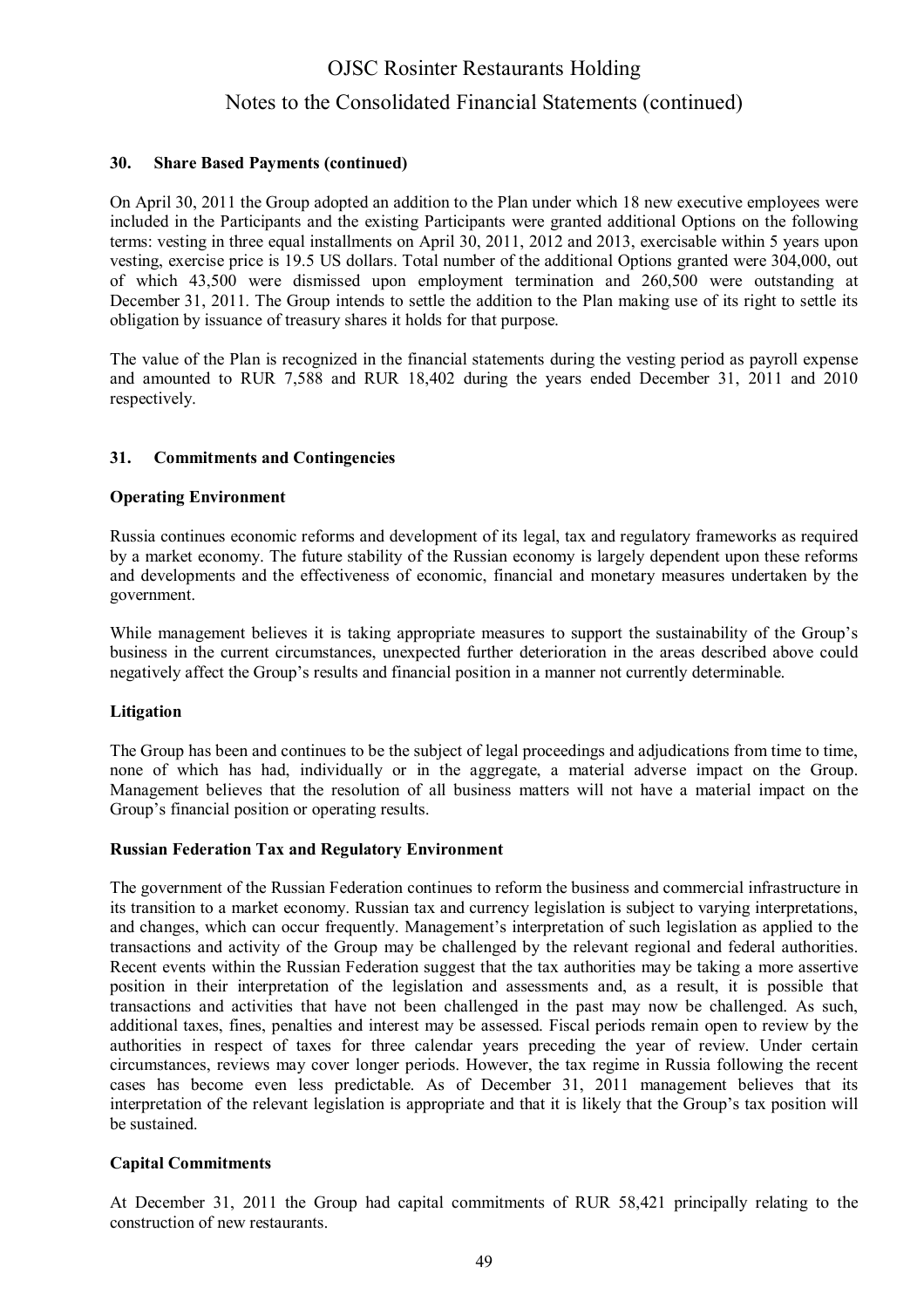### **31. Commitments and Contingencies (continued)**

### **Operating Lease Commitments**

The Group has entered into a number of commercial lease agreements for its restaurants' premises. The nominal amount of minimum rental payables under the non-cancellable leases at December 31 was as follows:

|                                             | 2011      | 2010      |
|---------------------------------------------|-----------|-----------|
| Within one year                             | 1,745,303 | 1,170,842 |
| After one year but not more than five years | 4,133,320 | 2,572,343 |
| More than five years                        | 1.174.213 | 781.634   |
| Total minimum rental payables:              | 7,052,836 | 4,524,819 |

### **32. Financial Risk Management Objectives and Policies**

Financial instruments carried on the statement of financial position comprise loans given, finance lease liabilities, trade and other payables, bank loans, bonds and liabilities to partners. The main purpose of these financial instruments is to raise finance for the Group's operations. The Group has various financial assets such as trade and other receivables and cash and short-term deposits, which arise directly from its operations.

Management of risk is an essential element of the Group's operations. The main risks inherent to the Group's operations include those related to market movements in interest rates, foreign exchange rates, credit risk and liquidity risk. The Group's risk management policies in relation to these risks are summarised below.

### **Interest Rate Risk**

The Group's income and operating cash flows are substantially independent of changes in market interest rates. Trade and other receivables and payables are non-interest bearing financial assets and liabilities. The borrowings are usually exposed to interest rate risk through market value fluctuations of interest-bearing long-term and short-term credit facilities. Interest rates on the Group's debt finance are either fixed or variable. The majority of interest rates on long-term and short-term credit facilities of the Group are disclosed in Note 19. Changes in interest rates impact primarily loans and borrowings by changing either their fair value (fixed rate debt) or their future cash flows (variable rate debt). Management does not have a formal policy of determining how much of the Group's exposure should be to fixed or variable rate. However, at the time of rising new loans or borrowings management uses its judgment to decide whether it believes that fixed or variable rate would be more favorable to the Group over the expected period until maturity.

At December 31, 2011, if Mosprime 1M at that date had been 200 basis points lower/higher with all other variables held constant, effect on profit before tax for the year would have been RUR 10,632. At December 31, 2010, if LIBOR and Mosprime 1M at that date had been 200 basis points lower/higher with all other variables held constant, effect on profit before tax for the year would have been RUR 2,551 and 1,068, respectively.

The Group does not hedge its interest rate risk.

### **Foreign Currency Risk**

Foreign currency risk is the risk that fair value of future cash flows of a financial instrument will fluctuate because of changes in foreign exchange rates. The Group's exposure to currency risk primarily related to its US dollar denominated intercompany balances and external debts of its Russian subsidiaries.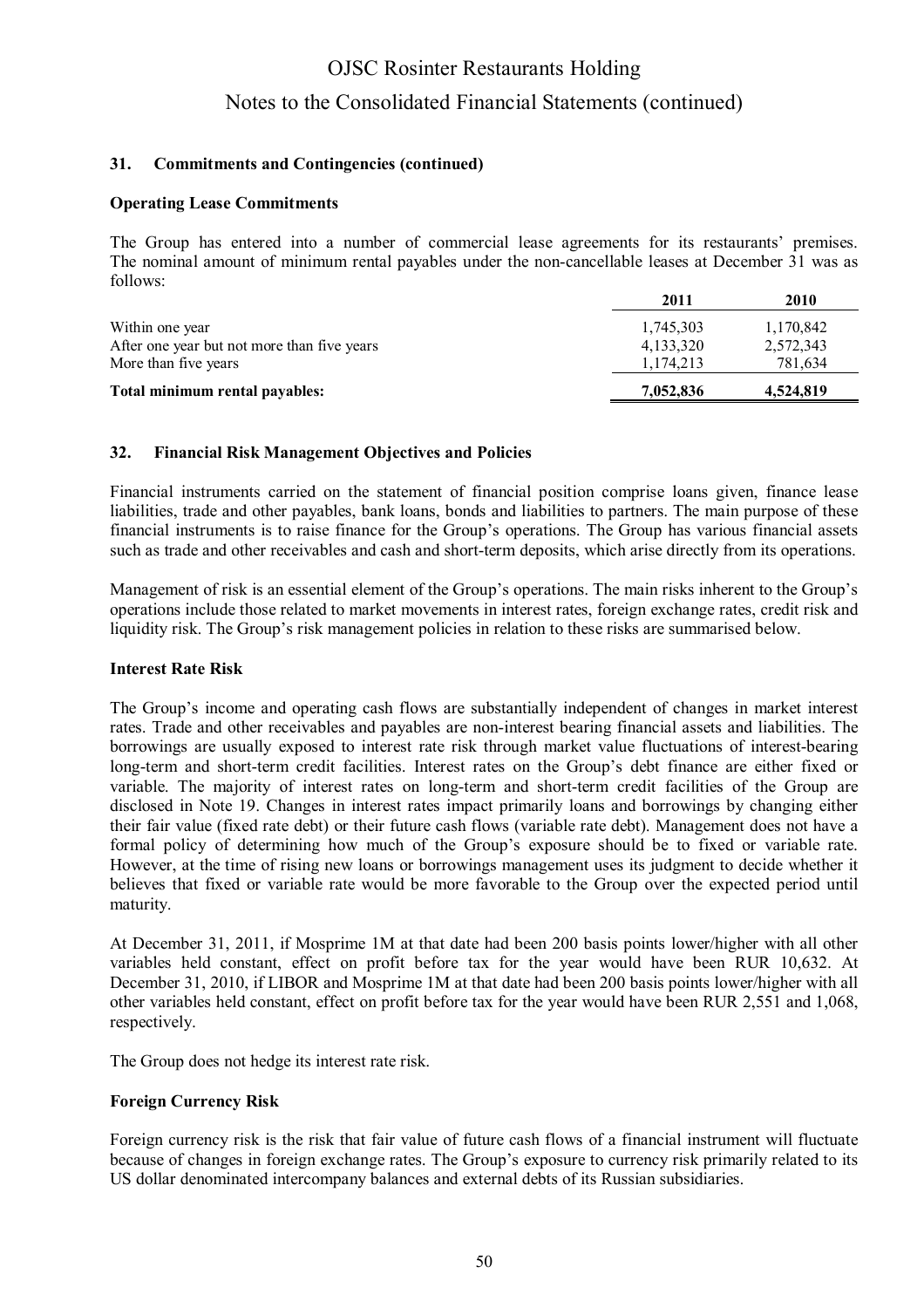### Notes to the Consolidated Financial Statements (continued)

### **32. Financial Risk Management Objectives and Policies (continued)**

#### **Foreign Currency Risk (continued)**

The Group monitors the currency risk by following changes in exchange rates in currencies in which its intercompany balances and external debts are denominated. The Group does not have formal arrangements to mitigate its currency risk.

The Group has no significant exposure to foreign currency risk since the majority of its US dollar denominated loans are short-term credit facilities (refer to Note 19). The Group does not hedge its foreign currency risk.

The table below shows the sensitivity to a reasonably possible change in the US dollar exchange rate, with all other variables held constant, of the Group's profit before tax:

|                                  | As at December 31, 2011                     |                                       | As at December 31, 2010                     |                                       |
|----------------------------------|---------------------------------------------|---------------------------------------|---------------------------------------------|---------------------------------------|
| As at December 31, 2011          | Increase/<br>(decrease)<br>in exchange rate | <b>Effect on profit</b><br>before tax | Increase/<br>(decrease)<br>in exchange rate | <b>Effect on profit</b><br>before tax |
| US dollar/Russian rouble         | 12.5%                                       | (55,082)                              | $10.0\%$                                    | (34, 418)                             |
| US dollar/Russian rouble         | $(12.5\%)$                                  | 55,082                                | $(10.0\%)$                                  | 34,418                                |
| US dollar/Kazakhstani Tenge      | $10.7\%$                                    | 865                                   | $15.0\%$                                    | 7,778                                 |
| US dollar/Kazakhstani Tenge      | $(10.7\%)$                                  | (865)                                 | $(15.0\%)$                                  | (7, 778)                              |
| US dollar/Ukrainian Hryvnia      | 23.3%                                       | 45.438                                | $30.0\%$                                    | 56,899                                |
| US dollar/Ukrainian Hryvnia      | $(23.3\%)$                                  | (45, 438)                             | $(30.0\%)$                                  | (56, 899)                             |
| Russian rouble/Ukrainian Hryvnia | 27.0%                                       | 6.505                                 | $30.0\%$                                    | 17,018                                |
| Russian rouble/Ukrainian Hryvnia | $(27.0\%)$                                  | (6,505)                               | $(30.0\%)$                                  | (17,018)                              |

### **Liquidity Risk**

The Group monitors its risk to a shortage of funds using a recurring liquidity planning tool. This tool considers the maturity of financial asset-s and projected cash flows from operations. The tables below summaries the maturity profile of the Group's financial liabilities, including principal amounts and interests according to contractual terms, at December 31, 2011 and 2010 based on contractual undiscounted payments.

| December 31, 2011                                        | Less than<br>3 months        | 3-12 months | 1 to 5 years | <b>Total</b> |
|----------------------------------------------------------|------------------------------|-------------|--------------|--------------|
| Long-term and short-term loans and                       |                              |             |              |              |
| borrowings                                               | 1,000,138                    | 268,041     | 311,804      | 1,579,983    |
| Long-term and short-term loans due to<br>related parties |                              | 5,241       |              | 5,241        |
| Trade and other payables                                 | 1,141,706                    | 2,785       | 177          | 1,144,668    |
| Payables to related parties                              | 20,463                       | 3,561       |              | 24,024       |
| Liabilities to partners                                  | 36,697                       | 12,185      | 48,519       | 97,401       |
| <b>Total</b>                                             | 2,199,004                    | 291,813     | 360,500      | 2,851,317    |
| <b>December 31, 2010</b>                                 | <b>Less than</b><br>3 months | 3-12 months | 1 to 5 years | <b>Total</b> |
| Long-term and short-term loans and                       |                              |             |              |              |
| borrowings                                               | 11,316                       | 451,289     | 1,200,067    | 1,662,672    |
| Long-term and short-term loans due to<br>related parties |                              | 7,253       |              | 7,253        |
| Trade and other payables                                 | 1,146,381                    | 6,175       | 5,575        | 1,158,131    |
| Payables to related parties                              | 21,745                       |             |              | 21,752       |
| Liabilities to partners                                  | 27,247                       | 25,828      | 67,341       | 120,416      |
| <b>Total</b>                                             | 1,206,689                    | 490,552     | 1,272,983    | 2,970,224    |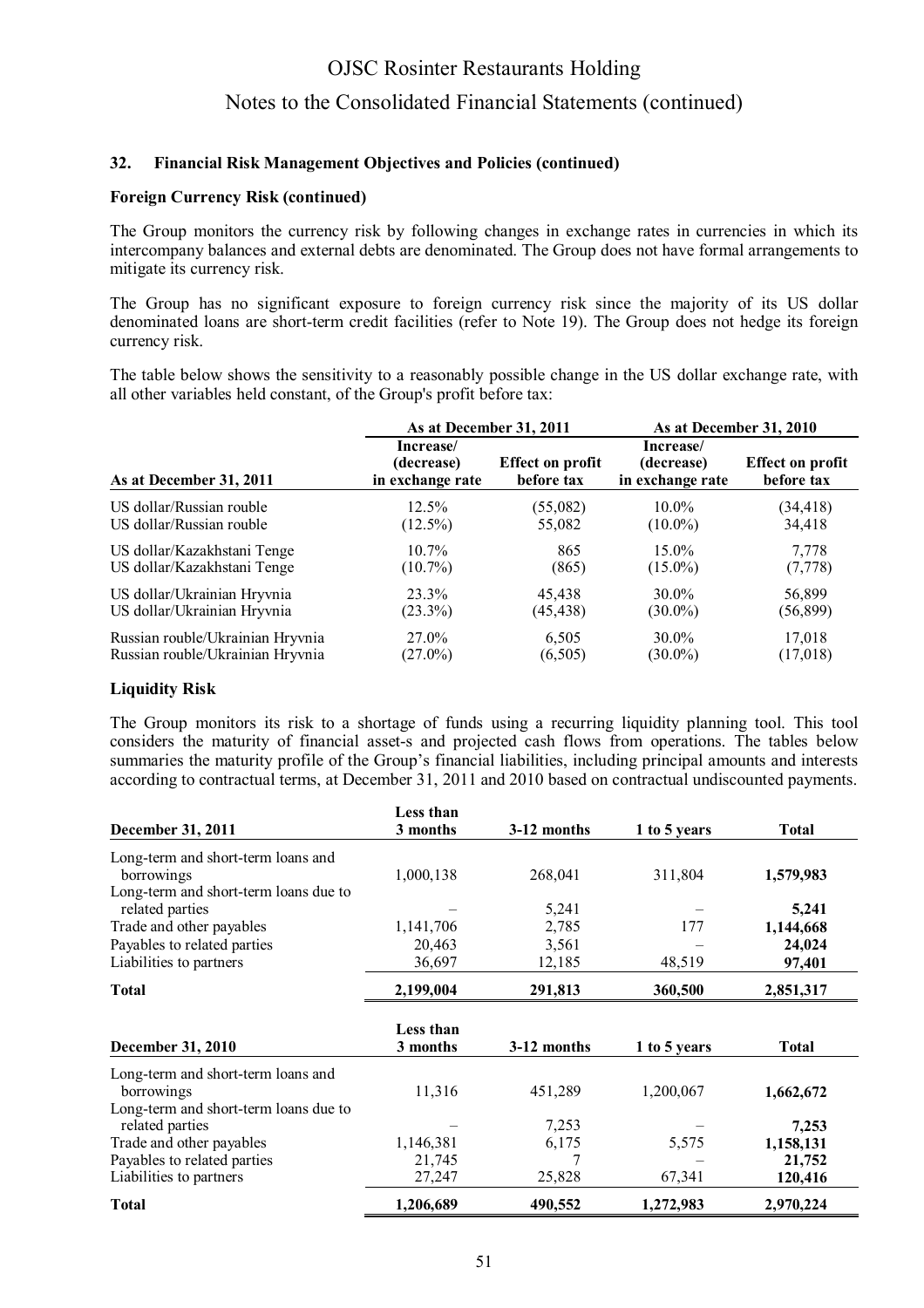### Notes to the Consolidated Financial Statements (continued)

### **32. Financial Risk Management Objectives and Policies (continued)**

### **Credit Risk**

The Group is not significantly exposed to credit risk as the majority of its sales are on a cash basis. The Group's credit risk is primarily attributed to loans due from related parties and receivables. The carrying amount of loans due from related parties and receivables, net of allowance for impairment, represents the maximum amount exposed to credit risk. Management believes that there is no significant risk of loss to the Group beyond the allowance already recorded.

The Group deposits available cash with several Russian banks. Deposit insurance is not offered to banks operating in Russia. To manage the credit risk, the Group allocates its available cash to a variety of Russian banks and management periodically reviews the credit worthiness of the banks in which such deposits are held.

The maximum exposure to credit risk is equal to the carrying amount of financial assets, which is disclosed below:

|                                                                   | 2011    | 2010    |
|-------------------------------------------------------------------|---------|---------|
| Trade and other receivables ( <i>Note 13</i> )                    | 196.124 | 142.136 |
| Long-term loans due from related parties (Note 10)                | 104,336 | 141,110 |
| Short-term loans due from related parties ( <i>Note 10</i> )      | 100,198 | 12,576  |
| Receivables from related parties ( <i>Note 10</i> )               | 56,258  | 109,139 |
| Long-term receivables due from related parties ( <i>Note 10</i> ) | 3,854   |         |
| Short-term loans                                                  | 7.524   | 13.396  |
|                                                                   | 468,294 | 418,357 |

As of December 31, 2011 and 2010 short-term loans receivable from third parties were neither past due nor impaired.

### **Fair Value of Financial Instruments**

Fair values of cash and cash equivalents, receivables, trade and other payables and short-term loans and borrowings approximate their carrying amounts due to their short maturity.

The fair value of long-term financial instruments has been calculated by discounting the expected future cash flows at the Group's cost of financing, 9.7% and 8.93% for 2011 and 2010, respectively. The following table shows financial instruments which carrying amounts differ from fair values.

|                                                                                                | 2011               |                   | 2010               |                   |
|------------------------------------------------------------------------------------------------|--------------------|-------------------|--------------------|-------------------|
|                                                                                                | Carrying<br>amount | <b>Fair value</b> | Carrying<br>amount | <b>Fair value</b> |
| <b>Assets</b><br>Long-term loans due from related<br>parties                                   | 104,336            | 114,165           | 141,110            | 152,804           |
| <b>Liabilities</b><br>Long-term loans and borrowings<br>Current portion of long-term loans and | 289,474            | 289,474           | 1,085,709          | 1,177,147         |
| borrowings                                                                                     | 210,526            | 210,526           | 85,721             | 85,721            |